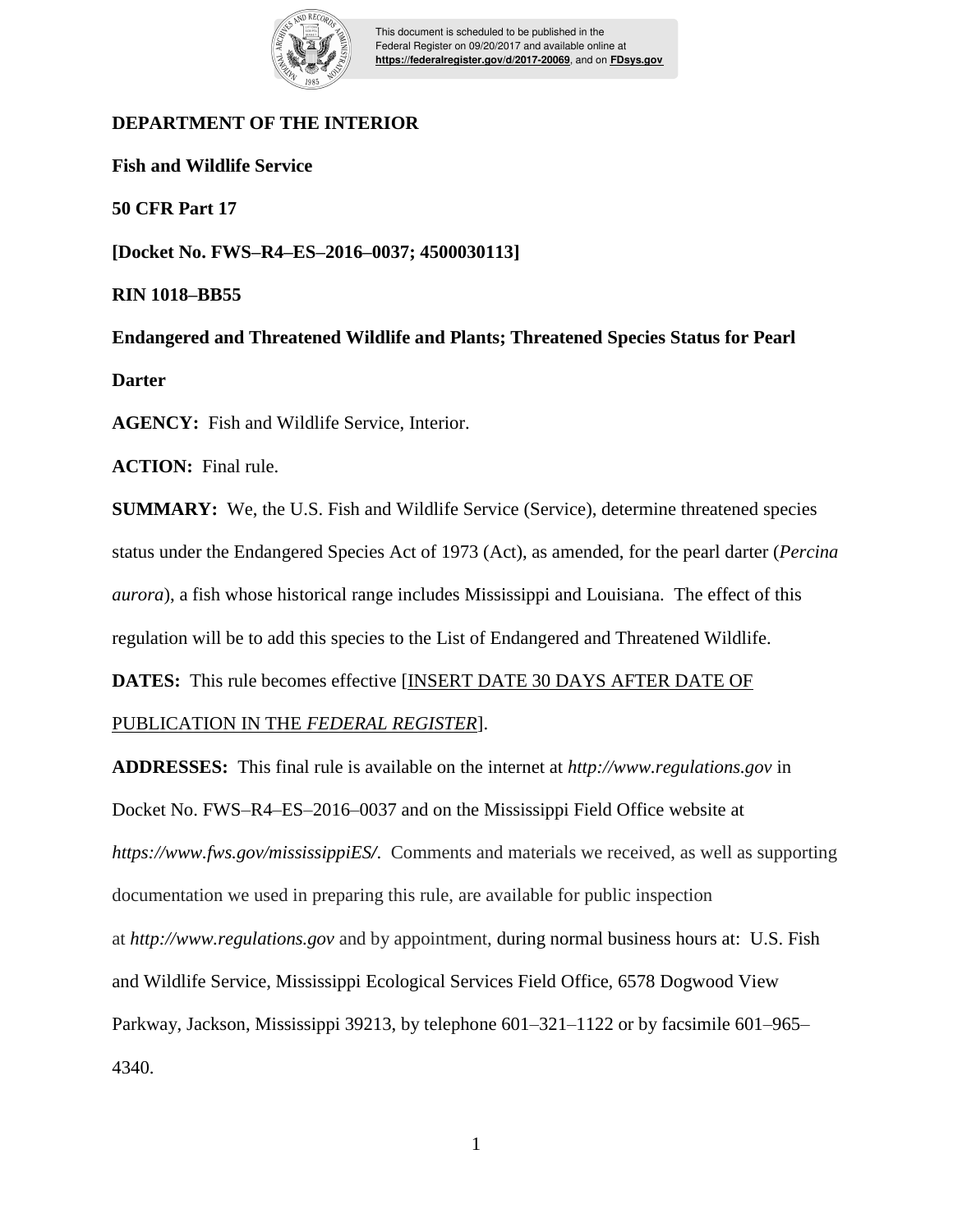**FOR FURTHER INFORMATION CONTACT:** Stephen Ricks, Field Supervisor, U.S. Fish and Wildlife Service, Mississippi Ecological Services Field Office, 601–321–1122. Persons who use a telecommunications device for the deaf (TDD) may call the Federal Relay Service at 800– 877–8339.

### **SUPPLEMENTARY INFORMATION:**

### **Executive Summary**

*Why we need to publish a rule.* Under the Endangered Species Act of 1973, as amended (Act, 16 U.S.C. 1531 et seq.), if we determine that a species is an endangered or threatened species throughout all or a significant portion of its range, we are required to promptly publish a proposal in the *Federal Register* and make a determination on our proposal within 1 year. Listing a species as an endangered or threatened species can only be completed by issuing a rule. We published a proposed rule to add the pearl darter (*Percina aurora*) to the List of Endangered and Threatened Wildlife in title 50 of the Code of Federal Regulations (50 CFR 17.11(h)) as threatened on September 21, 2016 (81 FR 64857).

*What this document does.* This rule will finalize the listing of the pearl darter as a threatened species*.*

*The basis for our action*. Under the Act, we may determine that a species is an endangered or threatened species based on any of five factors: (A) The present or threatened destruction, modification, or curtailment of its habitat or range; (B) overutilization for commercial, recreational, scientific, or educational purposes; (C) disease or predation; (D) the inadequacy of existing regulatory mechanisms; or (E) other natural or manmade factors affecting its continued existence. We have determined that water quality decline from point and nonpoint source pollution continues to impact portions of this species' habitat. In addition,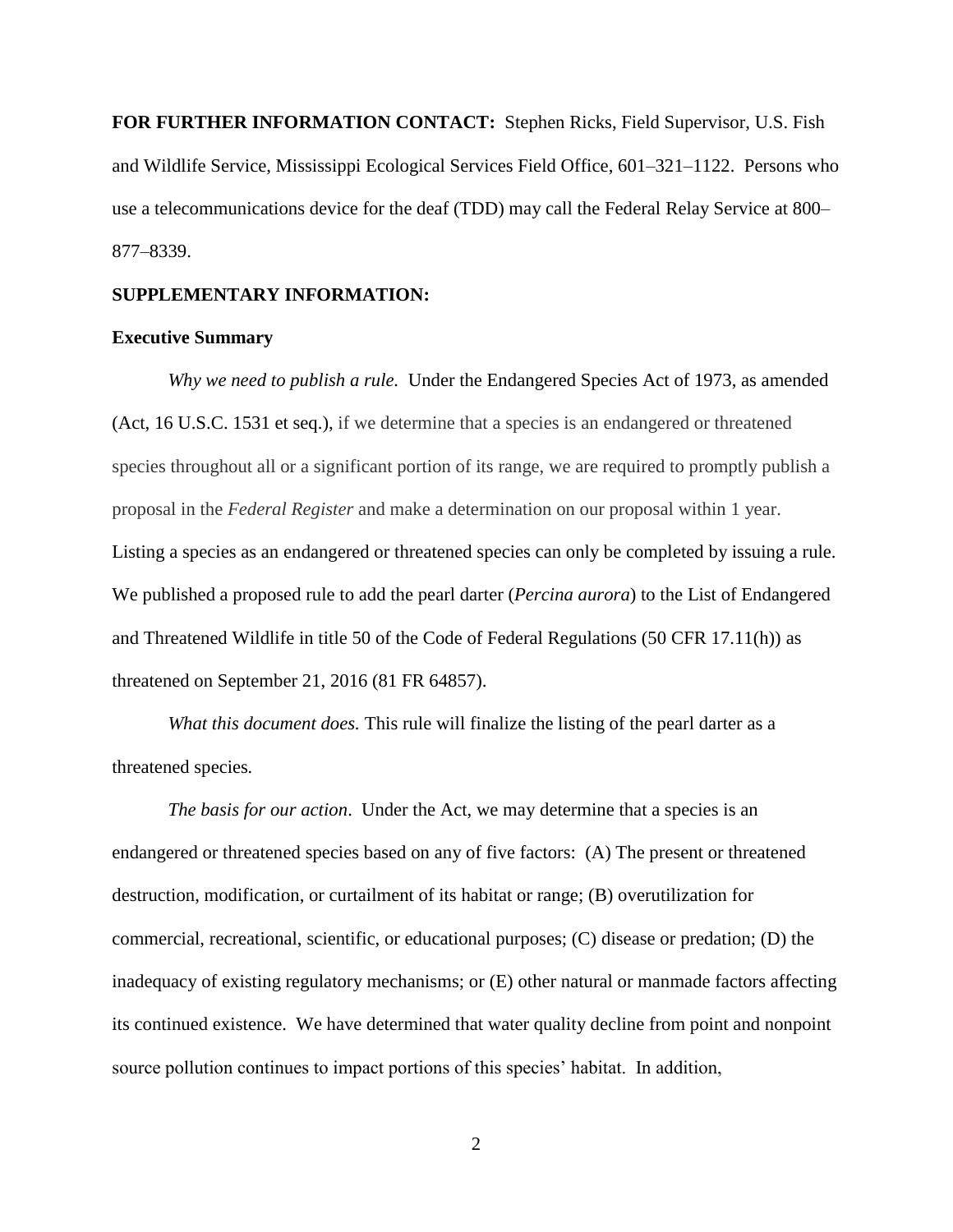geomorphology changes attributed to historical sand and gravel mining operations within the drainage are considered an ongoing threat. This species has been extirpated from the Pearl River watershed and is confined today to the Pascagoula River basin where the species' small population size, scattered locations, and low genetic (allelic) diversity increase its vulnerability to extirpation from catastrophic events.

*Peer review and public comment.* We sought comments from independent specialists to ensure that our determination was based on scientifically sound data, assumptions, and analyses. We invited these peer reviewers to comment on our listing proposal. We also considered all comments and information received from the public during the comment period.

## **Previous Federal Action**

Please refer to the September 21, 2016, proposed listing rule (81 FR 64857) for a detailed description of previous Federal actions concerning this species.

### **Background**

For a more detailed discussion of the taxonomy, biology, status, and threats affecting the species, please refer to the proposed listing rule. In the proposed rule, we evaluated the biological status of the species and factors affecting its continued existence. Our assessment was based upon the best available scientific and commercial data on the status of the species, including past, present, and future threats.

#### **Summary of Comments and Recommendations**

In the proposed rule, we requested that all interested parties submit written comments on the proposal by November 21, 2016. We also contacted appropriate Federal and State agencies, scientific experts and organizations, and other interested parties and invited them to comment on the proposal. Newspaper notices inviting general public comment were published in the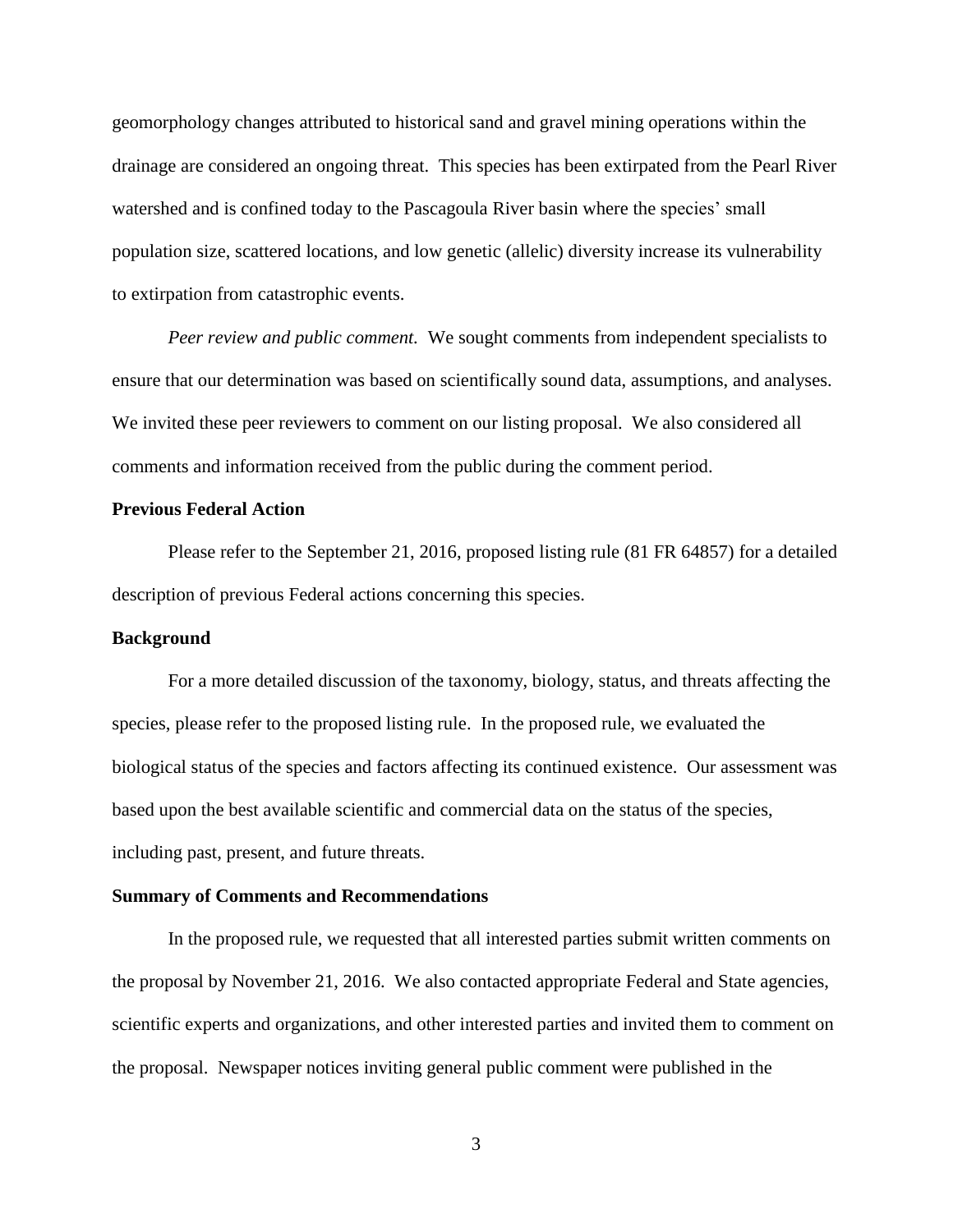Hattiesburg American, Mississippi Press, and Clarion-Ledger on October 2, 2016. We did not receive any requests for a public hearing. All substantive information provided during the comment period has either been incorporated directly into this final determination or is addressed in the more specific response to comments below.

### *Peer Reviewer Comments*

In accordance with our peer review policy published on July 1, 1994 (59 FR 34270), we solicited expert opinion from three individuals with scientific expertise that included familiarity with pearl darter and its habitat, biological needs, and threats. We received responses from all three of the peer reviewers.

We reviewed all comments received from the peer reviewers for new substantive information regarding the listing of the pearl darter. The peer reviewers generally concurred with our methods and conclusions and provided additional information, clarifications, and suggestions to improve the final rule. Where appropriate, we incorporated new information into the final rule as a result of the peer reviewer comments, including new survey information. Other substantive peer reviewer comments are below.

(1) *Comment*: One peer reviewer suggested our statement that the species was extirpated from the Pearl River drainage was premature, since surveys in that system were ongoing, and cautioned that a final listing decision should be withheld until surveys were completed.

*Our Response*: While upper Pearl River basin surveys for the pearl darter were completed in 2011 (Schaefer and Mickle 2011), surveys for the darter in the lower Pearl River drainage were only completed by the Mississippi Department of Wildlife, Fisheries, and Parks in May of 2017 (Wagner *et al.* 2017, entire). Those surveys, which included both traditional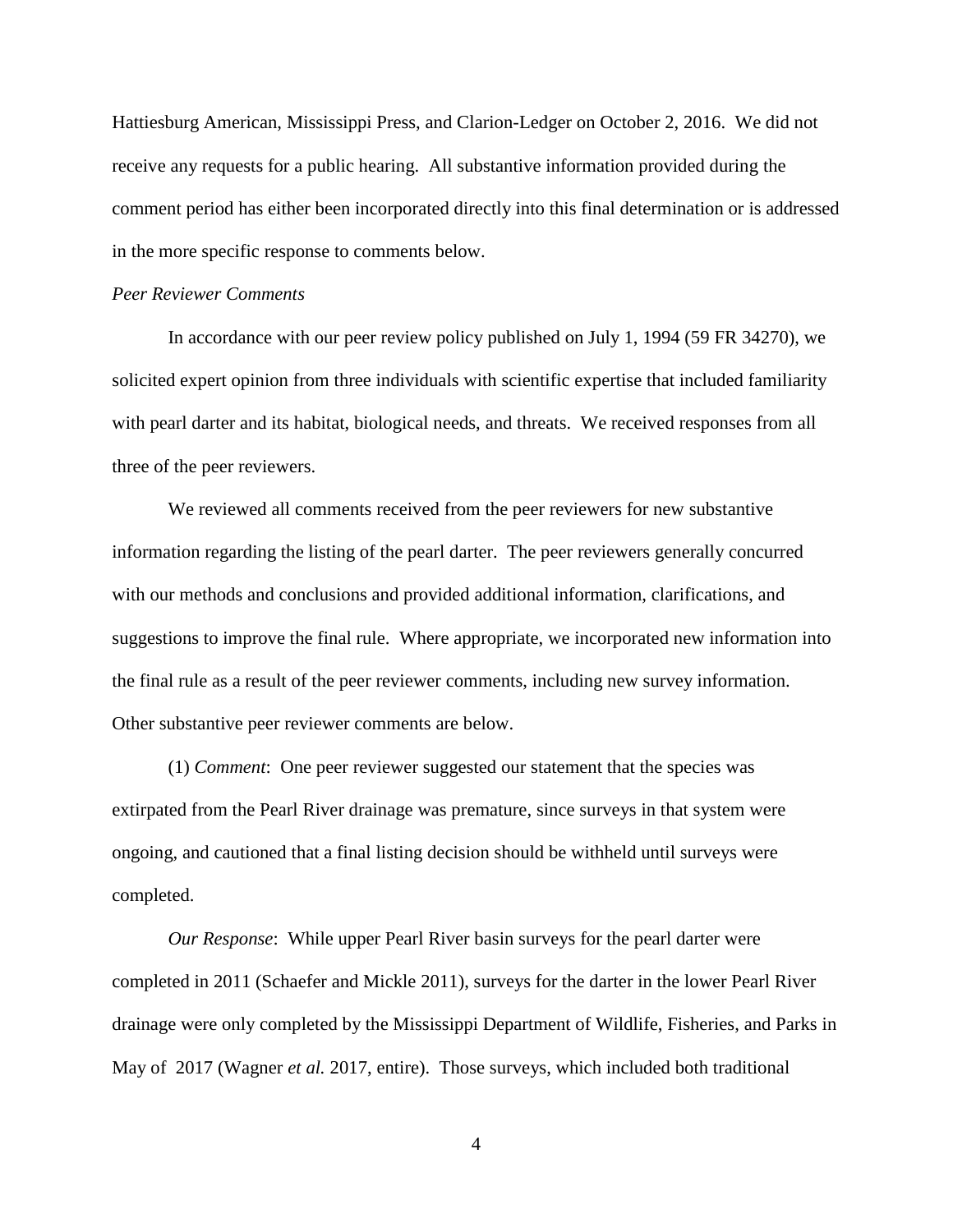surveys and eDNA analysis (Wagner *et al*. 2017, p. 5), were utilized over the last 2 years in an attempt to locate evidence of this species persisting in the Pearl River system. Our determination that the pearl darter has not been collected from the Pearl River drainage in over 40 years, and is considered extirpated from this system, is validated by these recent survey results.

(2) *Comment:* One peer reviewer stated that pulp mills should be considered a threat to water quality degradation. The reviewer also expressed a suspicion that pulp mill effluent may have had some influence on extirpation of pearl darters in the Pearl River.

*Our Response*: We agree and have made changes to this final rule to reflect the peer reviewer's input in the **Summary of Factors Affecting the Species** section, below.

(3) *Comment*: One peer reviewer stated that increased demand for water withdrawal by industry and municipalities should be considered an additional threat to the species in the Pascagoula drainage. The reviewer stated that this activity will be a continuing threat for all aquatic resources as coastal populations grow and industrial needs expand. The commenter cited the 2006 proposed Richton Salt Dome as an example of water withdrawal posing a threat to the pearl darter.

*Our Response:* We agree that water withdrawal from the Pascagoula drainages could have an impact on the ecological health of the system and potentially impact the pearl darter. However, at this time, we have no information to indicate that increased demand for water withdrawal by industry and municipalities currently poses a threat to the pearl darter, and we note that the peer reviewer did not identify any specific active projects. The Richton Salt Dome project cited by the peer reviewer, which at one time was a concern, was terminated and removed from the Department of Energy's budget in 2011.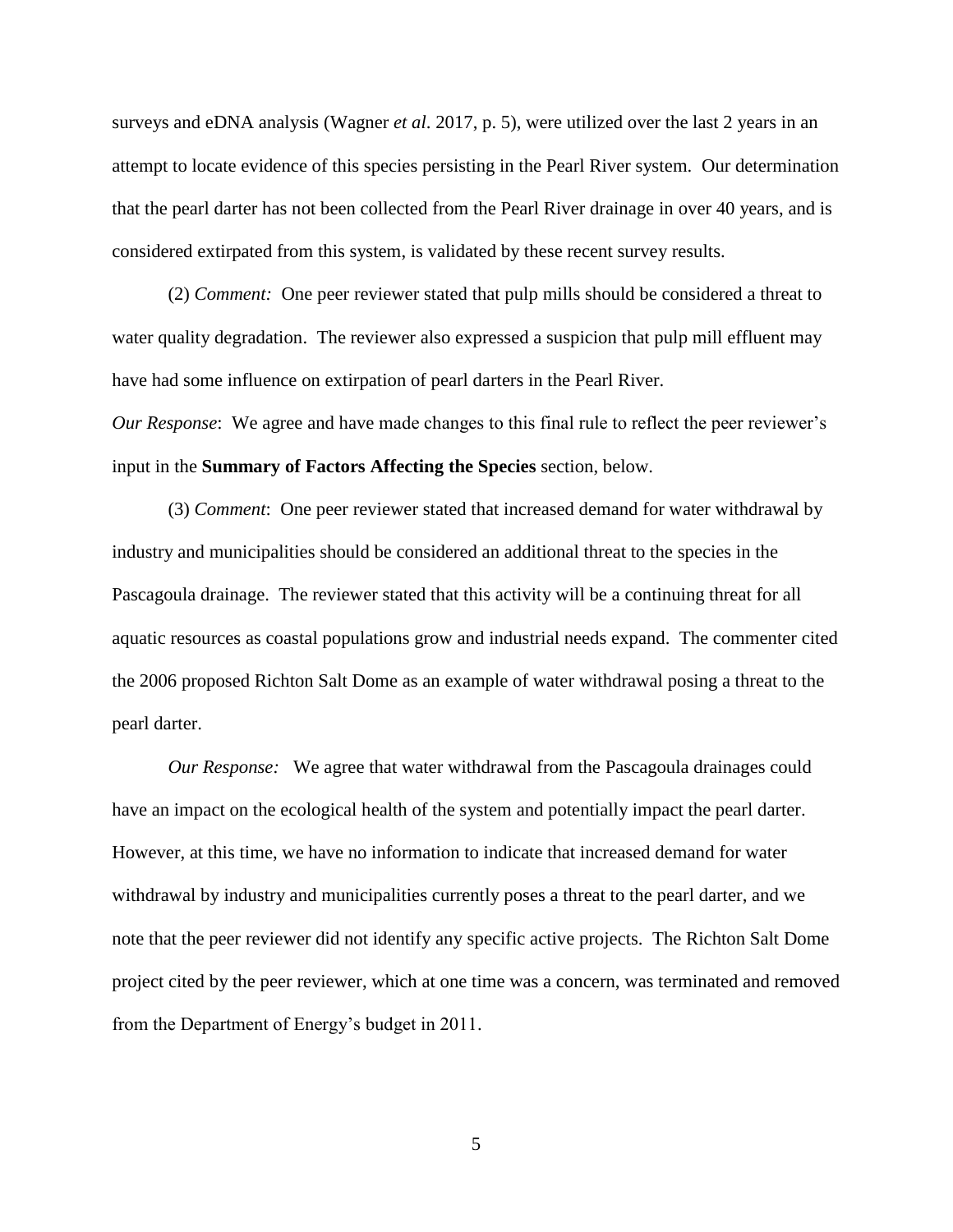(4) *Comment*: One peer reviewer stated that there was no information to indicate there has been a decline in pearl darter abundance in the Bouie River and Black Creek and, particularly, no information attributing any declines to sedimentation and unstable banks. These areas have historically had few specimens of darter and have not been thoroughly surveyed.

*Our Response*: We agree that there are inadequate data and a lack of thorough surveying of the Bouie River and Black Creek to definitively note a decline of the species in those systems, and we have clarified the rule accordingly. Until recently, there had been no collection efforts in the Bouie River and Black Creek since 2000. However, in 2016–2017, survey efforts in these systems found pearl darters to be sparsely present in a few sites (Schaefer *in litt*. 2017). Evidence of substantial sedimentation and unstable banks in the Bouie River and Black Creek has been documented in the past (Mossa and Coley 2004, p. 7; Mississippi Department of Environmental Quality 2005c, p. 16) and observed currently (Schaefer *in litt*. 2017). The negative impact of excessive sedimentation on darter distribution is well known and addressed under Factor A in the **Summary of Factors Affecting the Species** section of the preamble to this rule. Furthermore, there are also likely other factors contributing to water quality degradation in these systems, such as point and nonpoint source pollution related to stormwater runoff and effluent discharge from industry, agriculture, and urbanization; therefore, we have revised our statement regarding sedimentation.

(5) *Comment*: One peer reviewer commented that our statement in the proposed rule on low genetic diversity and restricted gene flow as reported by Kreiser *et al*. (2012) ran counter to the hypothesized long-distance spawning migrations noted elsewhere in the rule. The commenter stated that the genetic data support a series of potentially disjunct populations rather than one contiguous population.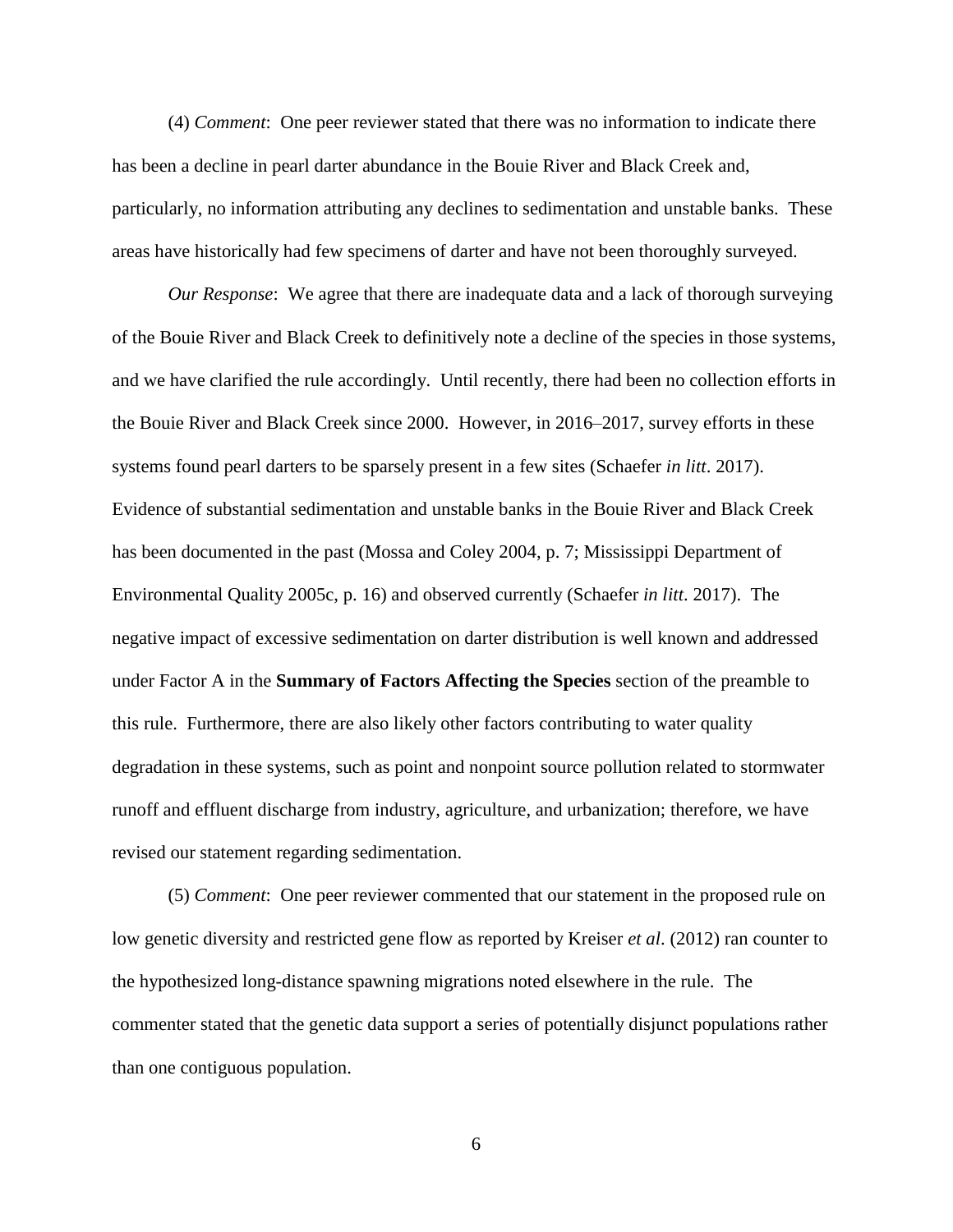*Our Response*: We appreciate the comment and have clarified in this final listing rule the statement that pearl darters may have long-distance spawning migrations (Bart *et al*. 2001, p. 14). Kreiser's (*et al*. 2012, pp. 14–17) recent genetic studies, indicating a series of potentially disjunct populations, are likely a more accurate representation of the population structure of the pearl darter (see **Summary of Factors Affecting the Species**, Factor E).

## *Comments from States*

The proposed rule was reviewed by the Mississippi Department of Wildlife, Fisheries and Parks; the Mississippi Forestry Commission; and the Louisiana Department of Wildlife and Fisheries. The individual associated with the Mississippi Department of Wildlife, Fisheries and Parks also served as a peer reviewer, and his comment is addressed in Comment 1 above. The State agencies generally concurred with our methods and commented that the literature and data were thorough and properly documented. They stated that we should withhold our final listing decision until their surveys in the Pearl River drainage had been completed. Mississippi Department of Wildlife, Fisheries and Parks recently provided additional information from their recent site surveys. The Louisiana Department of Wildlife and Fisheries agreed that there were no recent records from the Pearl River system despite recent sampling efforts. An issue raised by the Mississippi Forestry Commission is addressed below.

(6) *Comment:* The Mississippi Forestry Commission and two commenters from the timber industry stated that we mischaracterized the use of best management practices (BMPs) in Mississippi by stating that: (1) their use was confined to lands managed by The Nature Conservancy and the State of Mississippi, and (2) the lack of a mandatory requirement makes forestry BMPs less effective. The commenters pointed out that the forest industry has a number of forest certification programs, such as the Sustainable Forestry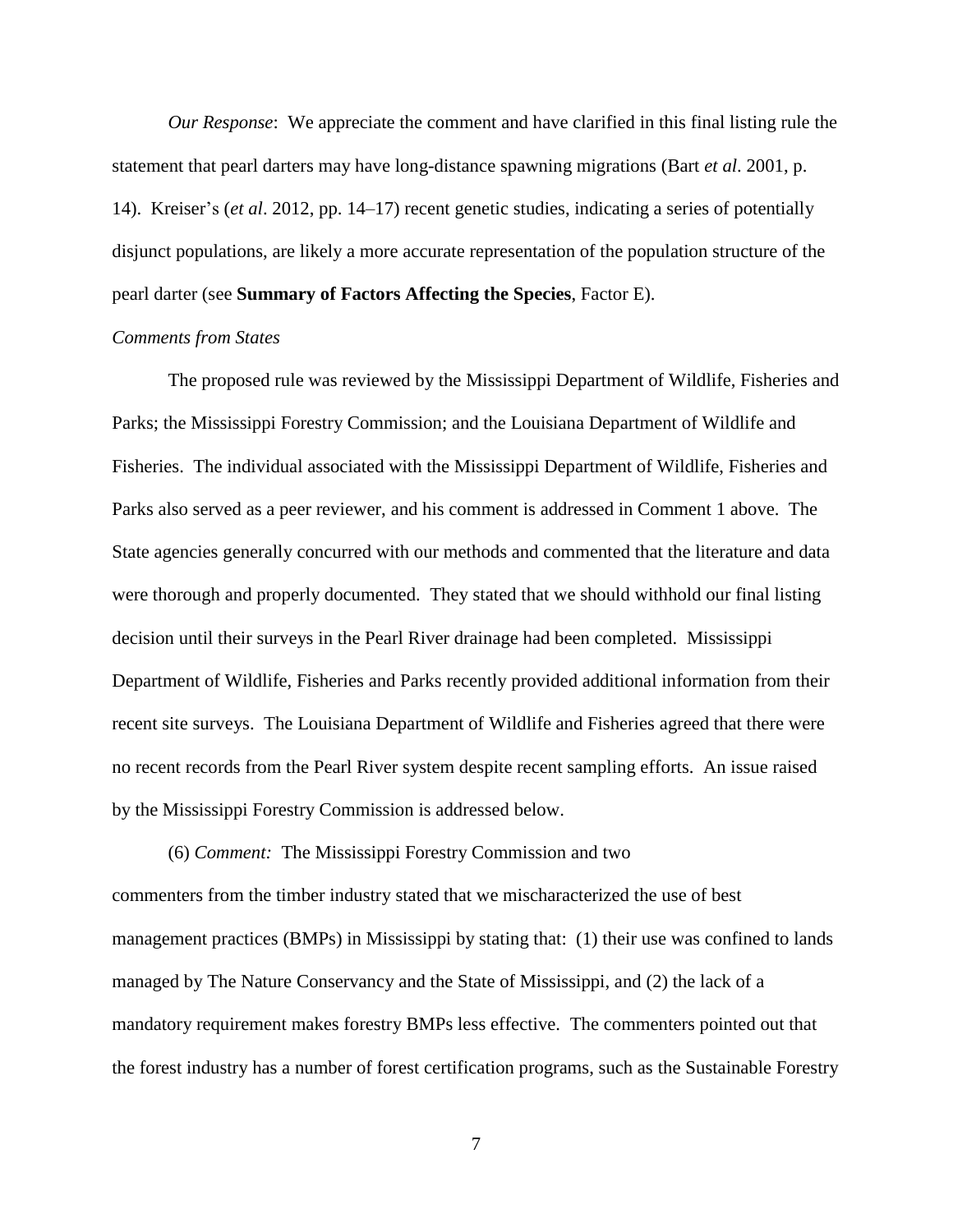Initiative, which require participating landowners to meet or exceed State forestry BMPs. The commenters also stated that silviculture practices implemented with BMPs have minimal impacts on aquatic species, and that a recent statewide monitoring survey by Mississippi Forestry Commission indicated that BMPs are being implemented across all silviculture landscapes in Mississippi regardless of ownership.

*Our Response*: We appreciate the additional information provided by the commenters and commend the timber industry and landowners on their implementation of BMPs in their timber operations and also the success of forestry certification programs, such as Sustainable Forestry Initiative. We have updated information in this rule to acknowledge the contribution of these forest landowners implementing BMPs in the **Summary of Factors Affecting the Species** section, below.

### *Public Comments*

We received five comments from the public, two of which are addressed in Comment 6, above; the three other commenters simply expressed their support for the proposed listing.

#### **Summary of Changes from the Proposed Rule**

This final rule incorporates minor changes to our proposed rule based on the comments we received, as discussed above in **Summary of Comments and Recommendations**, and newly available survey information. The survey data allowed us to refine distribution information; thus, the final total current range of the species is different from that in the proposed rule. Many small, nonsubstantive changes and corrections were made throughout the document in response to comments (e.g., updating the **Background** section, threats, minor clarifications). However, the information we received in response to the proposed rule did not change our determination that the pearl darter is a threatened species, nor was it significant enough to warrant reopening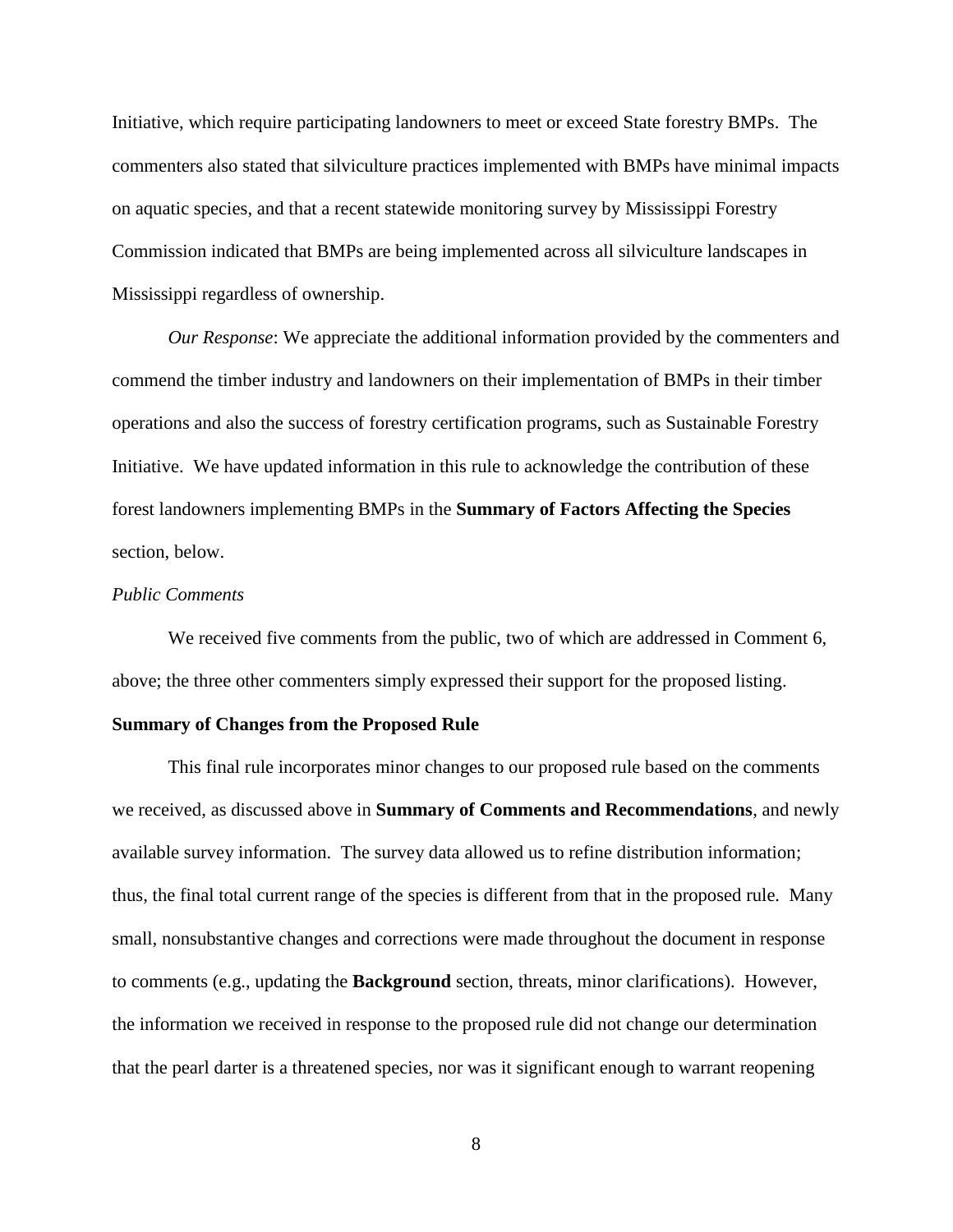the public comment period. Below is a summary of substantive changes made to the final rule.

 We now estimate the total current range of the pearl darter in the Pascagoula watershed to be 668 kilometers (km) (415 miles (mi)) based on a reanalysis of collection records and recent survey results. Detailed information about the species' range within each of the seven river/creek systems is presented in the preamble of this rule, under *Current Distribution*.

 Additional information on habitat and population structure from peer reviewers and recent studies (Wagner *et al.* 2017) has been added to the preamble.

 Additional information and suggestions from peer reviewers was added to clarify and improve the accuracy of the information in the Distribution, Habitat, Biology, and Threats sections of the preamble to the proposed rule.

 Additional information on the species' abundance and probable cause of decline in the Pearl River, as related to the potential threat to existing populations in the Pascagoula system, from two peer reviewers was added into the **Summary of Factors Affecting the Species** section of this rule, below.

 Additional narrative on historical threats within the Pearl River basin, as well as additional historical and current threats affecting water quality within the Pascagoula River basin, including increased brine concentration from oil and gas production and pulp mill effluent related to pulp, paper, and lumber mills, was added to the preamble.

### **Summary of Biological Status**

Below we present a summary of the biological and distributional information discussed in the proposed listing rule (81 FR 64857; September 21, 2016). We also present new information published or obtained since the proposed rule was published (see **Summary of Changes from the Proposed Rule**, above).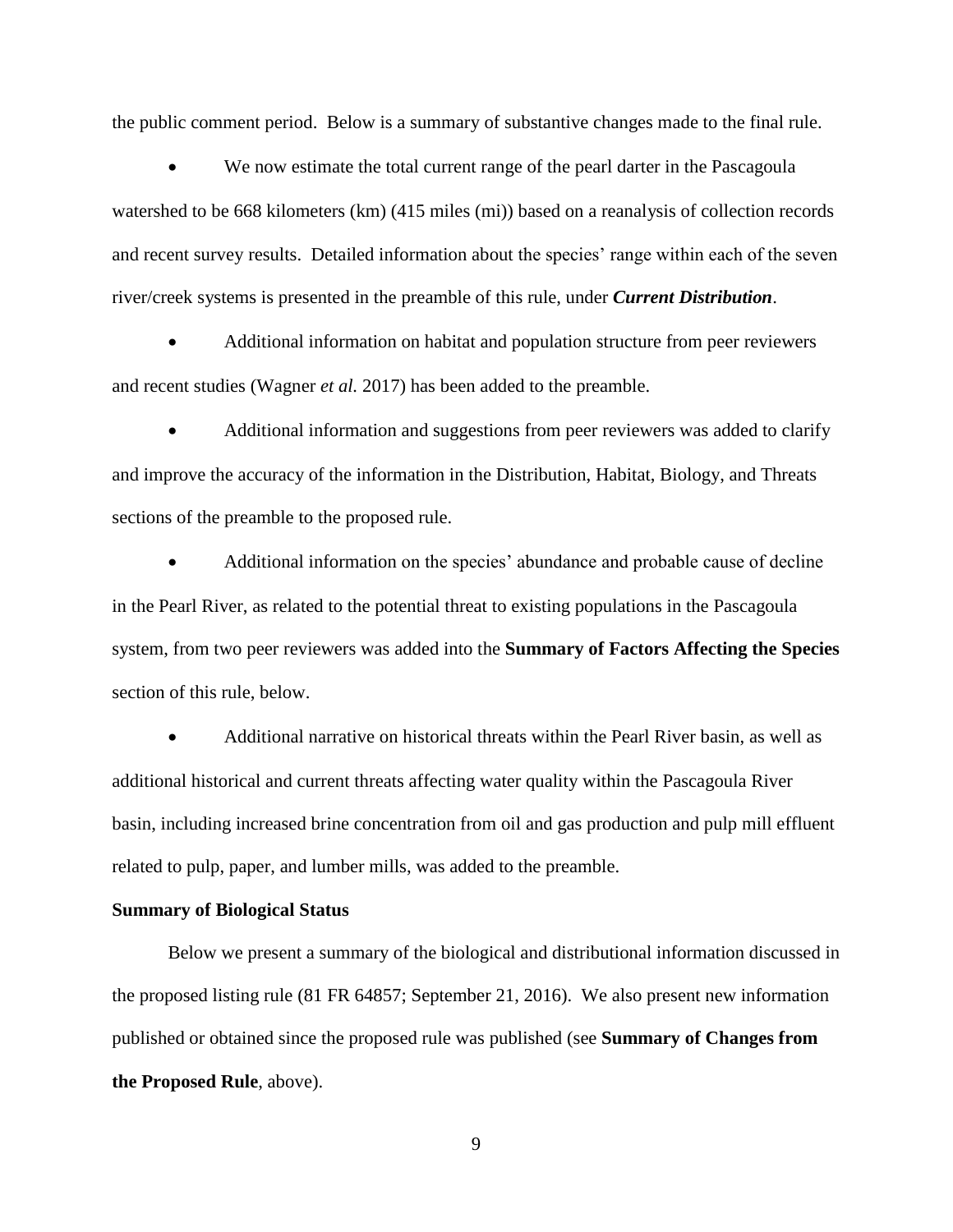## *Taxonomy and Species Description*

The pearl darter (*Percina aurora*) is a small fish and is one of three members of the subgenus *Cottogaster* (Ross 2001, p. 500). The species is allied to the channel darter (*P. copelandi*) (Ross *et al*. 1989, p. 25) but is distinguished from it by its larger size, lack of tubercules (small, raised, skin structures), heavy pigmentation, number of marginal spines on belly scales of breeding males, and fully scaled cheeks (Suttkus *et al*. 1994, pp. 13–14). Generally, pearl darters range in size from 22 to 59 millimeters (mm) (0.87 to 2.3 inches (in)) in length with the majority of adults being from 30 to 41 mm (1.2 to 1.6 in) long (Clark and Schaefer 2015, p. 10).

## *Historical Distribution*

The pearl darter is historically known from localized sites within the Pearl and Pascagoula River drainages in Mississippi and Louisiana, based on collection records from 16 counties and parishes of Mississippi and Louisiana. Examination of site records of museum fish collections from the Pearl River drainage (compiled from Suttkus *et al*. 1994, pp. 15–18) suggests that the pearl darter once inhabited the large tributaries and main channel habitats within these drainages from St. Tammany Parish, Louisiana, to Simpson County, Mississippi. This area totaled approximately 708 km (440 mi) within the Pearl River basin and included the lower Pearl River, the Strong River, and the Bogue Chitto River (compiled from MMNS 2016, unpublished data; Slack *et al*. 2005, pp. 5–10; Ross 2001, p. 499; Ross *et al.* 2000, pp. 2–5; Bart and Piller 1997, pp. 3–10; Bart and Suttkus 1996, pp. 3–4; Suttkus *et al*. 1994, pp. 15–18). However, there have been no records of this species from the Pearl River drainage in over 40 years, despite repeated collecting efforts through the years (Wagner *et al.* 2017, pp. 3–10, 12; Geheber and Piller 2012, pp. 633–636; Schaefer and Mickel 2011, p. 10; Slack *et al*. 2005, pp.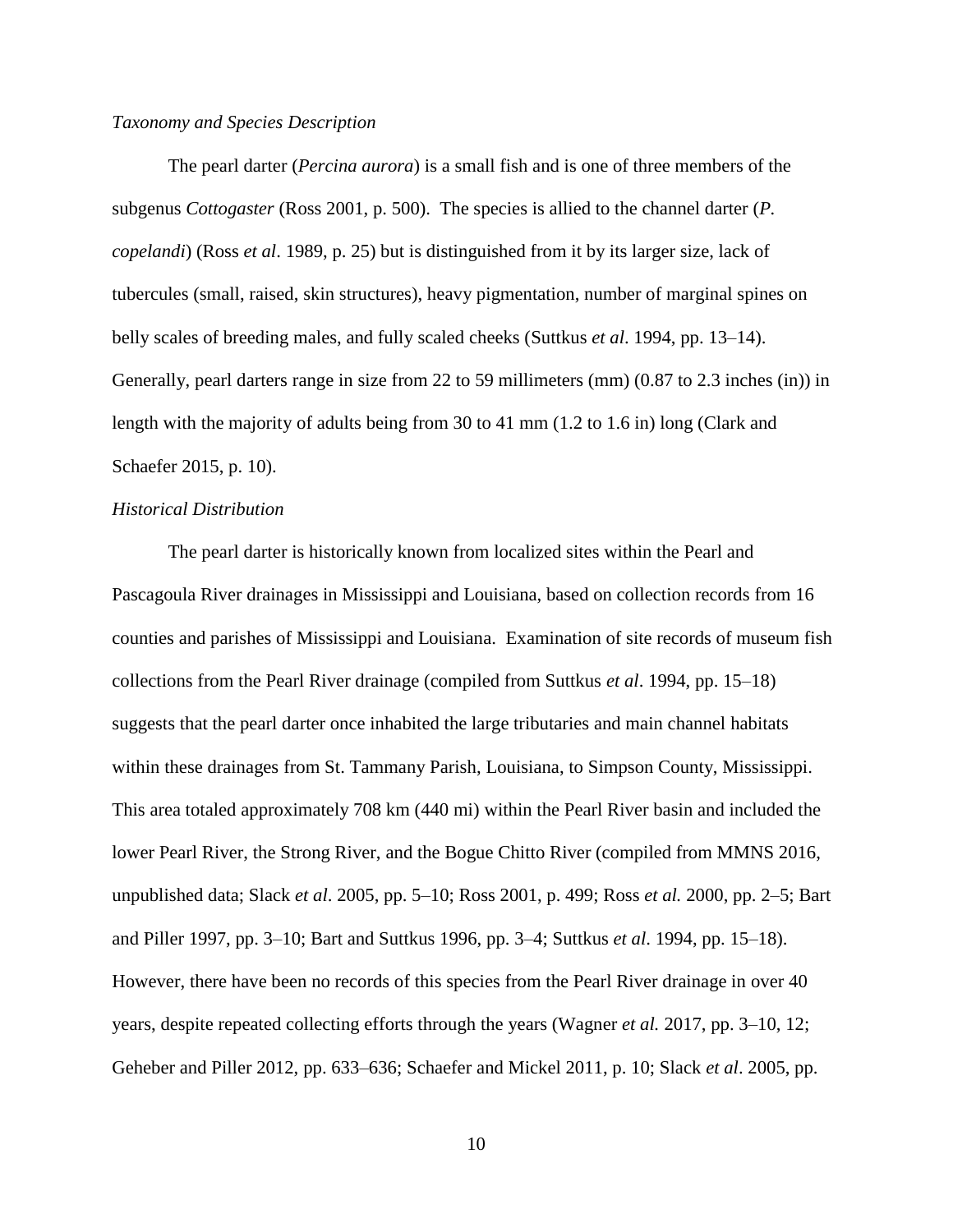5–10; Tipton *et al.* 2004, pp. 56–57; Ross 2001, p. 499; Bart and Piller 1997, p. 1; Bart and Suttkus 1996, pp. 3–4; Bart and Suttkus 1995, pp. 13–14; Suttkus *et al*. 1994, pp. 15–18). Survey efforts over the last few years at all historical sites, including north of and just below the Ross Barnett Reservoir (Schaefer and Mickle 2011, pp. 8–10), have confirmed its absence from the Pearl River system (Wagner *et al.* 2017, pp. 3–4; Roberts *in litt*. 2015; Geheber and Piller 2012, p. 633), including the recent analysis of water samples for eDNA from the Pearl River proper, Strong River, and Bogue Chitto River (Piller *in litt*. 2017). Thus, the pearl darter is considered extirpated from the Pearl River system today.

### *Current Distribution*

Today, the pearl darter occurs in scattered sites within an approximately 668-km (415 mi) area of the Pascagoula drainage, including the Pascagoula (101 km, 63 mi), Chickasawhay (257 km, 160 mi), Leaf (186 km, 115 mi), Chunky (31 km, 19 mi), and Bouie (24 km, 15 mi) Rivers and Okatoma (37 km, 23 mi) and Black Creeks (32 km, 20 mi) (Wagner *et al.* 2017, pp. 3–10, 12; Wagner *in litt.* 2017; Clark and Schaefer 2015, pp. 10, 19, 23; Schaefer and Mickle 2011, pp. 1–3; Slack *et al.* 2002, p. 9).

The average catch at known occupied sites, using standard sampling (30 minutes with heavy leaded seine) is 2.1 individuals (Wagner *et al.* 2017. pp. 3–4; Clark and Schaefer 2015, pp. 9–14, 18–22), indicating a species that is rare. Surveys by Kreiser *et al.* (2012, pp. 29–32) found sporadic occurrences of the species within the Pascagoula River from its headwaters at the confluence of the Leaf and Chickasawhay Rivers downstream to where the river bifurcates (splits). Recent survey efforts indicate reproducing populations in the Chickasawhay and Leaf Rivers, based on the presence of different size classes (Clark *in litt*. 2017; Wagner *in litt*. 2017; Wagner *et al.* 2017, p. 3; Schaefer *in litt*. 2017; Clark and Schaefer 2015, pp. 9–14, 18–22).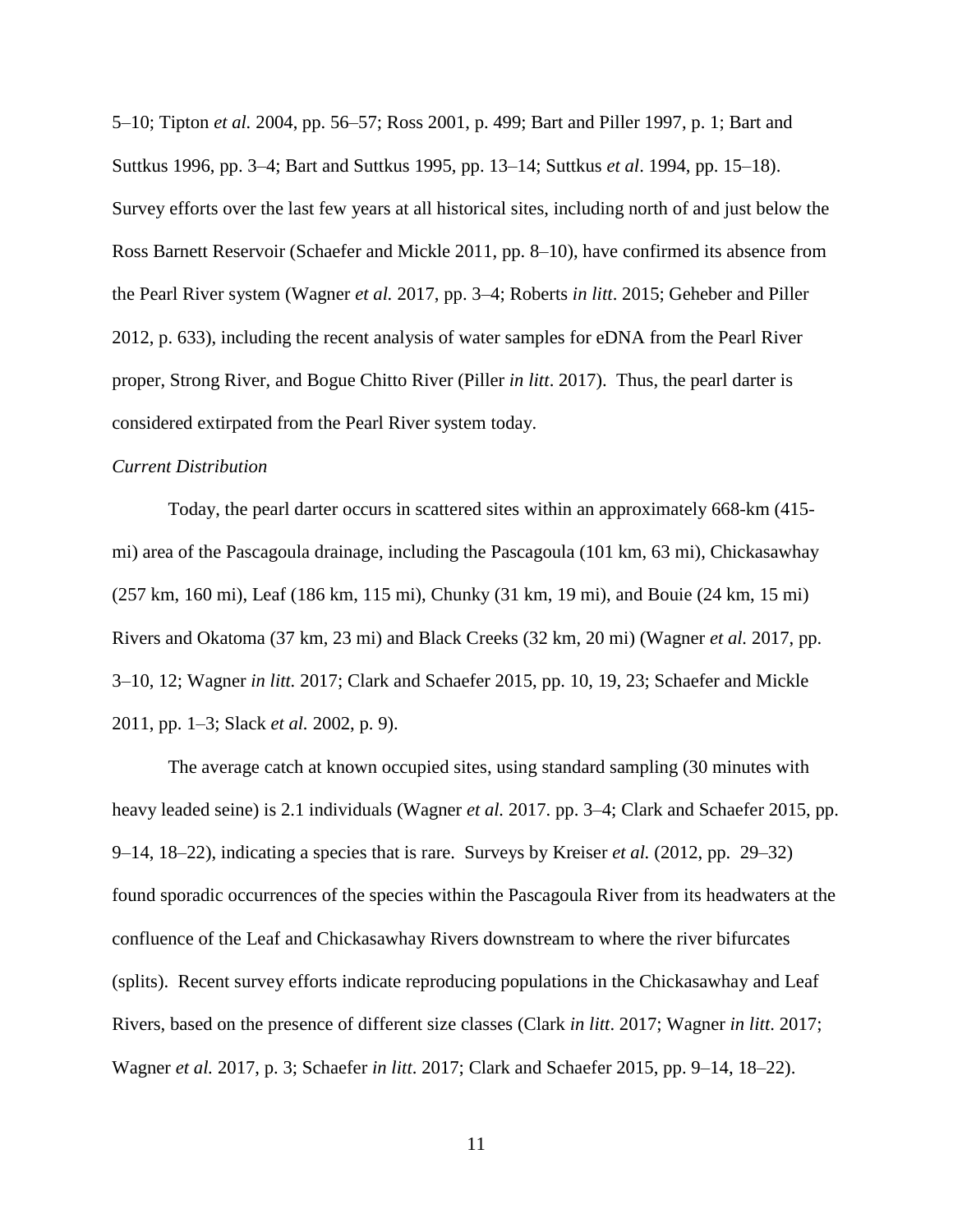Though there is a clear pattern of higher abundance and greater rate of occurrence at sites in the Chickasawhay River (5.03  $\pm$  0.62 pearl darters per hour) compared to the Leaf River (2.18  $\pm$  0.56 pearl darters per hour); a pattern that has remained constant over time (Clark and Schaefer 2015, pp. 9–14). Surveys in 2016 of historical locations (Clark *in litt*. 2017; Schaefer *in litt*. 2017) in the Bouie River, Okatoma Creek, and Black Creek yielded seven fish in the Okatoma Creek and one specimen each in the Bouie River and Black Creek. In 2017, one pearl darter was collected in the Chunky River, confirming its presence in that system for the first time since its last collection there over 15 years ago.

### *Habitat and Biology*

The pearl darter occurs in low-gradient, coastal plain rivers and creeks (Suttkus *et al*. 1994, p. 13), predominately classified as  $4<sup>th</sup>$  to  $2<sup>nd</sup>$  order streams (Strahler stream order hierarchy). There have been no comprehensive microhabitat studies on the pearl darter; however, based on observations of occupancy in the field, microhabitat features consist of a bottom substrate mixture of sand, silt, loose clay, gravel, organic material, and snags (Slack *et al*. 2005, pp. 9–11). The species has been collected at the steep ends of sandbars, and inside river bends where material is deposited. The water where the species is typically captured has a slow to medium current velocity  $(0.003 \text{ to } 0.635 \text{ centimeters/second (cm/s) } (0.53 \text{ to } 0.25 \text{ in/s}))$ (tabulated from Clark *in litt*. 2017, Slack *in litt*. 2017, Schaefer *in litt*. 2017, unpublished data; Slack *et al*. 2005, p. 10). In fact, based on cluster analysis and ordination of habitat data of the Leaf and Chickasawhay Rivers, higher densities of pearl darters were found in slower moving, deeper waters with finer substrate (Clark and Schaefer 2015, p. 11). There is very little aquatic vegetation in these drainages (Slack *et al*. 2005, p. 9), and vegetation that may be present is usually river weed (*Podostemum ceratophyllum*) attached to rocks (Drennen and Wagner 2017,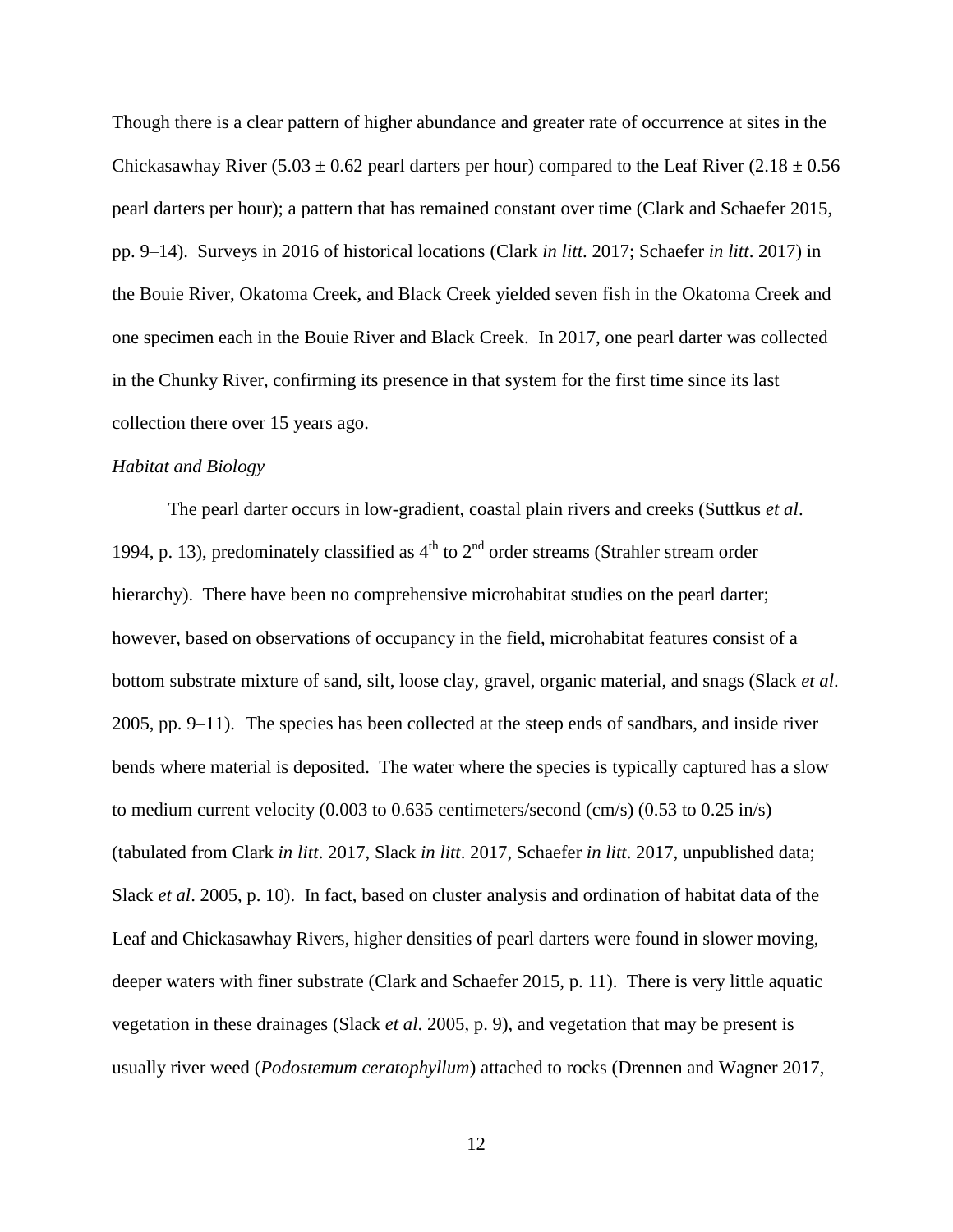pers. observ.). Banksides where the pearl darter was collected are vegetative and not vertical or severely eroded (Schaefer *in litt*. 2017, unpublished data).

There is no specific information available on the diet of the pearl darter. However, the channel darter (*P. copelendi*), a closely allied species in similar habitat, has been reported to feed on chironomid flies, small crustaceans, mayflies, and caddisflies (Kuehne and Barbour 1983, p. 49).

### **Summary of Factors Affecting the Species**

Below we present a summary of the threats information from the proposed listing rule. We also present new information published or obtained since the proposed rule was published, including information received during the public comment period.

Factor A: *The Present or Threatened Destruction, Modification, or Curtailment of Its Habitat or Range*

Members of the *Cottogaster* subgenus have undergone range contractions that are of potential conservation concern throughout their respective distributions (Dugo *et al*. 2008, p. 3; Warren *et al*. 2000, pp. 7–8; Goodchild 1994, pp. 433–435). The pearl darter was extirpated from the Pearl River drainage, perhaps as early as the 1970s, and many of the stressors thought to have played a role in its loss in that system are present in the Pascagoula River drainages where the species occurs today, including impoundments (sills and dams); instability in the channel; increased sedimentation from the removal of riparian vegetation and poor agriculture and silviculture practices; and general chronic water degradation from point and non-point source pollution (Piller *et al.* 2004, pp. 1004–1011; TNC 2004, p. 5; Ross 2001, pp. 499–500). Water Quality Degradation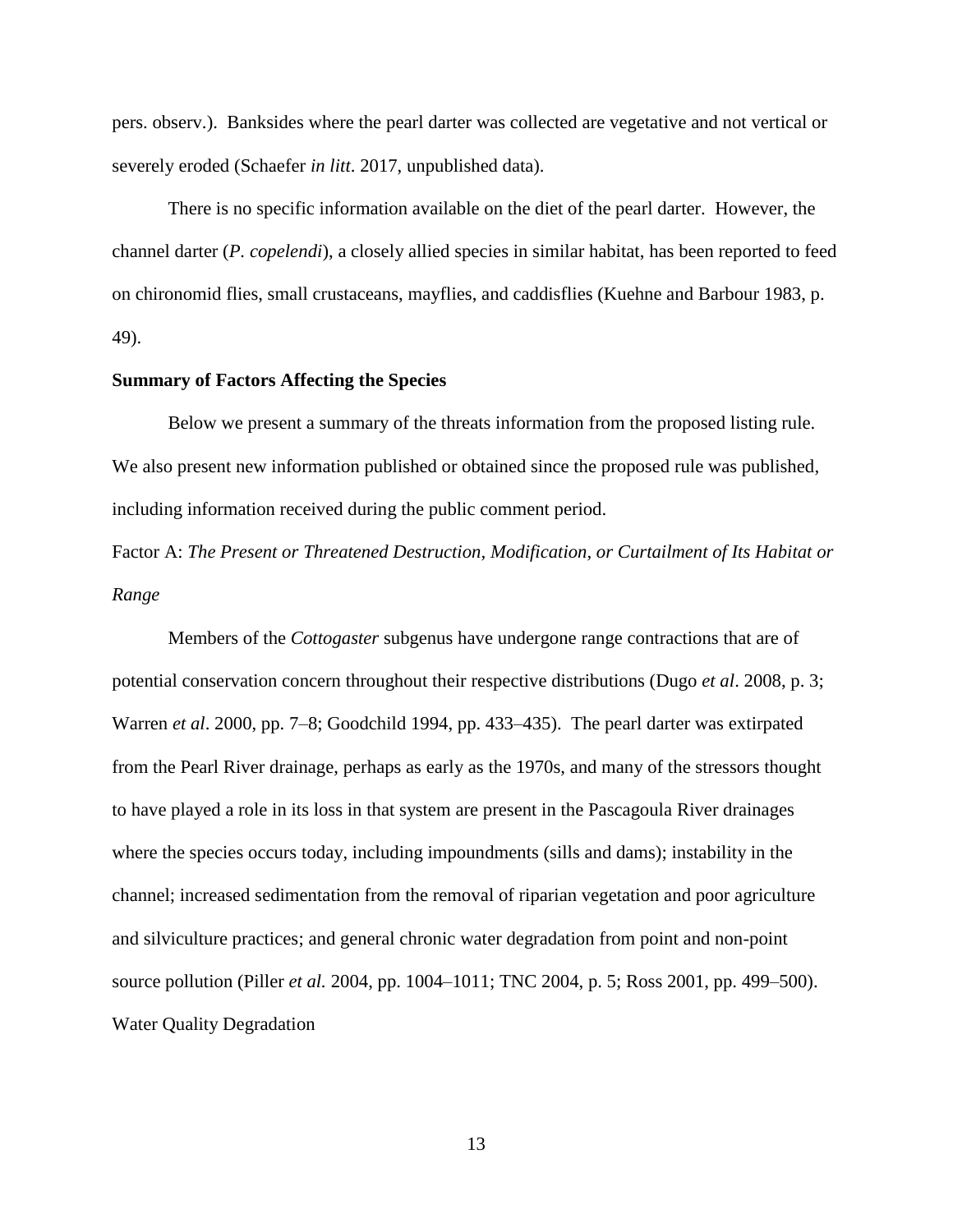Water quality degradation, particularly non-point source pollution from incompatible commercial and industrial development and land use practices, has been a major concern within the Pearl River basin (TNC 2004, p. 18). Similarly, the Pascagoula River system suffers from acute and localized water quality degradation by nonpoint source pollution in association with surface, stormwater, and effluent runoffs from urbanization and municipal areas (MDEQ 2005c, p. 23; 2005d, p. 16). "Total Maximum Daily Loads" (TMDLs), a term in the U.S. Clean Water Act describing a benchmark set for a certain pollutant to bring water quality up to the applicable standard, have been established for 89 segments of the Pascagoula River basin, many of which include portions of the pearl darter's range (MDEQ 2014a, pp. 18–21). For sediment, one of the most pervasive pollutants, the State of Mississippi has TMDLs for various tributaries and main stems of the Leaf and Chickasawhay Rivers. To date, efforts by the State of Mississippi to improve water quality in the Pascagoula River basin to meet these TMDL benchmarks have been inadequate (MDEQ 2014a, pp. 18–21). Thirty-nine percent of the Pascagoula River basin tributaries are rated fair or poor due to pollution impacts (MDEQ 2014a, pp. 18–21; MDEQ 2008, p. 17).

Most water quality threats are due to increased sediment loads and variations in pH (MDEQ 2014a, pp. 1–51; 2008a, pp. 13–15). Sediment in stormwater runoff increases water turbidity and temperature and originates locally from poorly maintained construction sites, timber harvest tracts, agricultural fields, clearing of riparian vegetation, and gravel extraction in the river floodplain. Suttkus *et al*. (1994, p. 19) attributed the loss of the pearl darter in the Pearl River to increasing sedimentation from habitat modification caused by the removal of riparian vegetation and extensive cultivation near the river's edge. Excessive sediments disrupt feeding and spawning of fish and aquatic insects, abrade and suffocate periphyton (mixture of algae,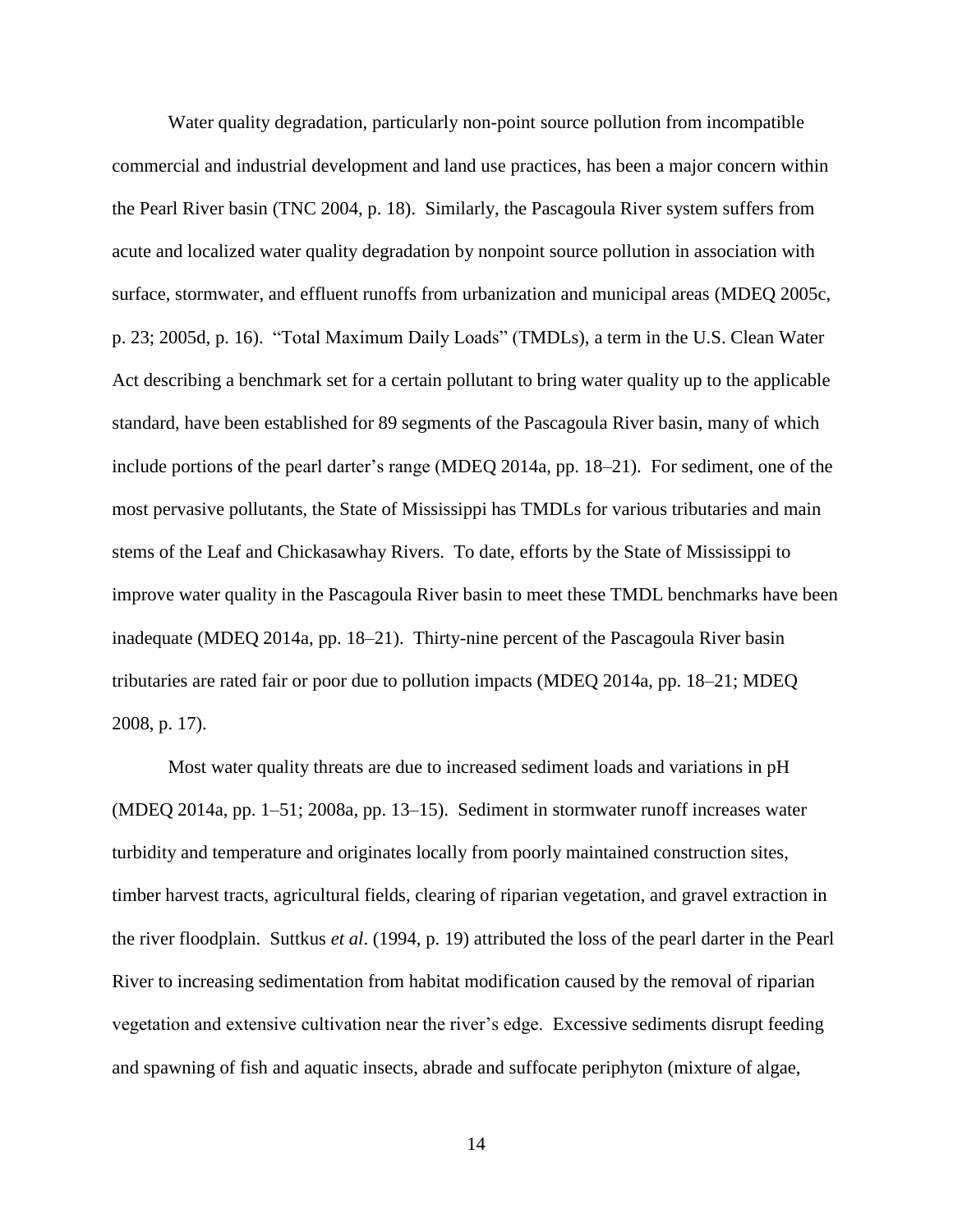bacteria, microbes, and detritus that is attached to submerged surfaces), and impact fish growth, survival, and reproduction (Waters 1995, pp. 55–62). A localized portion of the Chickasawhay River is on the State Section 303(d) List of Water Bodies as impaired due to sediment (MDEQ 2005b, p. 17).

Nonpoint source pollution is a localized threat to the pearl darter within the drainage, and is more prevalent in areas where certified best management practices (BMPs) are not utilized. The use of certified BMPs during land-altering activities can greatly reduce impacts to water quality. Certified BMPs, currently implemented by the forestry industry (e.g., Sustainable Forestry Initiative, Forest Stewardship Council, and American Tree Farm System), are helping to minimize or eliminate non-point source pollution during the course of forestry activities. The Mississippi Forestry Commission (2016, entire) reports certified BMP implementation rates to be high in Mississippi for forestry activities, primarily due to the efforts of State forestry agencies and forest certification programs (Schilling and Wigley 2015, pp. 3–7).

Historically, timber harvesting and processing was extensive in the Pearl River basin, and at one time, the basin was home to one of the most important lumber centers in the United States (Thigpen 1965, pp. 66–69). Pulp and paper manufacturing began in the Pascagoula watershed in Mississippi with three major mills (Monthly Review 1958, p. 83). Today, there are six major pulp mills in the Pascagoula River basin whose effluent may be a threat to the pearl darter. Paper mill effluent is a contributor to water quality degradation and is suspected to have had some influence on the extirpation of the pearl darter in the Pearl River system (Slack *in litt*. 2016). Fish and mussel kills were reportedly not uncommon within reaches downstream from pulp mills in Lawrence County near historical locations for the pearl darter (Slack *in litt*. 2016). As recently as 2011, a "black liquor" (wastewater) spill from a paper manufacturing process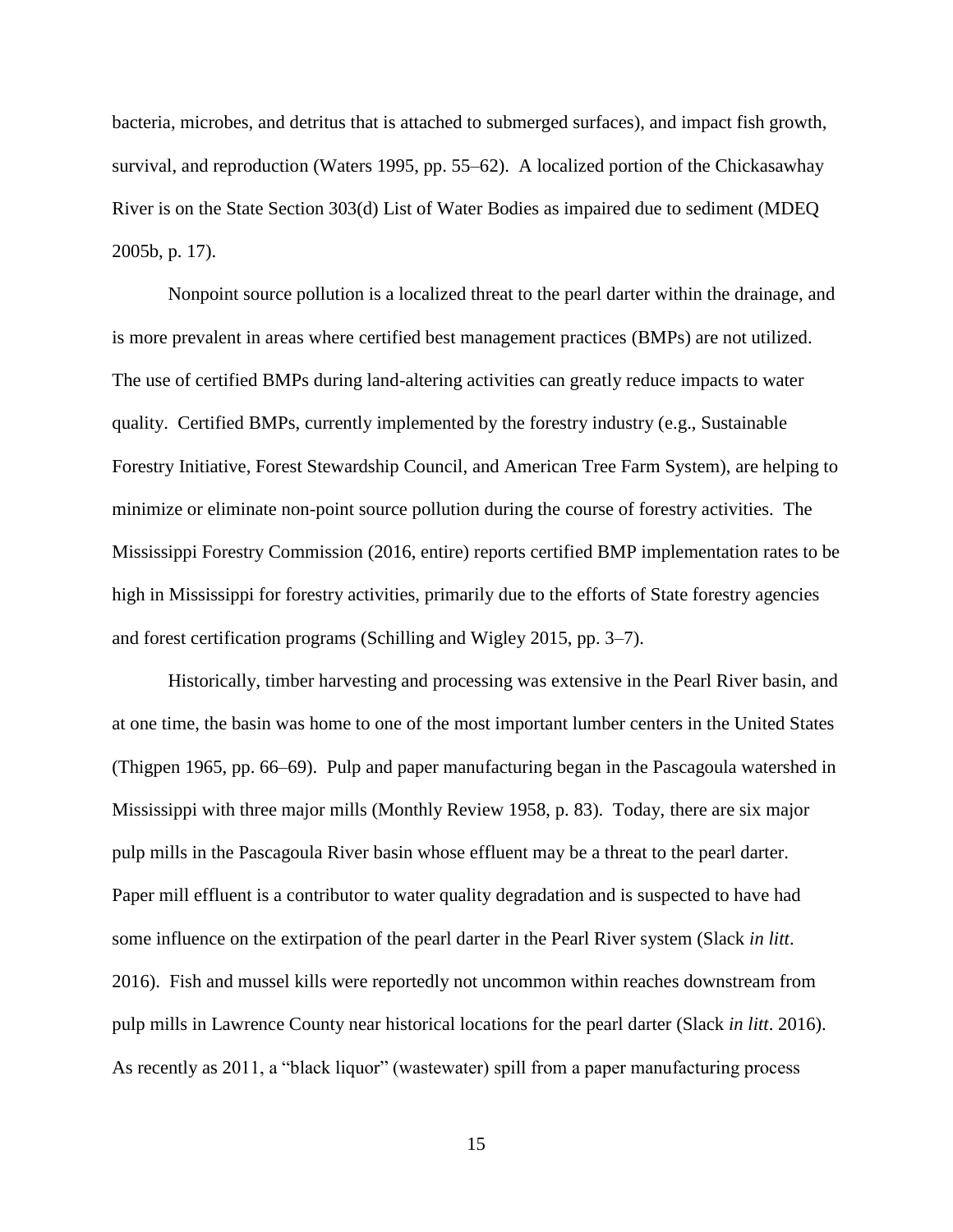resulted in a massive fish kill in the Pearl River (Kizha *et al*. 2016, pp. 926–929; Piller and Geheber 2015, pp. 2433–2434).

Numerous studies have documented the effects of pulp and paper mill effluents on fish populations (Beyer *et al.* 1996, pp. 212–224). Depending on the bleaching process, pulp- and paper mill effluents may contain various kinds and concentrations of chlorinated organic compounds such as polychlorinated dibenzodioxins (dioxins) and polychlorinated dibenzofurans (furans), which elicit several lethal and sublethal effects in fish, such as alterations in steroid biosynthesis (manufacturing of hormones and other organic compounds), gonadal (sex gland) development, sexual maturation, and expression of secondary sex characteristics (features that appear at maturity such as coloration). These types of compounds are known to bioaccumulate and have reproductive and antiestrogen (opposite effects of hormones) impacts on fish (Hoffman *et al.* 2003, pp. 1063–1065).

Additionally, some contaminants may bind with one another (i.e., heavy metals bind with sediments or other contaminants in the water column) within the Pascagoula River drainage. These bound chemical contaminants have not been addressed in TMDLs. Only seven TMDLs for metals have been completed (MDEQ 2008, pp. 1–55). The Davis Dead River, a tributary at the most downstream site of the pearl darter's range, is considered critically impaired by mercury (MDEQ 2011, pp. 1–29), and fish consumption advisories continue for mercury in certain gamefish species in the Pascagoula River main stem (MDEQ 2008, p. 43).

There are 15 permitted point source discharge sites within the Bouie River system (MDEQ 2005a, p. 6) and an unknown amount of nonpoint runoff sites. Municipal and industrial discharges during periods of low flow (i.e., no or few rain events) intensify water quality degradation by increasing water temperatures, lowering dissolved oxygen, and changing pH.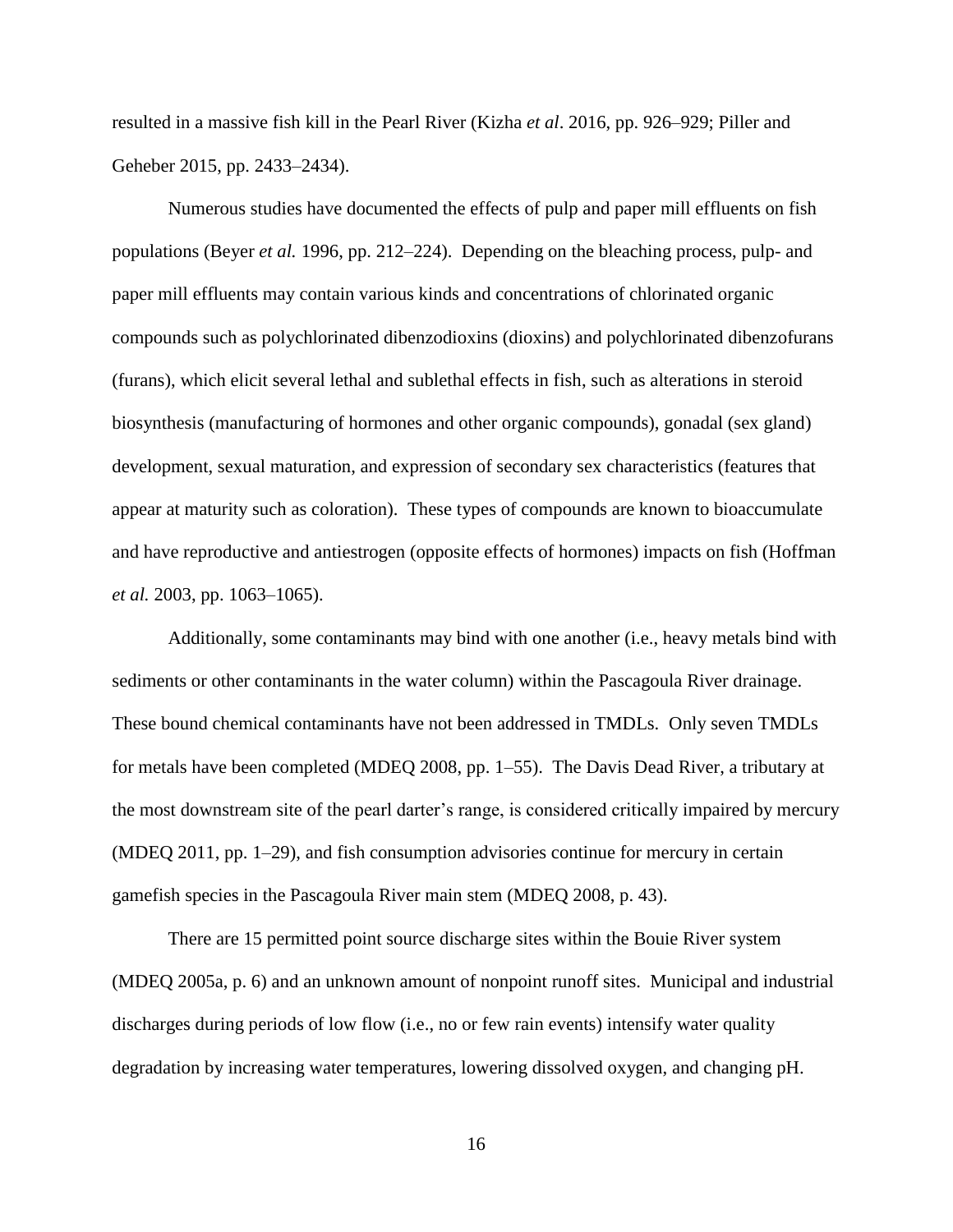Within the Pascagoula River basin, pollutants causing specific channel or river reach impairment (i.e., those pollutants preventing the water body from reaching its applicable water quality standard (Environmental Protection Agency 2012, pp. 1–9)), include sedimentation; chemicals and nutrients in the water column; and various toxins, such as heavy metals like lead or cadmium for a total of 304 km (189 mi) impaired riverine segments. TMDLs were completed for pesticides such as dichlorodiphenyltrichloroethane (DDT), toxaphene, dioxin, and pentachlorophenol, although much of the data and results are not finalized and remain unavailable for the designated reaches (Environmental Protection Agency 2012, pp. 1–7; MDEQ 2003, pp. 5–10; Justus *et al.* 1999, p. 1).

Localized wastewater effluent into the Leaf River from the City of Hattiesburg is negatively impacting water quality (Hattiesburg American 2015, pp. 1–2; Mississippi River Collaboration 2014, p. 1). Existing housing, recreational cabins, and trailers along the banks of the Leaf River between I–59 and the town of Estabutchie cause nutrient loading through treated sewage and septic water effluent (Mississippi River Collaboration 2014, p. 1). In 1997, Bart and Piller (p. 12) noted extensive algal growth during warmer months in the Leaf and Bouie Rivers, indicating nutrient and organic enrichment and decreases in dissolved oxygen and pH changes. Today, at specific locations, the water quality of the Bouie and Leaf Rivers and their tributaries continues to be negatively impacted by sediment, organic enrichment, low dissolved oxygen, fecal coliform, and elevated nutrients (MDEQ 2016, p. 86, 91; 2014a, p. 18, 21, 32; 2005a, pp. 1–26; 2004, pp. 1–29).

### Oil and Gas Development

Nonpoint and point source pollution from oil and gas exploration, including drill field construction, active drilling, and pipeline easements, may add localized pollutants into the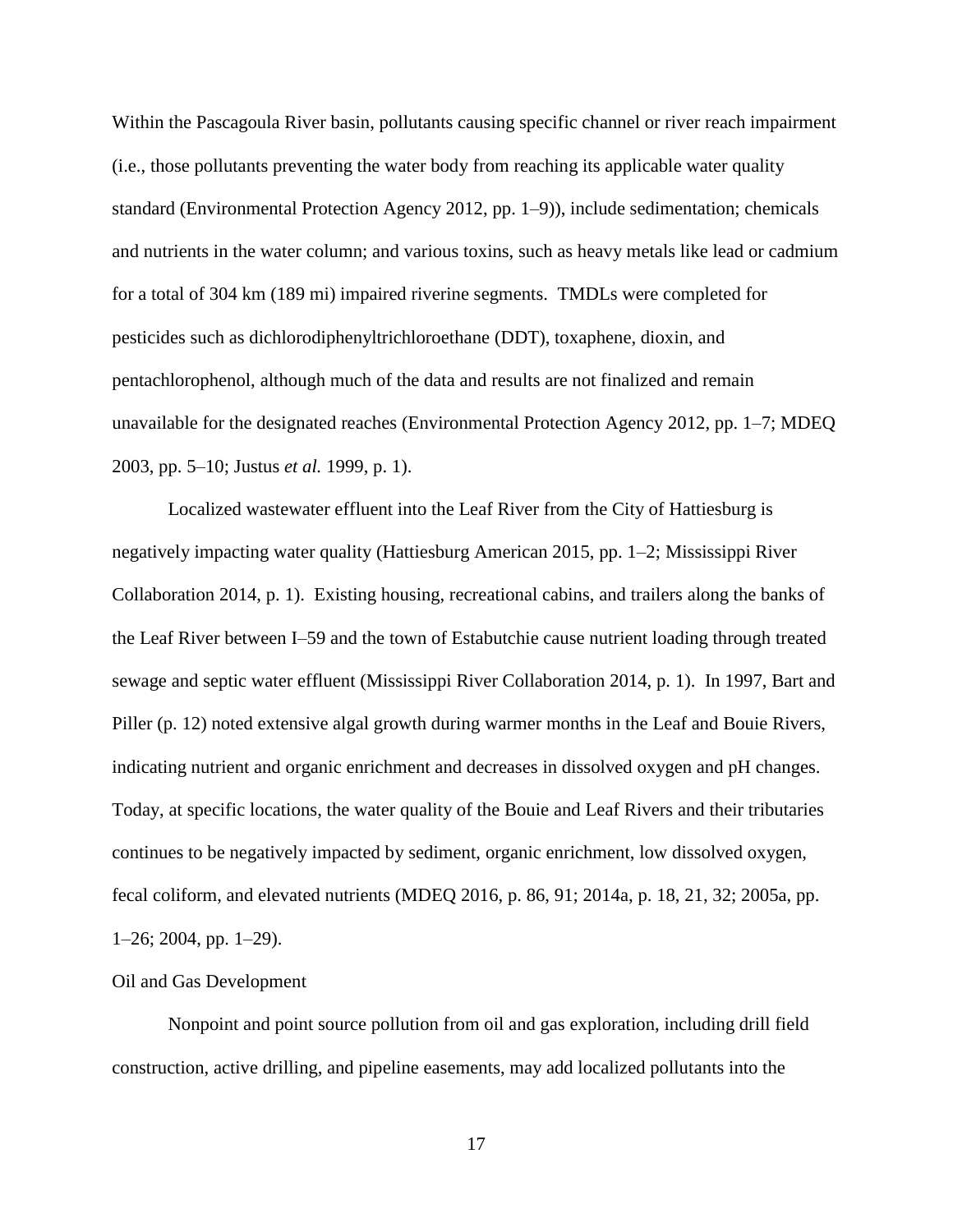Pascagoula River basin during stormwater runoff events if BMPs are not used. There is one major oil refinery within the basin along with 6 oil pumping stations, 10 major crude pipelines, 4 major product oil pipelines, and 5 major gas and more than 25 lesser gas lines stretching hundreds of miles and crisscrossing the main stem Pascagoula, Bouie, Leaf, Chickasawhay, and Chunky Rivers and their tributaries; in addition, there are more than 100 active oil producing wells within the pearl darters' watersheds (compiled from Oil and Gas Map of Mississippi in Phillips 2013, pp. 10, 23). All have the potential to rupture or leak and cause environmental and organismal damage as evidenced by the Genesis Oil Company and Leaf River oil spill of 2000 (Environmental Science Services, Inc. 2000, pp. 1–50; Kemp Associates, PA, 2000, pp. 4–5; The Clarion-Ledger, December 23, 1999, p. 1B) and Genesis Oil Company spill in Okatoma Creek in February 2016 (Drennen 2016, pers. observ.). In addition to gas pipelines, there are numerous railways that cross pearl darter habitat that are subject to accidental and catastrophic spilling of toxins such as fuel oil, methanol, resin, and fertilizer (MDEQ 2014b, pp. 1–23).

Alternative oil and gas collection methods (i.e., hydraulic fracturing ("fracking") and horizontal drilling and injection) have allowed the expansion of oil and gas drilling into deposits that were previously inaccessible (Phillips 2013, p. 21), which has led to increased activity within southern Mississippi, including portions of the Pascagoula River basin. There are more than 100 water injection disposal wells and enhanced oil recovery wells within the basin (compiled from Active Injection Well Map of Mississippi in Phillips 2013, p. 49). A variety of chemicals (e.g., 15% diluted hydrochloric acid, surfactants, potassium chloride) are used during the drilling and fracking process (Colborn *et al.* 2011, pp. 1040–1042), and their wastes are stored in open pits (retention basins) or storage facilities. Spills during transport or releases due to retention basin failure or overflow pose a risk for surface and groundwater contamination,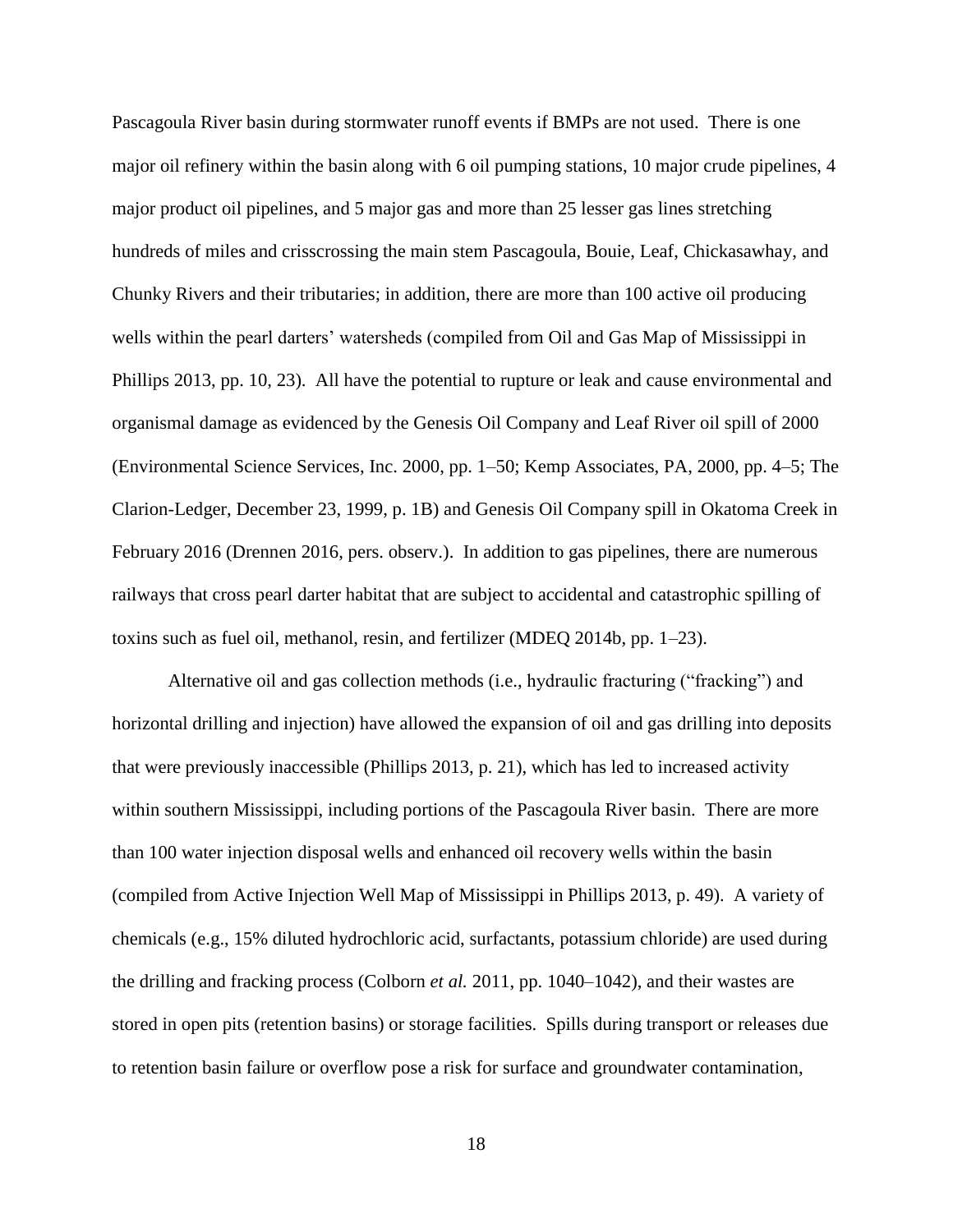which can cause significant adverse effects to water quality and aquatic organisms that inhabit these watersheds (Osborn *et al.* 2011, pp. 8172–8176; Kargbo *et al.* 2010, pp. 5680–5681; Wiseman 2009, pp. 127–142). In addition, contamination of streams with brine (chloride), a byproduct of oil and gas development, poses a significant risk to aquatic habitats and species. High chloride concentrations interfere with osmoregulation (maintenance of proper levels of salts and other solutes in bodily fluids) and hinder the organism's survival, growth, and reproduction (Hunt *et al*. 2012, p. 1). Brine contamination has been documented within the pearl darter's historical range in the Pearl River system (Kalhoff 1993, pp. 12–15, 19–20, 25; Kalhoff 1986, p. 49) and within the Pascagoula River basin where it currently occurs, including several Leaf and Chickasawhay River drainage basin tributaries (Kalhoff 1986, pp. 52–63). There is currently no routine water quality monitoring in areas where the pearl darter currently occurs, so it is unlikely that the effects of a leak or spill would be detected quickly enough to allow for a timely response.

## Geomorphology Changes

Piller *et al*. (2004, pp. 1004–1011) cited numerous human-caused disturbances within the Pearl River since the 1950s, including channelization, reservoir construction, and channel modification from bank collapse downstream of dams. Specifically, the Pearl River Navigation Canal in 1956, the Ross Barnett Reservoir in 1964, and channel changes of the lower Pearl River (increased width and decreased depth) were implicated in the decline of abundance for several fish species in that system (Piller *et al*. 2004, pp. 1004–1011). These habitat modifications and channel changes resulted in the loss of gravel substrates in places, completely replacing gravel bars with sand or sediment, which are not appropriate substrate for the pearl darter and other species (Tipton *et al*. 2004, pp. 58–60; TNC 2004, p. 5). Tipton *et al.* (2004, pp. 58–60)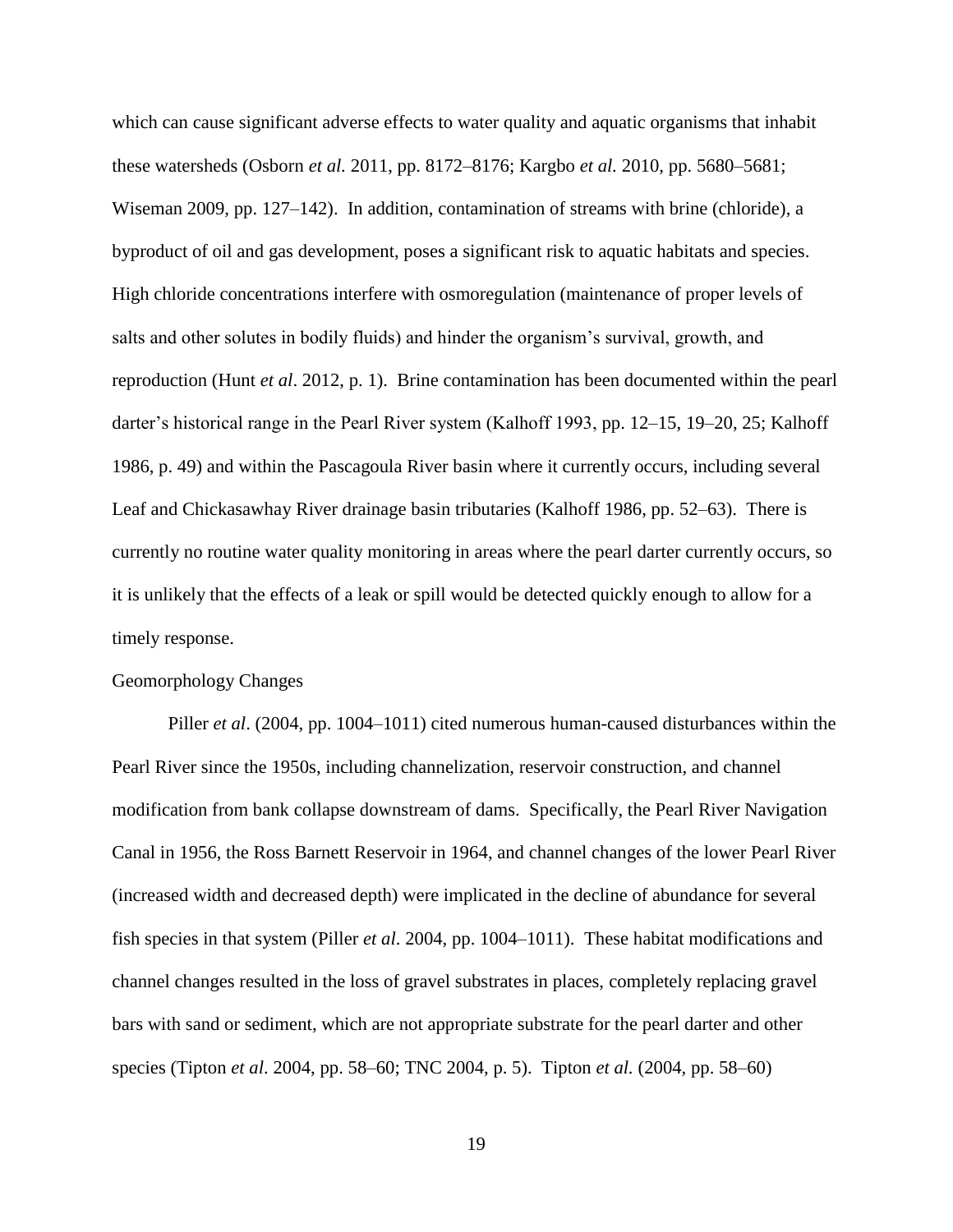documented a decrease in fish diversity and abundance within the disturbed reaches as compared with relatively undisturbed reaches. These changes most likely contributed to the decline of the pearl darter in the Pearl River system and potentially threaten the species in the Pascagoula system.

Pearl darters are not found in impounded waters and are intolerant of lentic (standing water) habitats that may be formed by gravel mining or other landscape-altering practices. Incompatible sand and gravel mining and its disruption of topography, vegetation, and flow pattern of streams is considered a major stressor to the Pearl River system where the pearl darter once occurred (TNC 2004, p. 16). In the species' current range in the Pascagoula system, the results of historical sand and gravel dredging impacts have been a concern for the Bouie and Leaf Rivers (MDEQ 2000, pp. 1–98). Historically, the American Sand and Gravel Company (1995, p. B4) has mined sand and gravel using a hydraulic suction dredge, operating within the banks or adjacent to the Bouie and Leaf Rivers. Large gravel bars of the river and its floodplain have been removed over the past 50 years, creating open-water areas that function as deep lake systems (American Sand and Gravel Company 1995, pp. B4–B8). The creation of these large, open-water areas has accelerated geomorphic processes, specifically headcutting (erosional feature causing an abrupt drop in the streambed) that has adversely affected the flora and fauna of many coastal plain streams (Patrick *et al*. 1993, p. 90). Mining in active river channels typically results in incision upstream of the mine by knickpoints (breaks in the slope of a river or stream profile caused by renewed erosion attributed to a bottom disturbance that may retreat upstream), sediment deposition downstream, and an alteration in channel morphology that can have impacts for years (Mossa and Coley 2004, pp. 1–20). The upstream migration of knickpoints, or headcutting, may cause undermining of structures, lowering of alluvial water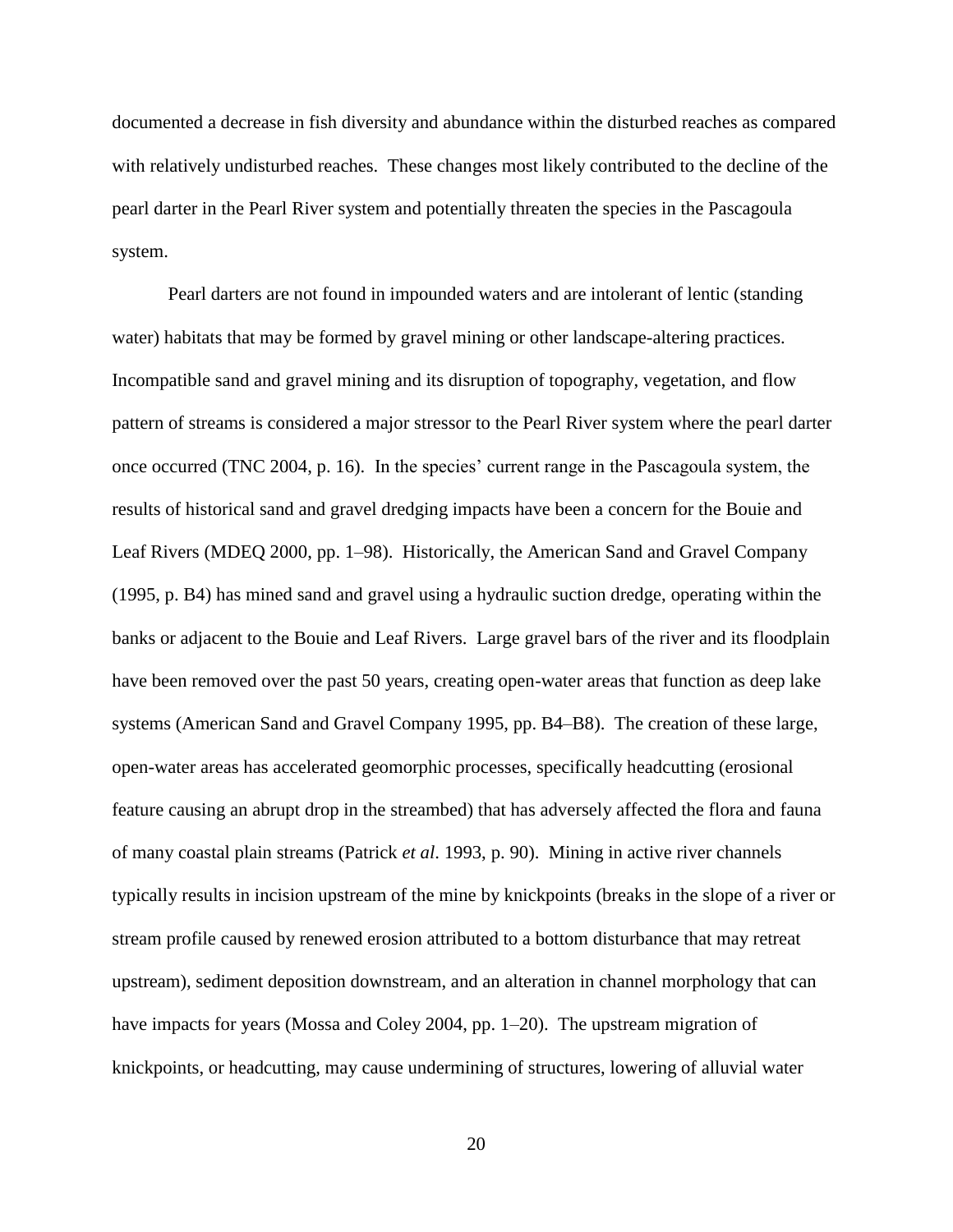tables (aquifer comprising unconsolidated materials deposited by water and typically adjacent to rivers), channel destabilization and widening, and loss of aquatic and riparian habitat. This geomorphic change may cause the extirpation of riparian and lotic (flowing water) species (Patrick *et al*. 1993, p. 96).

Sedimentation from unstable banks and loose, unconsolidated streambeds (Bart and Piller 1997, p. 12) is likely impacting the pearl darters in the Bouie River and Black Creek. Mossa and Coley (2004, p. 17) determined that, of the major tributaries in the Pascagoula basin, the Bouie River was the least stable. Channel enlargement of the Bouie River showed higher than background values associated with avulsions (the rapid abandonment of a river channel and the formation of a new river channel) into floodplain pits and increased sedimentation. In addition, channel enlargement of 400 to 500 percent in the Bouie River has occurred at specific sites due to instream gravel mining (Mossa *et al*. 2006, entire; Mossa and Coley 2004, p. 17). Ayers (2014, pp. 43–45) also found significant and lengthy instream channel form changes in the Chickasawhay River floodplain. Clark and Schaefer (2015, pp. 13–14) noted a slight decrease in fish species richness in the upper Pascagoula River basin from their 2004 sampling, which they attributed to past anthropogenic influences such as gravel mining, bankside practices, and construction.

In the Bogue Chitto River of the Pearl River basin, Stewart *et al.* (2005, pp. 268–270) found that the assemblages of fishes had shifted over 27 years. In this time period, the sedimentation rates within the system had increased dramatically and caused the decrease in the relative abundance of all fish in the family Percidae (Stewart *et al.* 2005, pp. 268–270) from 35 percent to 9 percent, including the extirpation of pearl darters. Ross *et al.* (1992, pp. 8–9) studied threats to the Okatoma Creek (Pascagoula basin) fish diversity and predicted that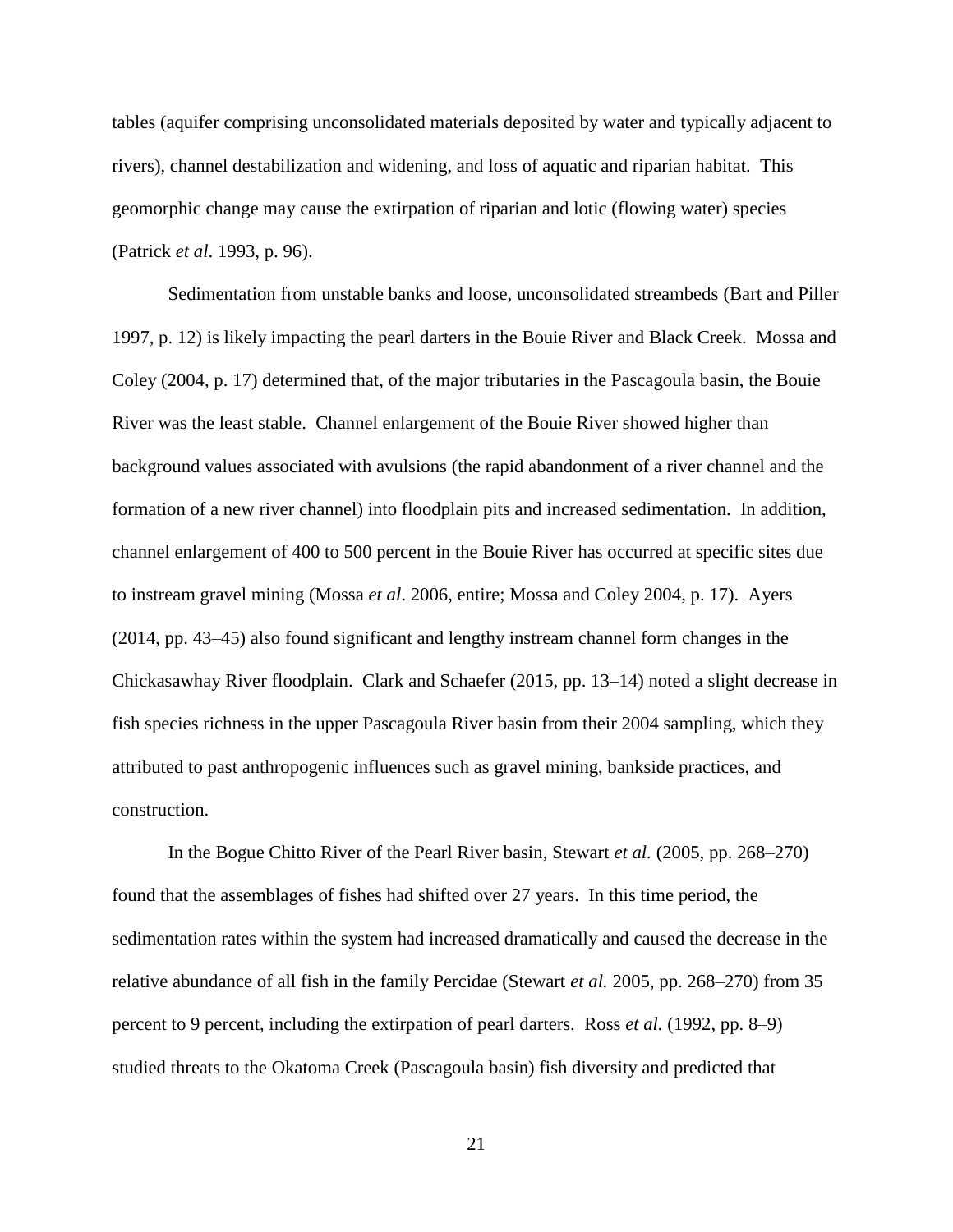geomorphic changes to the stream would reduce the fish habitat diversity resulting in a decline of the fish assemblages, including the pearl darter.

### Impoundments

Dams and other flow control structures within a river can block fish passage, disrupt the natural flow patterns, and cause channel degradation and erosion (see "Geomorphology Changes" section above) that directly impact aquatic life habitat, as well as reduce the capacity of the stream to carry water (TNC 2004, p. 17). Streams with highly altered flow regimes often become wide, shallow, and homogeneous, resulting in poor habitat for many fish species (Bunn and Arthington 2002, pp. 493–498). The decline of the pearl darter in the Pearl River was noted after the construction of low sill dams. Bart (in TNC 2004, p. 5) speculated that, after spawning, young darters in the Pearl River were swept downriver and unable to migrate back upriver due to the low water sills and varied water flow; their limited success year after year likely caused the population to crash. These low sill dams are also thought to have led to the extirpation of the Alabama shad (*Alosa alabamae*) from that system (Mickel *et al.* 2010, p. 158).

The proposed damming of Little and Big Cedar Creeks, tributaries to the Pascagoula River, for establishment of two recreational lakes (George County Lakes) (U.S. Army Corps of Engineers 2015, pp. 1–13) has prompted the American Rivers organization to recently list the Pascagoula River as the  $10^{th}$  most endangered river in the country (American Rivers 2016, pp. 20–21). Though the proposed project is not directly within known pearl darter habitat, the lakes may decrease water quantity entering the lower Pascagoula basin and will likely concentrate pollutants, reduce water flow, and alter downstream food webs and aquatic productivity (Poff and Hart 2002, p. 660).

#### Summary of Factor A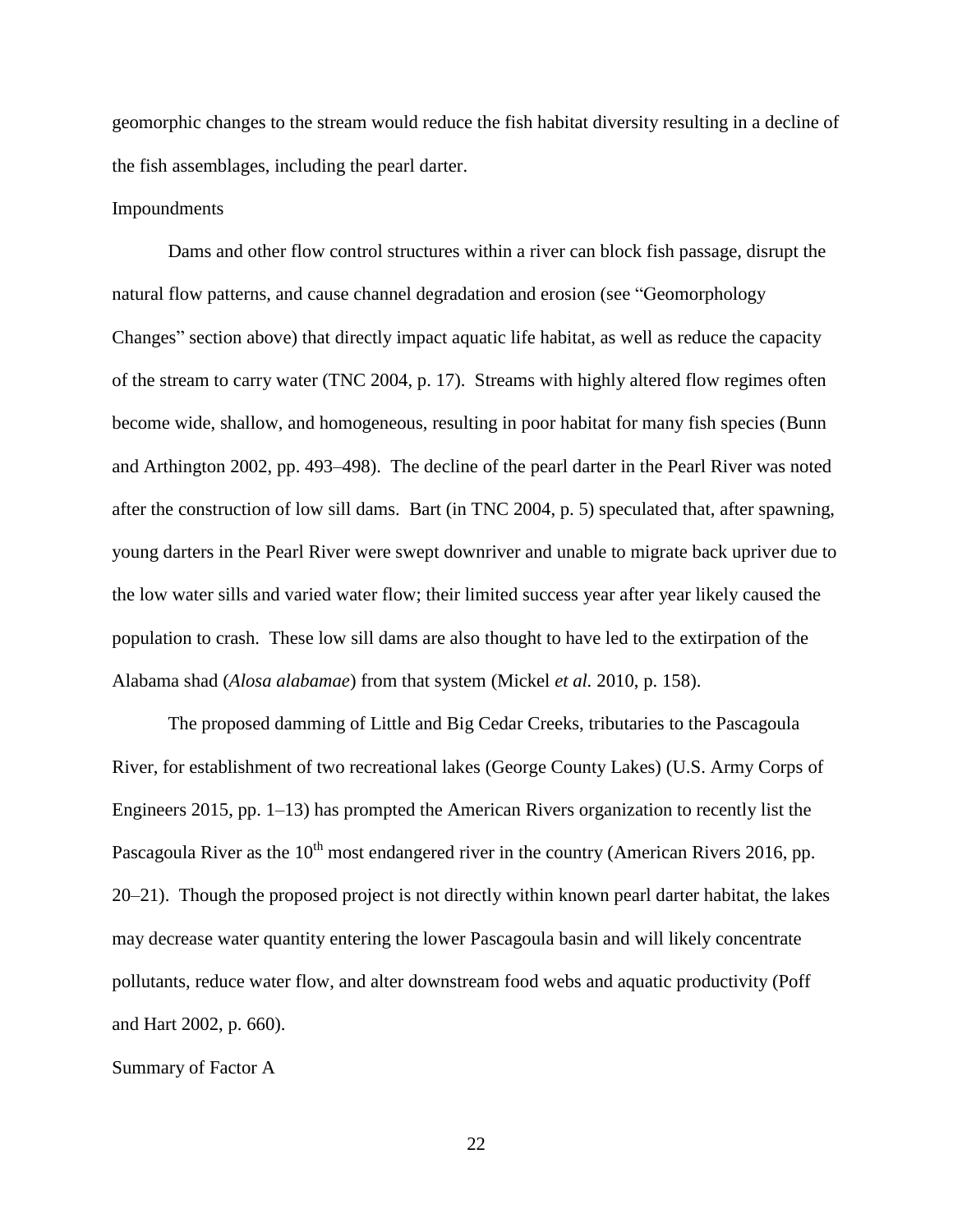Habitat modification and resultant water quality degradation are occurring within the pearl darter's current range and likely led to the loss of the species from the Pearl River drainage. Water quality degradation occurs locally from point and nonpoint source pollution in association with land surface, stormwater, and effluent runoff from urbanization, industry, and municipal areas. Of particular concern is the threat of overflooding of storage ponds for industrial effluent, such as that from pulp and paper manufacturing. Increased sediment from a variety of sources, including geomorphological changes and bank instability from past habitat modification, appears to be the major contributor to water quality declines in this species' habitat. Localized sewage and waste water effluent also pose a threat to this species and its habitat. The pearl darter's vulnerability to catastrophic events, particularly the release of pollutants in its habitat from oil spills, train derailments, and hydraulic fracturing, is also a concern due to the abundance of oil wells, pumping stations, gas lines, and railways throughout its habitat, and the increased interest in alternative oil and gas collection methods in the area. The proposed damming of Big and Little Cypress Creeks may decrease water flow and increase nutrient concentration into the Pascagoula River. These threats continue to impact water quality and habitat conditions through much of this species' current range. Therefore, we conclude that habitat degradation is presently a moderate threat to the pearl darter that is expected to continue and possibly increase into the future.

### Factor B: *Overutilization for Commercial, Recreational, Scientific, or Educational Purposes*

The pearl darter is not a commercially valuable species, and collecting is not considered a factor in its decline. Therefore, we do not consider overutilization for commercial, recreational, scientific, or educational purposes to be a threat to the pearl darter at this time.

## Factor C: *Disease or Predation*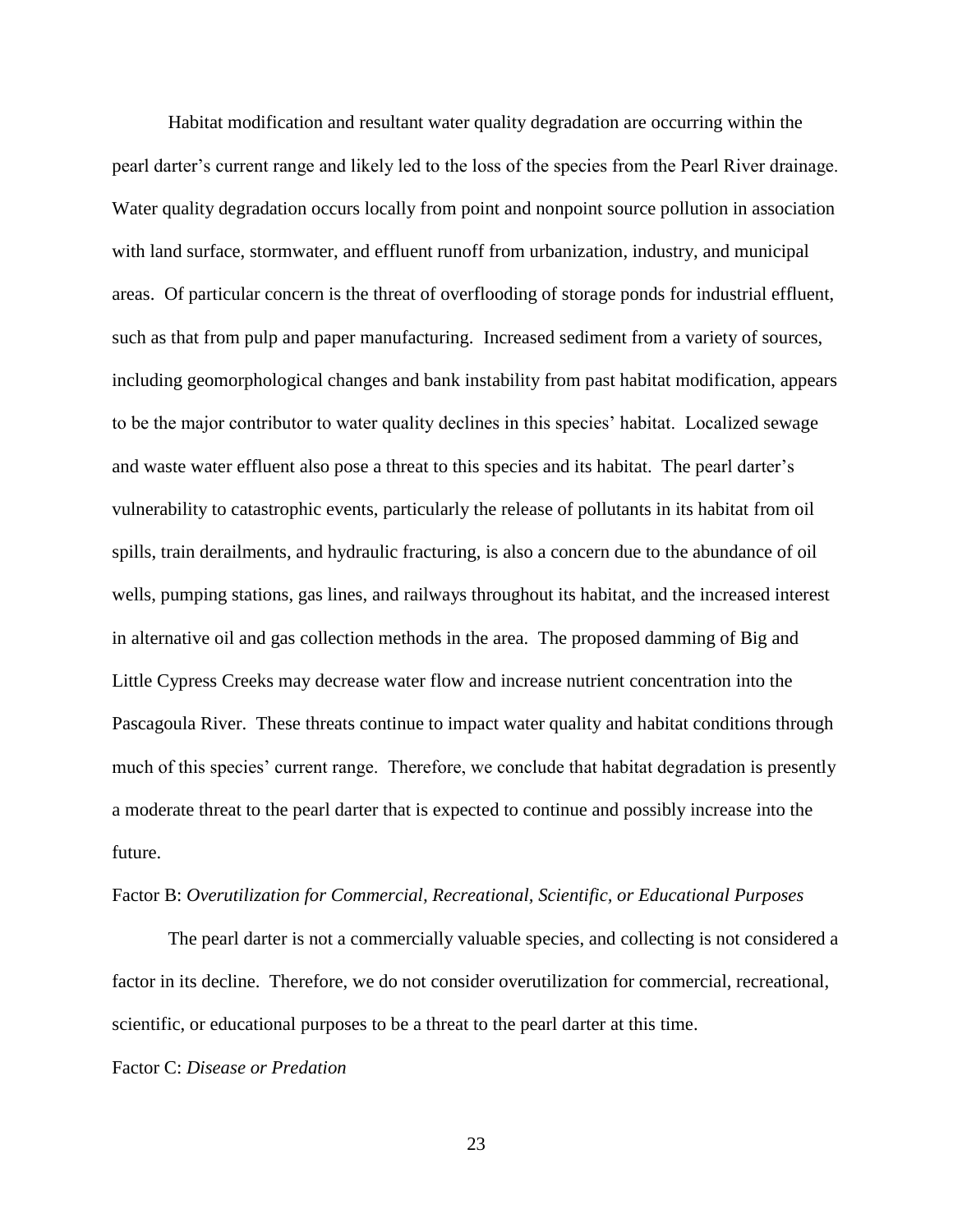We have no specific information indicating that disease or predation is negatively impacting pearl darter populations. Therefore, we do not consider these factors to be threats to the pearl darter at this time.

Factor D: *The Inadequacy of Existing Regulatory Mechanisms*

The State of Mississippi classifies the pearl darter as endangered (Mississippi Natural Heritage Program 2015, p. 2), and prohibits the collection of the pearl darter for scientific purposes without a State-issued collecting permit. However, as discussed under Factor B, we have no evidence to suggest that scientific collection poses a threat to this species. This State classification conveys no legal protection for the pearl darter's habitat nor does it prohibit habitat degradation, which is the primary threat to the species. The pearl darter receives no protection in Louisiana, where it is considered to have historically occurred (Louisiana Department of Wildlife and Fisheries 2005, p. 39).

The pearl darter and its habitats are afforded some protection from water quality and habitat degradation under the Clean Water Act of 1972 (33 U.S.C. 1251 et seq.) and the Mississippi Water Pollution Control Law, as amended, 1993 (Code of Mississippi, section 49– 17–1, et seq.) and regulations promulgated thereunder by the Mississippi Commission on Environmental Quality. Although these laws have resulted in some enhancement in water quality and habitat for aquatic life, particularly in reducing point-source pollutants, they have been inadequate in fully protecting the pearl darter from sedimentation and other nonpoint source pollutants.

The State of Mississippi maintains water-use classifications through issuance of National Pollutant Discharge Elimination System permits to industries, municipalities, and others that set maximum limits on certain pollutants or pollutant parameters. For water bodies on the Clean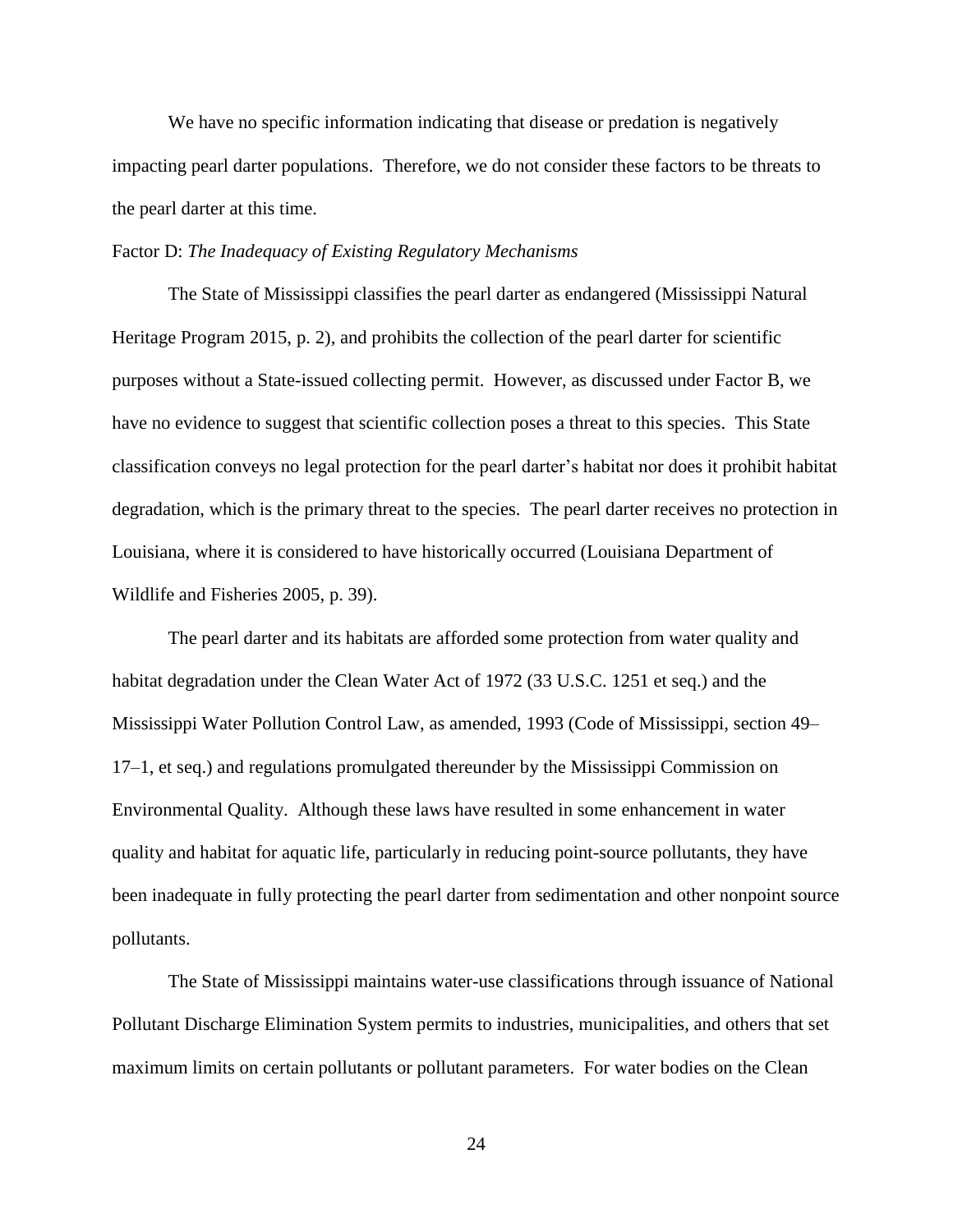Water Act section 303(d) list of impaired streams, the State is required to establish a TMDL for the pollutants of concern that will improve water quality to the applicable standard. The establishment of TMDLs for 89 river or stream segments and ratings of fair to poor for 39 percent of the tributaries within the Pascagoula basin are indicative of water pollution impacts within the pearl darter's habitat (MDEQ 2008a, p. 17). TMDLs are not an enforced regulation, and only reflect benchmarks for improving water quality; they have not been successful in reducing water quality degradation within this species' habitat, as these streams continue to remain on the 303(d) list of impaired streams.

Mississippi Surface Mining and Reclamation Law, Miss. Code Ann. section 53–7–1 et seq., and Federal laws regarding oil and gas drilling (42 U.S.C. 6921) are generally designed to protect freshwater resources like the pearl darter, but these regulatory mechanisms do not contain specific provisions requiring an analysis of project impacts to fish and wildlife resources. They also do not contain or provide for any formal mechanism requiring coordination with, or input from, the Service or the Mississippi Department of Wildlife, Fisheries and Parks regarding the presence of federally endangered, threatened, or candidate species, or other rare and sensitive species. In the case of surface mining, penalties may be assessed if damage is serious, but there is no immediate response for remediation of habitats or species. As demonstrated under Factor A, periodic declines in water quality and degradation of habitat for this species are ongoing despite these protective regulations. These mechanisms have been inadequate to protect the species from sediment runoff and turbidity within its habitat associated with land surface runoff and municipal and industrial discharges, as described under Factor A. There are currently no requirements within the scope of other statewide environmental laws to specifically consider the pearl darter or ensure that a project will not significantly impact the species.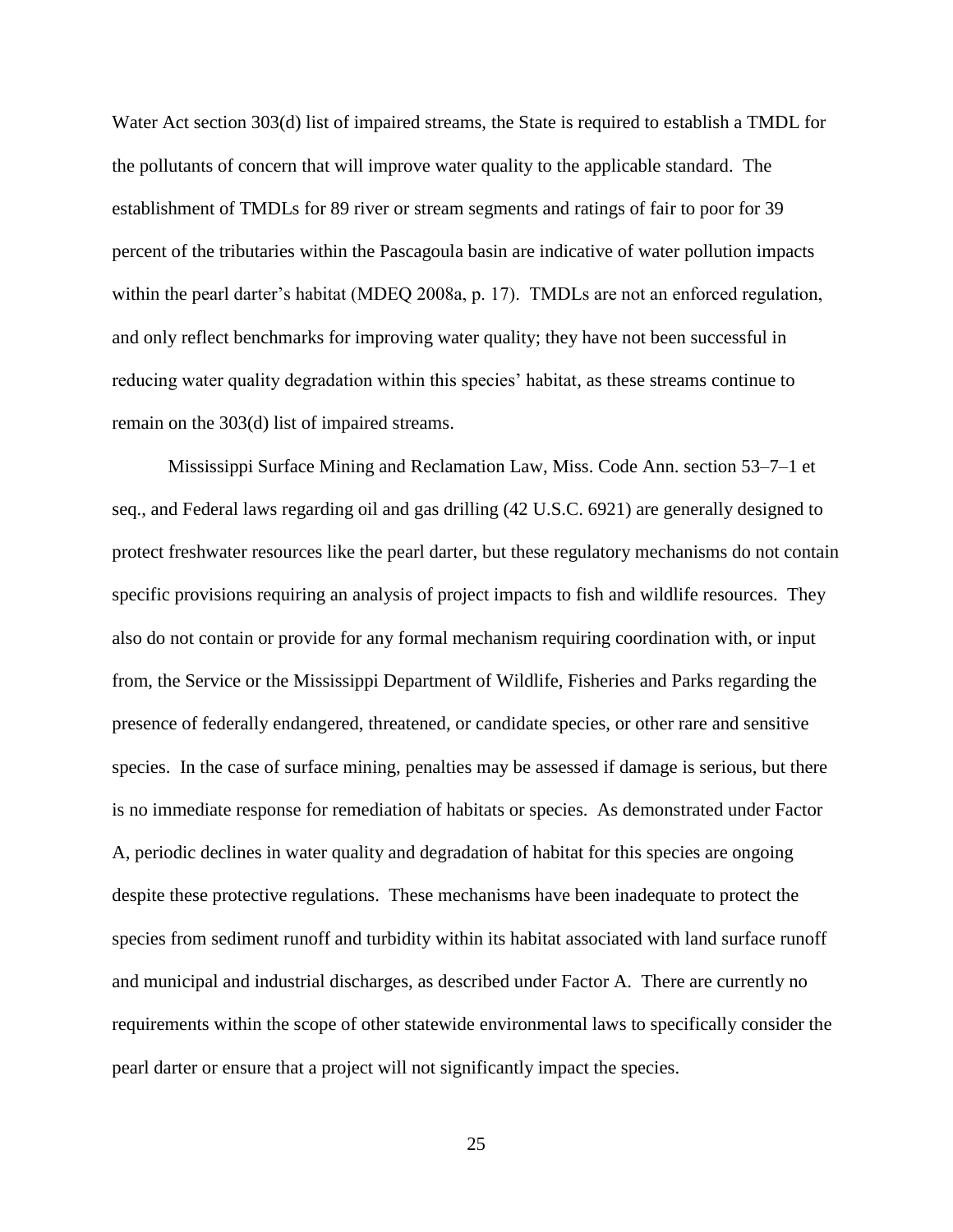The pearl darter likely receives ancillary protection (i.e., water quality improvements, protection from geomorphological changes) where it co-occurs with two other federally listed species, the Gulf sturgeon (*Acipenser oxyrhynchus desotoi*) and yellow-blotched map turtle (*Graptemys flavimaculata*), during the course of consultation on these species under section 7 of the Act. However, protective measures through section 7 of the Act would be triggered only for those projects having a Federal nexus, which would not include many of the water quality disturbances caused by industry, municipalities, agriculture, or private landowners.

Additional protection of 53,520 hectares (ha) (132,128 acres (ac)) within the Pascagoula basin watershed occurs due to the Mississippi Wildlife, Fisheries and Parks' management of six Wildlife Management Areas (WMAs) within the upper drainage basin for recreational hunting and fishing. Four of the six WMAs (Chickasawhay and Leaf Rivers, Mason and Red Creeks) do not directly border the river system, but they do contain and protect parcels of upland buffer, wetland, and tributaries to the basin. The Pascagoula River and Ward Bayou WMAs (20,329 ha; 50,234 ac) consist of wetland buffer and river/stream reach protecting approximately 106 km (66 mi) of the Pascagoula River main stem (Stowe *in litt.* 2015). The Nature Conservancy (TNC) protects 14,164 ha (35,000 ac) within the Pascagoula River watershed and approximately 10 km (6 mi) of the Pascagoula River shoreline in Jackson County, Mississippi. Of that amount, the Charles M. Deaton Nature Preserve (1,336 ha, 3,300 ac) protects the upper reaches of the Pascagoula River, where the Leaf and Chickasawhay Rivers converge, and is part of a 19,020-ha (47,000-ac) swath of public lands surrounding the Pascagoula River, which includes approximately 8 km (5 mi) of the Chickasawhay River and approximately 7 km (4 mi) of the Leaf River shorelines (Stowe *in litt*. 2015).

These State-managed WMAs and TNC preserves provide a measure of protection for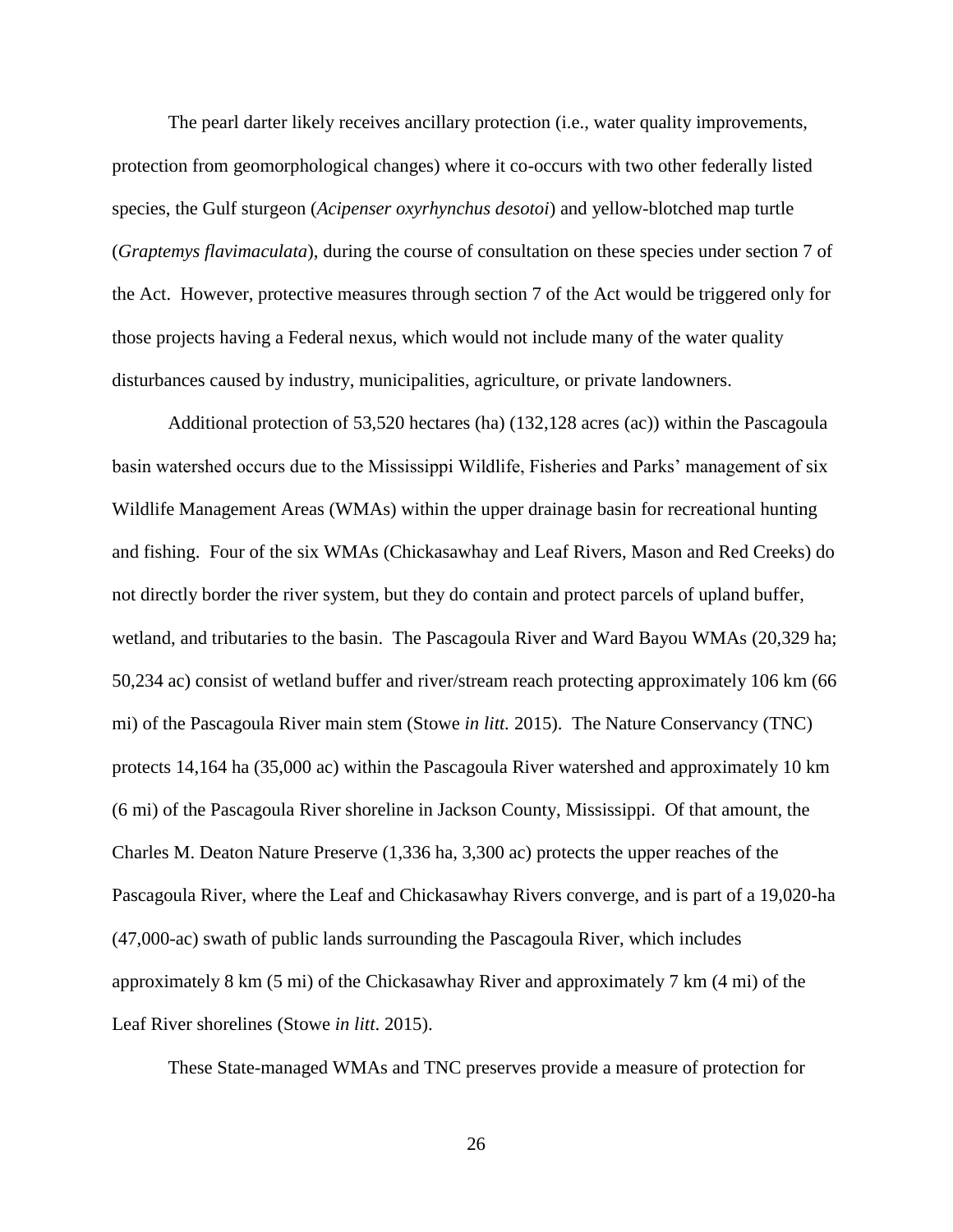approximately 134 km (84 mi) or 30 percent of the river reaches within this species' current range. Point and nonpoint sediment sources are decreased or reduced by using and monitoring certified BMPs during silviculture, road maintenance, and other landscape-altering activities. However, only short segments of shoreline in the Chickasawhay and Leaf Rivers are within these WMAs. Remaining lands within these segments can be vulnerable to farming and timbering to the bankside edge, and construction of structures such as houses, septic facilities, dams, and ponds. Each land management action can increase stormwater runoff laden with sediment and agricultural and wastewater chemicals. The impact of silvicultural activities on water quality degradation are likely lower than other land-altering activities according to information in the Mississippi Forestry Commission's report (2016, entire) that found certified BMP implementation rates to be high across all silvicultural landscapes in Mississippi.

### Summary of Factor D

Despite existing authorities such as the Clean Water Act, pollutants continue to impair the water quality throughout much of the current range of the pearl darter. State and Federal regulatory mechanisms have helped reduce the negative effects of point source and nonpoint source discharges, yet these regulations are difficult to implement, and may not provide adequate protection for sensitive species like the pearl darter. Thus, we conclude that existing regulatory mechanisms do not adequately protect the pearl darter from the impact of other threats. Factor E: *Other Natural or Manmade Factors Affecting Its Continued Existence* Small Population Size and Loss of Genetic Diversity

The pearl darter has always been considered rare (Deacon *et al*. 1979, p. 42) and is currently restricted to localized sites within the Pascagoula River drainage. Genetic diversity has likely declined due to fragmentation and separation of reproducing pearl darter populations.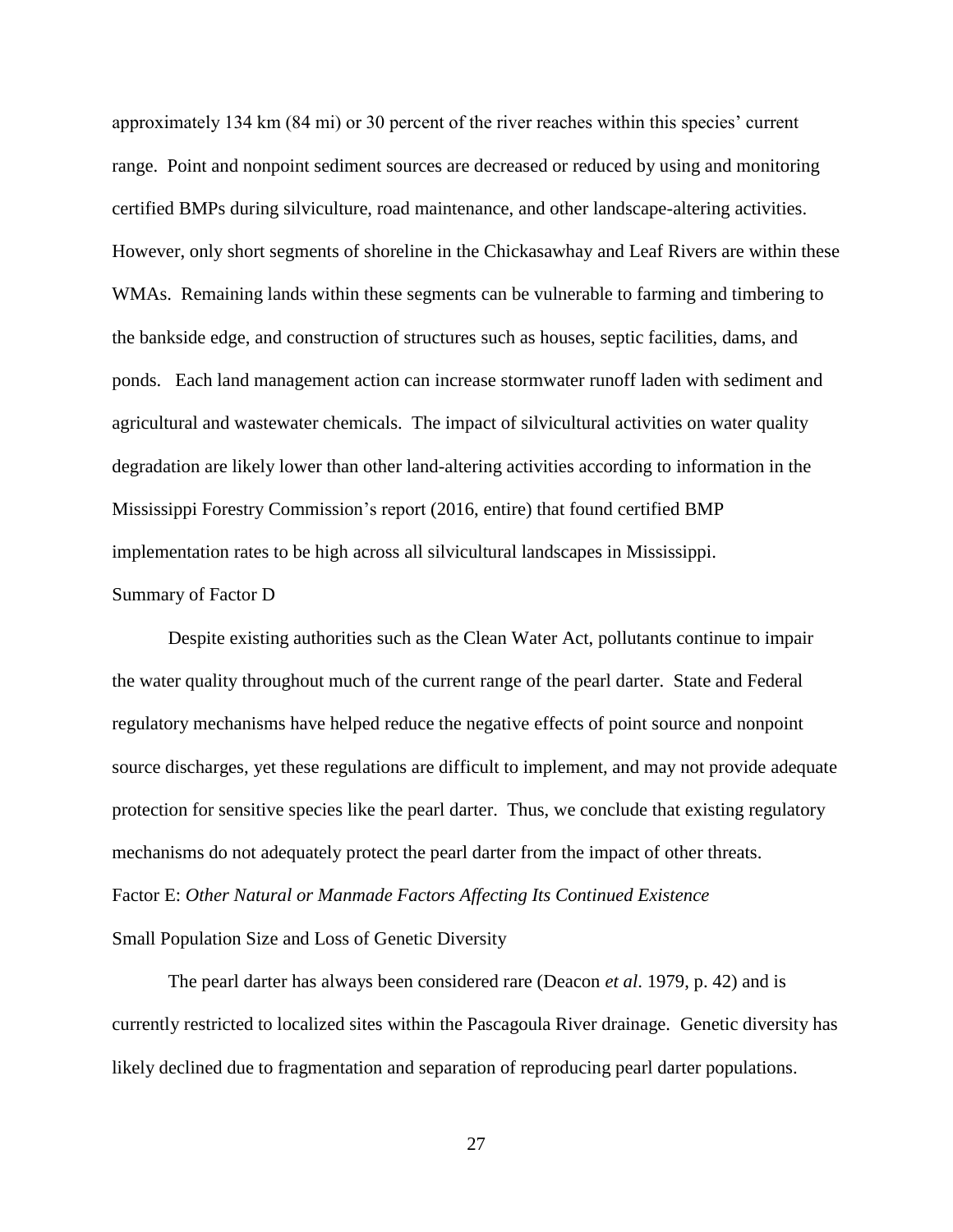Kreiser *et al*. (2012, pp. 12–17) found that disjunct populations of pearl darters within the Leaf and Chickasawhay Rivers showed some distinct alleles suggesting that gene flow between the two rivers was restricted and perhaps that the total gene pool diversity was declining. Collecting data (Ross 2001, p. 500; Bart and Piller 1997, p. 4; Bart and Suttkus 1996, p. 4; Suttkus *et al*. 1994, p. 19) indicate that the pearl darter is rare in the Pascagoula River system, as when this species is collected it is typically in low numbers and a disproportionately low percentage of the total fish collected (catch per unit effort of 2.1 individuals per site, Clark and Shaefer 2015, p. 4).

Species that are restricted in range and population size are more likely to suffer loss of genetic diversity due to genetic drift, potentially increasing their susceptibility to inbreeding depression, decreasing their ability to adapt to environmental changes, and reducing the fitness of individuals (Allendorf and Luikart 2007, pp. 117–146; Soulé 1980, pp. 157–158). It is likely that some of the pearl darter populations are below the effective population size required to maintain long-term genetic and population viability (Soulé 1980, pp. 162–164).

The long-term viability of a species is founded on the conservation of numerous local populations throughout its geographic range (Harris 1984, pp. 93–104). The presence of viable, separate populations is essential for a species to recover and adapt to environmental change (Noss and Cooperrider 1994, pp. 264–297; Harris 1984, pp. 93–104). Inbreeding and loss of neutral genetic variation associated with small population size reduces the fitness of the population (Reed and Frankham 2003, pp. 230–237) and accelerates population decline (Fagan and Holmes 2006, pp. 51–60). The species' small numbers within scattered locations, coupled with its lack of genetic variability, may decrease the species' ability to adapt or recover from major hydrological events that impact potential spawning habitat (Clark and Schaefer 2015, pp.  $18 - 22$ ).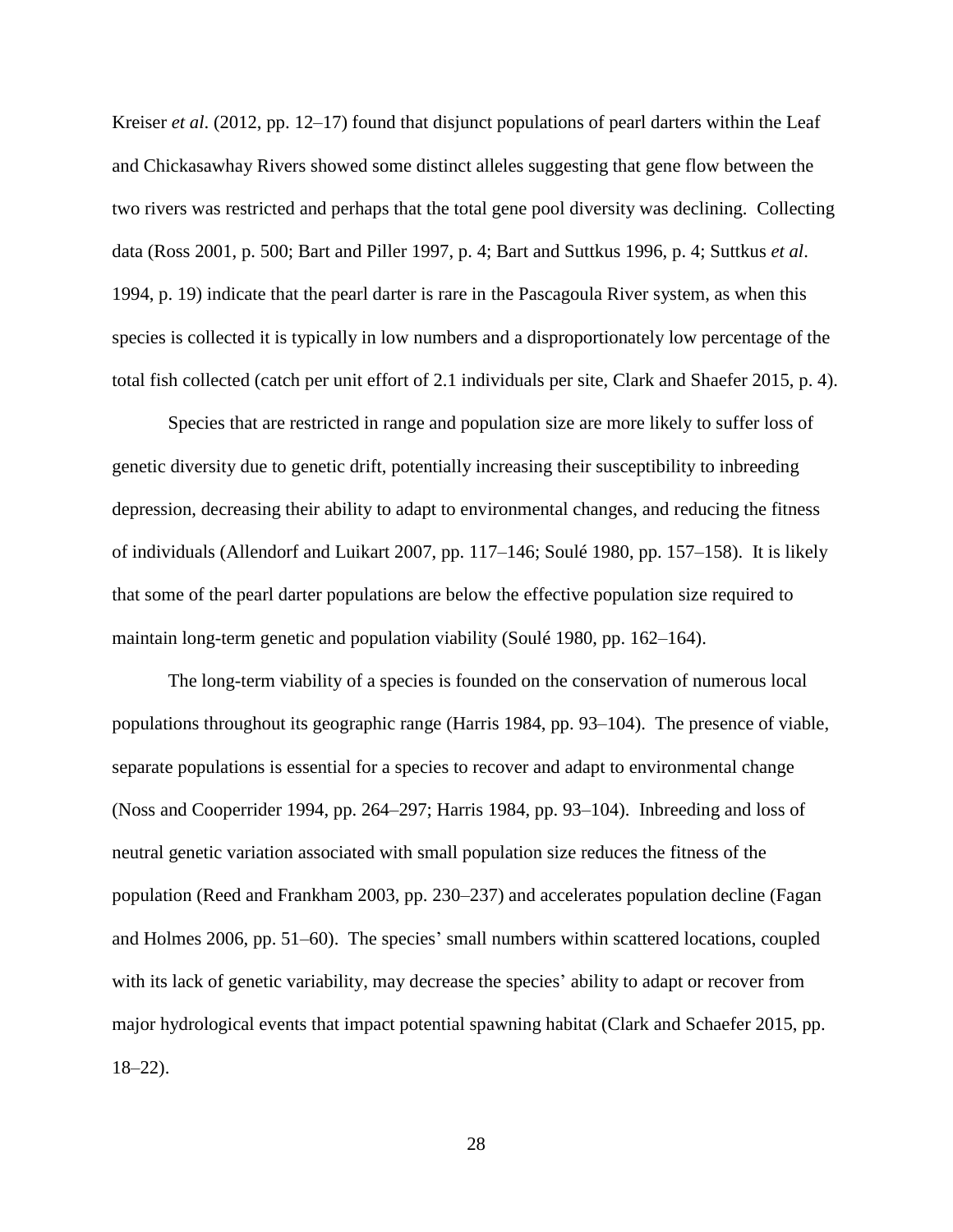### **Hurricanes**

Fish and aquatic communities and habitat, including that of the pearl darter, may be changed by hurricanes (Schaefer *et al*. 2006, pp. 62–68). In 2005, Hurricane Katrina destroyed much of the urban and industrial areas along the lower Pascagoula River basin and also impacted the ecology upriver to the confluence with the Leaf and Chickasawhay Rivers. Many toxic chemicals that leaked from grounded and displaced boats and ships, storage facilities, vehicles, septic systems, business sites, and other sources due to the hurricane were reported in the rivers, along with saltwater intrusion from the Gulf of Mexico. Initial assessment identified several fish kills and increased surge of organic material into the waters, which lowered dissolved oxygen levels (Schaefer *et al*. 2006, pp. 62–68). As discussed below, the deleterious impacts of climate change will likely lead to an increase in the strength and frequency of hurricanes.

#### Climate Change

Numerous long-term climate changes have been observed including widespread changes in precipitation amounts, ocean salinity, wind patterns, and aspects of extreme weather including droughts, heavy precipitation, heat waves, and the intensity of tropical cyclones (Intergovernmental Panel on Climate Change 2014, p. 4). Climate change, and the resultant shifts in spatial distribution, may result in increased fragmentation which would increase the vulnerability of any isolated populations to future extinction (Comet *et al*. 2013, p. 635). However, while continued change is certain, the magnitude and rate of change is unknown in many cases.

Climate change has the potential to increase the vulnerability of the pearl darter to random catastrophic events (Thomas *et al.* 2004, pp. 145–148; McLaughlin *et al.* 2002, pp. 6060–6074). An increase in both severity and variation in climate patterns is expected, with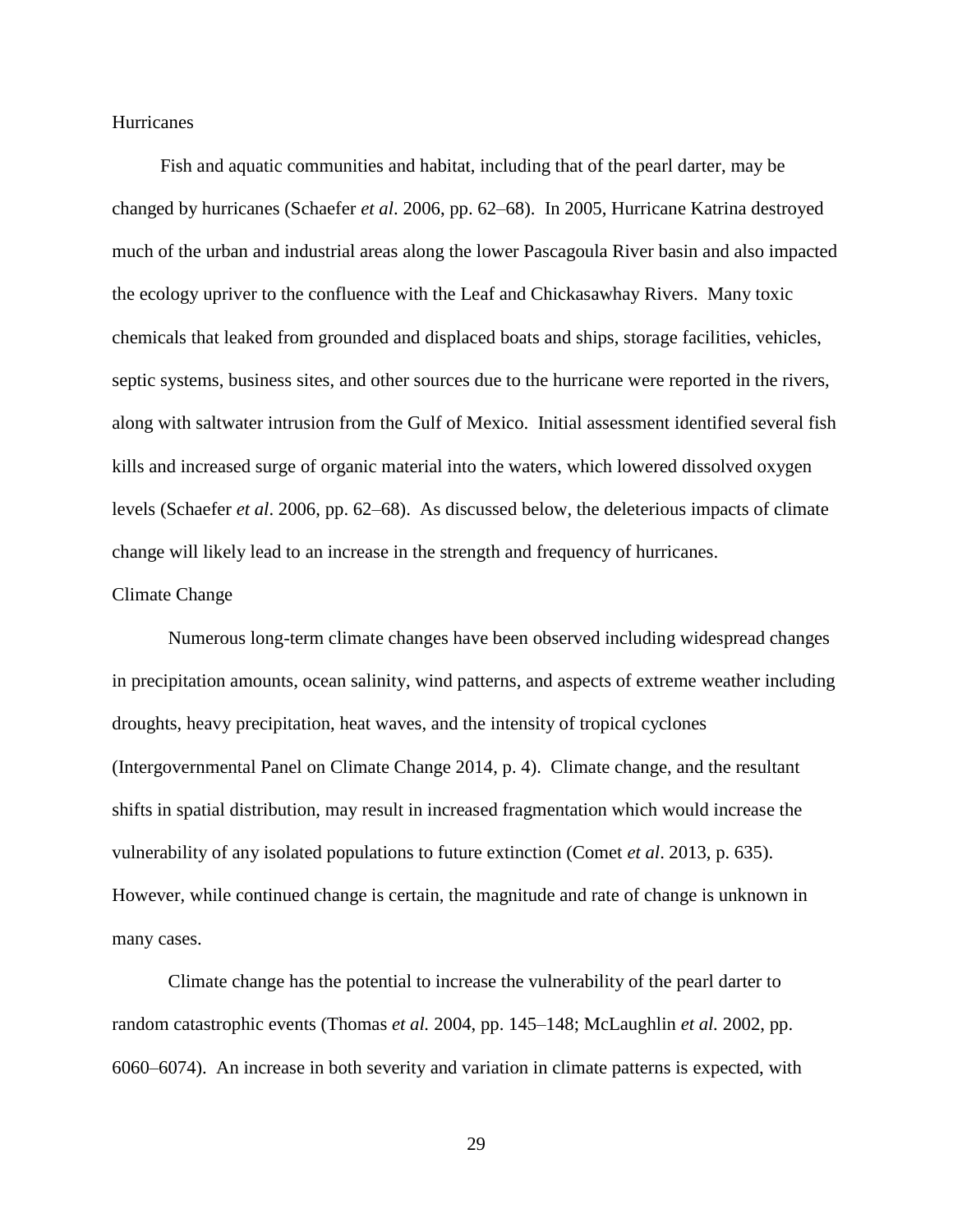extreme floods, strong storms, and droughts becoming more common (Intergovernmental Panel on Climate Change 2014, pp. 58–83). Thomas *et al.* (2004, pp. 145–148) report that frequency, duration, and intensity of droughts are likely to increase in the Southeast as a result of global climate change. Kaushal *et al.* (2010, p. 465) reported that stream temperatures in the Southeast have increased roughly 0.2–0.4 °C (0.3–0.7 °F) per decade over the past 30 years, and as air temperature is a strong predictor of water temperature, stream temperatures are expected to continue to rise. Predicted impacts of climate change on fishes, related to drought, include disruption to their physiology (e.g., temperature tolerance, dissolved oxygen needs, and metabolic rates), life history (e.g., timing of reproduction, growth rate), and distribution (e.g., range shifts, migration of new predators) (Comte *et al.* 2013, pp. 627–636; Strayer and Dudgeon 2010, pp. 350–351; Heino *et al.* 2009, pp. 41–51; Jackson and Mandrak 2002, pp. 89–98). However, estimates of the effects of climate change using available climate models typically lack the geographic precision needed to predict the magnitude of effects at a scale small enough to discretely apply to the range of a given species. Therefore, there is uncertainty about the specific effects of climate change (and their magnitude) on the pearl darter. However, climate change is almost certain to affect aquatic habitats in the Pascagoula River basin through increased water temperatures resulting in stronger storm surges and more frequent droughts (Alder and Hostetler 2013, pp. 1–12), and species with limited ranges, fragmented distributions, and small population sizes are thought to be especially vulnerable to the effects of climate change (Byers and Norris 2011, p. 18).

### Summary of Factor E

The pearl darter's limited geographic range, fragmented distribution within the Pascagoula River system, small population numbers, and low genetic diversity threaten this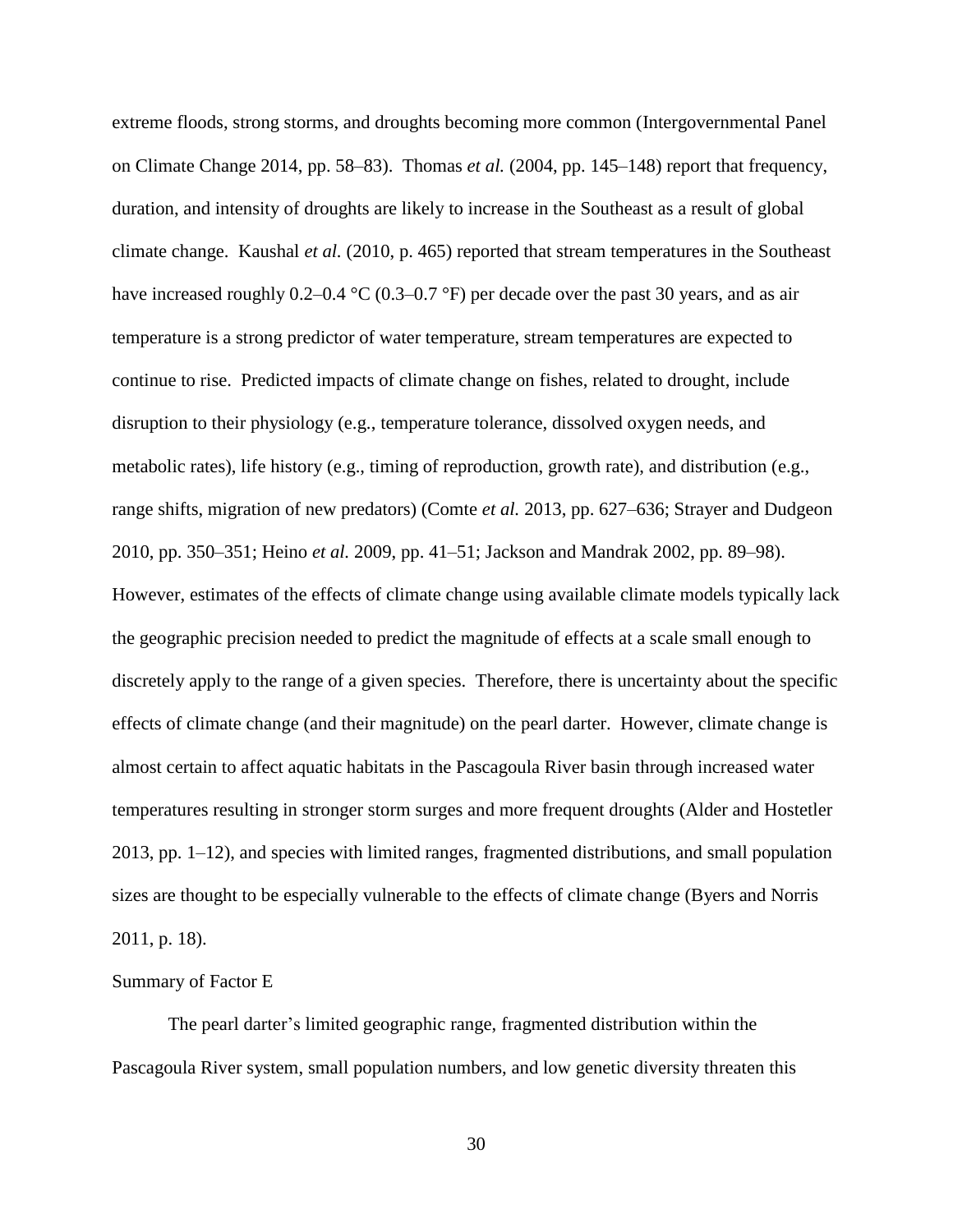species' long-term viability. These threats are current and are likely to continue or increase in the future, and would be exacerbated by climate change.

### *Cumulative Effects of Factors A Through E*

The threats that affect the pearl darter are important on a threat-by-threat basis but are even more significant in combination. Due to the loss of the species from the Pearl River system, the pearl darter is now confined to a single drainage system. The species continues to be subjected to water quality degradation from point and nonpoint source pollution in association with land-altering activities, discharges from municipalities, and geomorphological changes from past gravel mining. The laws and regulations directed at preventing water quality degradation have been ineffective at providing for the conservation of the pearl darter. Furthermore, these threats and their effect on this species are exacerbated due to the pearl darter's small population numbers, localized distribution, and low genetic diversity, which reduce its genetic fitness and resilience to possible catastrophic events. Though projecting possible synergistic effects of climate change on the pearl darter is somewhat speculative, climate change, and its effects of increased water temperatures leading to stronger storms and more frequent droughts, will have a greater negative impact on species with limited ranges and small population sizes, such as the pearl darter. While these threats or stressors may act in isolation, it is more probable that many stressors are acting simultaneously (or in combination) on the pearl darter, having a greater cumulative negative effect than any individual stressor or threat.

### **Determination**

We have carefully assessed the best scientific and commercial information available regarding the past, present, and future threats to the pearl darter. The pearl darter has been extirpated from the Pearl River system, and it is now confined to the Pascagoula River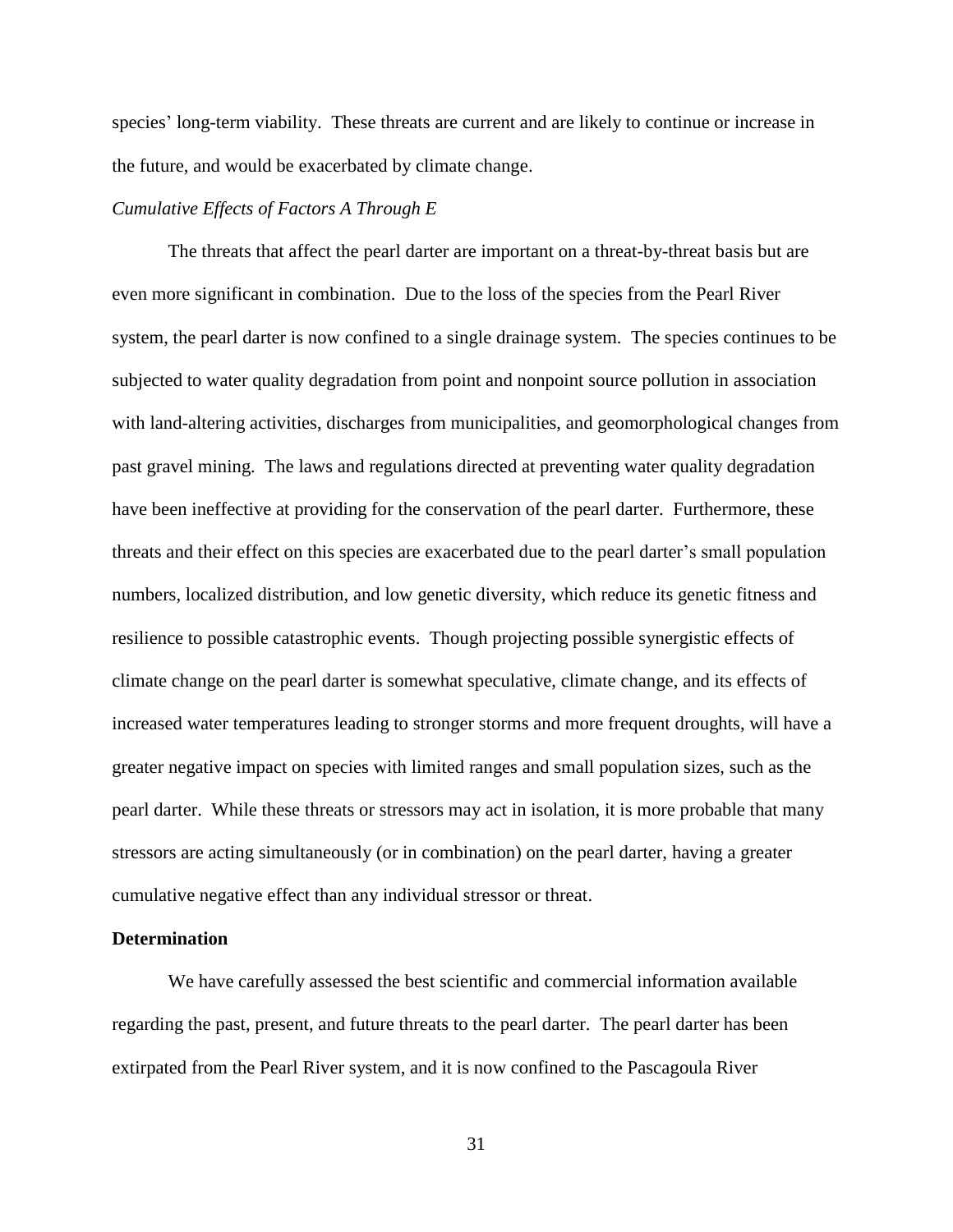watershed. The species occurs in low numbers within its current range, and continues to be at risk throughout all of its range due to the immediacy, severity, and scope of threats from habitat degradation and range curtailment (Factor A) and other natural or manmade factors affecting its continued existence (Factor E). Existing regulatory mechanisms have been inadequate in ameliorating these threats (Factor D).

Anthropogenic activities, such as general land development, agriculture and silviculture, oil and gas development (especially when BMPs were not implemented during these activities), along with inadequate sewage treatment, uncontrolled stormwater runoff, pulp mill effluent, past gravel mining and resultant geomorphological changes, and construction of dams or sills, have all contributed to the degradation of stream habitats and water quality within this species' range (Factor A). These land use activities have led to chemical and physical changes in the main stem rivers and tributaries that continue to affect the species through negative impacts to its habitat. Specific water quality threats include inputs of sediments covering bottom stream substrates, increased turbidity, and inputs of dissolved solids. These threats, especially the inputs of dissolved solids, chemical-laden effluent, sedimentation, and geomorphic changes, have had profound negative effects on pearl darter populations, as demonstrated in the Pearl River basin, and have been the primary factor in the species' decline. Existing regulatory mechanisms (e.g., the Clean Water Act) have provided for some improvements in water quality and habitat conditions across the species' range, but these laws and regulations have been inadequate in protecting the species' habitat (Factor D), as evidenced by the extirpation of the species within the Pearl River basin and by the number of section 303(d) listed streams within the species' historical and current range. The pearl darter's vulnerability to these threats is even greater due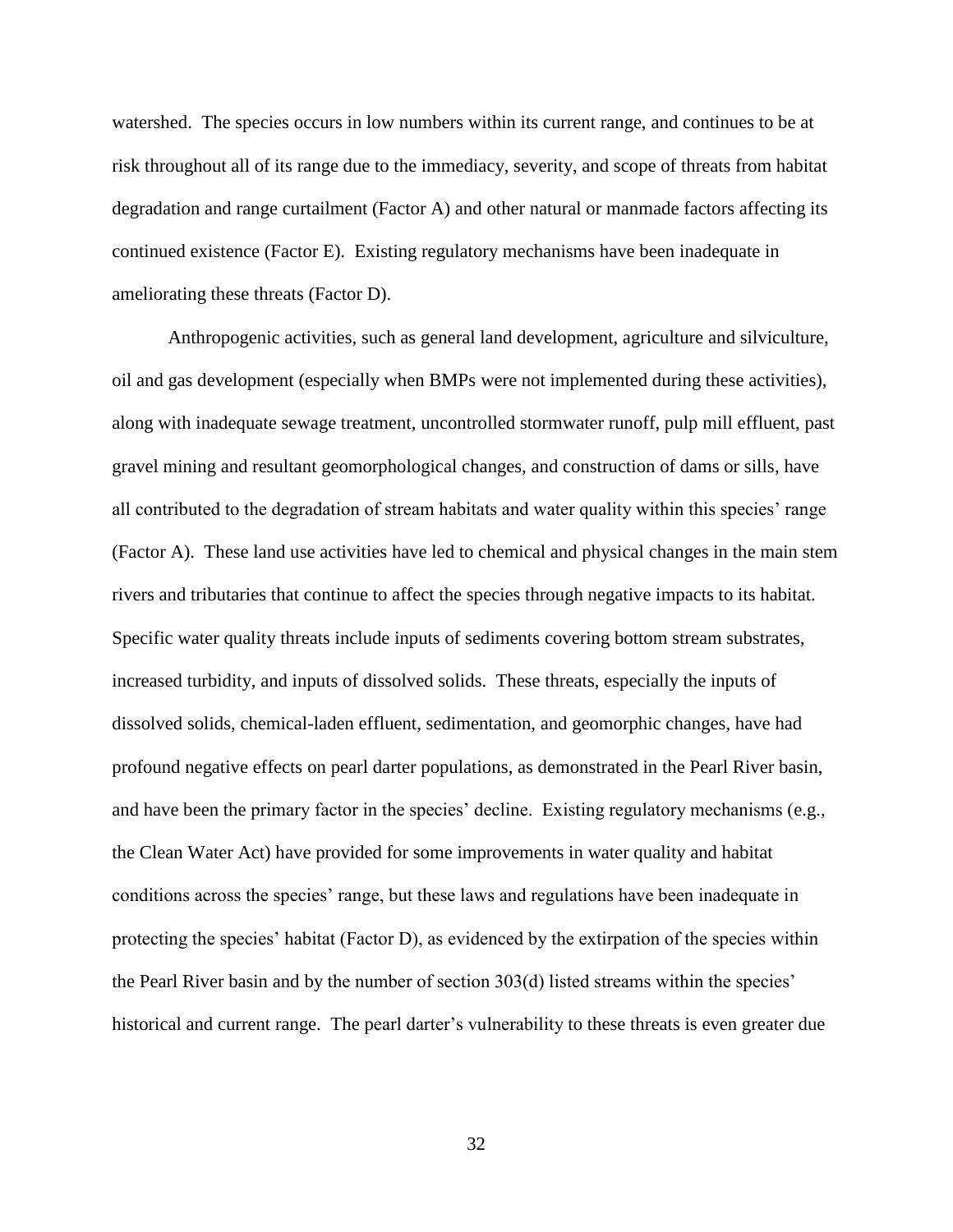to its reduced range, scattered locations of small populations, and low genetic diversity (Factor  $E$ ).

The Act defines an endangered species as any species that is "in danger of extinction throughout all or a significant portion of its range" and a threatened species as any species "that is likely to become endangered throughout all or a significant portion of its range within the foreseeable future." We find that the pearl darter is likely to become endangered throughout all or a significant portion of its range within the foreseeable future, based on the immediacy, severity, and scope of the threats currently impacting the species. Foreseeable future for this species was determined to be approximately 20 years, which is based on our best professional judgement of the projected future conditions related to threats identified impacting this species. The overall range has been reduced substantially, and the remaining habitat and populations are threatened by a variety of factors acting in combination to reduce the overall viability of the species over time. The threats are not expected to change substantially within this 20-year timeframe, as water quality degradation continues to pose a risk locally despite existing regulations, and land development and land-altering activities are expected to increase. The risk of becoming endangered during this time is high because populations confined to this single watershed are fragmented and genetic diversity within the species is low. Many of the populations are small and likely below the effective population size needed to maintain longterm population viability which makes this species particularly vulnerable to catastrophic events. Though there is uncertainty about the magnitude of effects of climate change on the pearl darter, the frequency and intensity of storms affecting the Pascagoula River watershed are evident today and predicted to increase during this timeframe.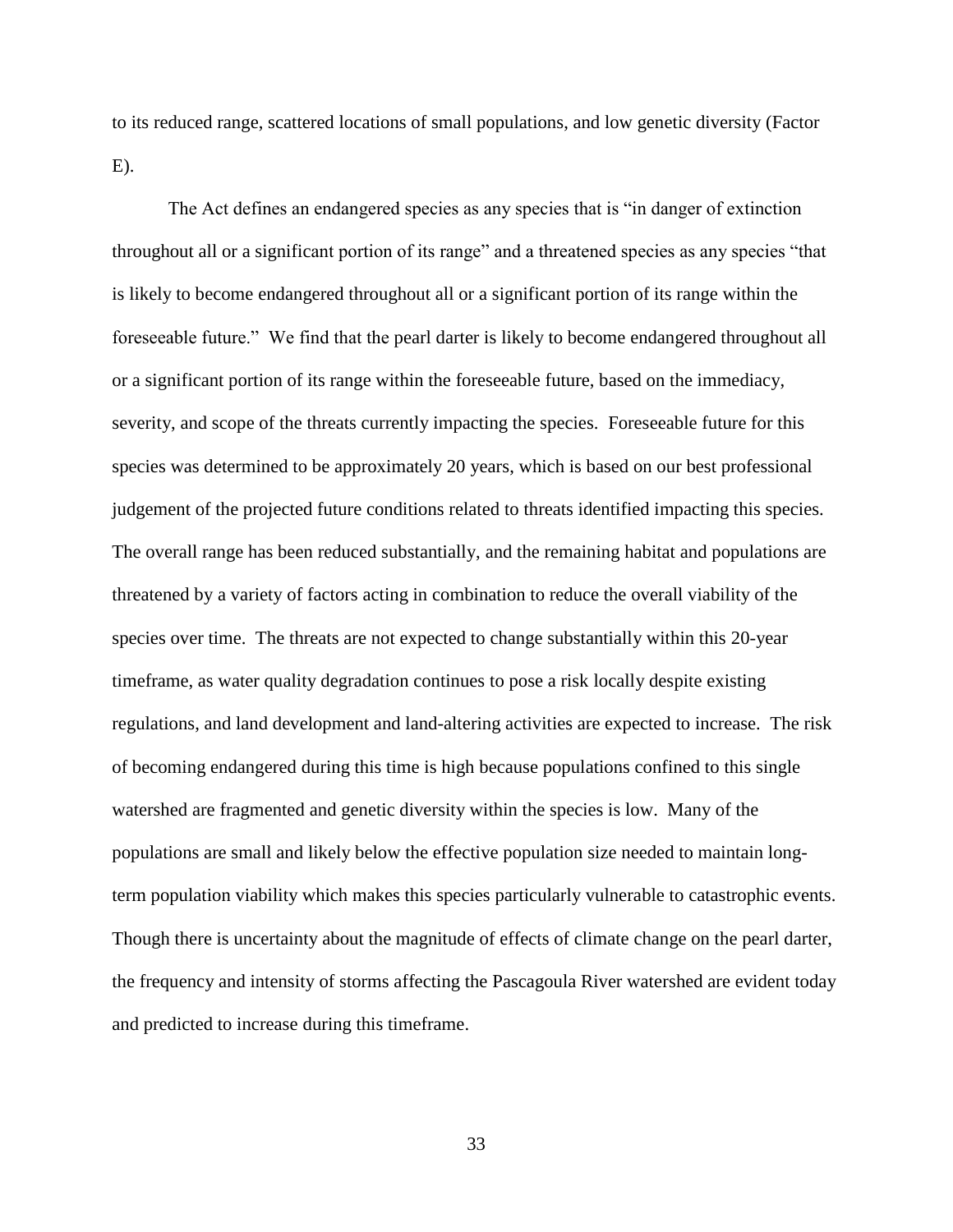We find that endangered species status is not appropriate for this species. Despite low population numbers and numerous threats, the Chickasawhay and Leaf Rivers, within the upper Pascagoula River drainage, appear to support reproducing populations. In addition, the magnitude of threats is considered to be moderate overall, since the threats are having a localized impact on the species and its habitat. For example, water quality degradation, the most prevalent threat, is not as pervasive within areas where BMPs are utilized, and geomorphic changes caused by historic sand and gravel mining are also sporadic within its habitat. Therefore, on the basis of the best available scientific and commercial information, we are listing the pearl darter as threatened in accordance with sections  $3(6)$  and  $4(a)(1)$  of the Act.

Under the Act and our implementing regulations, a species may warrant listing if it is endangered or threatened throughout all or a significant portion of its range. Because we have determined that the pearl darter is threatened throughout all of its range, no portion of its range can be "significant" for purposes of the definitions of "endangered species" and "threatened species." See the Final Policy on Interpretation of the Phrase "Significant Portion of Its Range" in the Endangered Species Act's Definitions of "Endangered Species" and "Threatened Species" (79 FR 37577, July 1, 2014). While it is the Service's position under the Policy that undertaking no further analysis of "significant portion of its range" in this circumstance is consistent with the language of the Act, we recognize that the Policy is currently under judicial review, so we also took the additional step of considering whether there could be any significant portions of the species' range where the species is in danger of extinction. We evaluated whether there is substantial information indicating that there are any portions of the species' range: (1) that may be "significant," and (2) where the species may be in danger of extinction. In practice, a key part of identifying portions appropriate for further analysis is whether the threats are geographically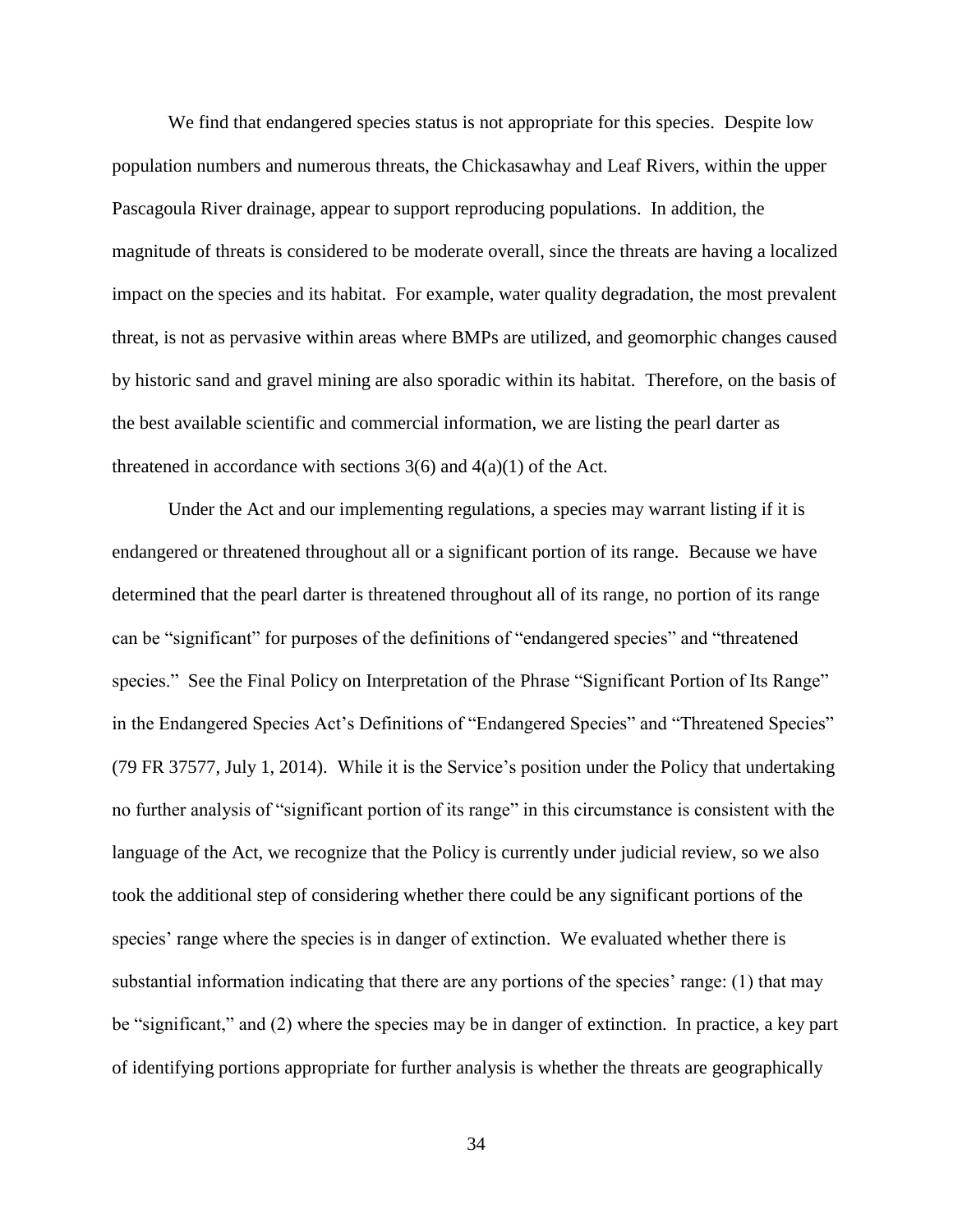concentrated. The threats affecting the species are throughout its entire range; therefore, there is not a meaningful geographical concentration of threats. As a result, even if we were to undertake a detailed "significant portion of its range" analysis, there would not be any portions of the species' range where the threats are harming the species to a greater degree such that it is in danger of extinction in that portion.

### **Critical Habitat**

Section 3(5)(A) of the Act defines critical habitat as "(i) the specific areas within the geographical area occupied by the species, at the time it is listed...on which are found those physical or biological features (I) essential to the conservation of the species and (II) which may require special management considerations or protection; and (ii) specific areas outside the geographical area occupied by the species at the time it is listed...upon a determination by the Secretary that such areas are essential for the conservation of the species."

Section  $4(a)(3)$  of the Act and implementing regulations (50 CFR 424.12) require that we designate critical habitat at the time a species is determined to be an endangered or threatened species, to the maximum extent prudent and determinable. In our September 21, 2016, proposed rule to list the darter (81 FR 64857), we determined that designation of critical habitat was prudent. We also found that critical habitat for the pearl darter was not determinable because the specific information sufficient to perform the required analysis of the impacts of the designation is currently lacking, such as information on areas to be proposed for designation and the potential economic impacts associated with designation of these areas. We are continuing the process of obtaining information on the economic impacts of our critical habitat designation, and, once this process is completed, we intend to publish our proposed critical habitat designation for the pearl darter in the *Federal Register* and request public input.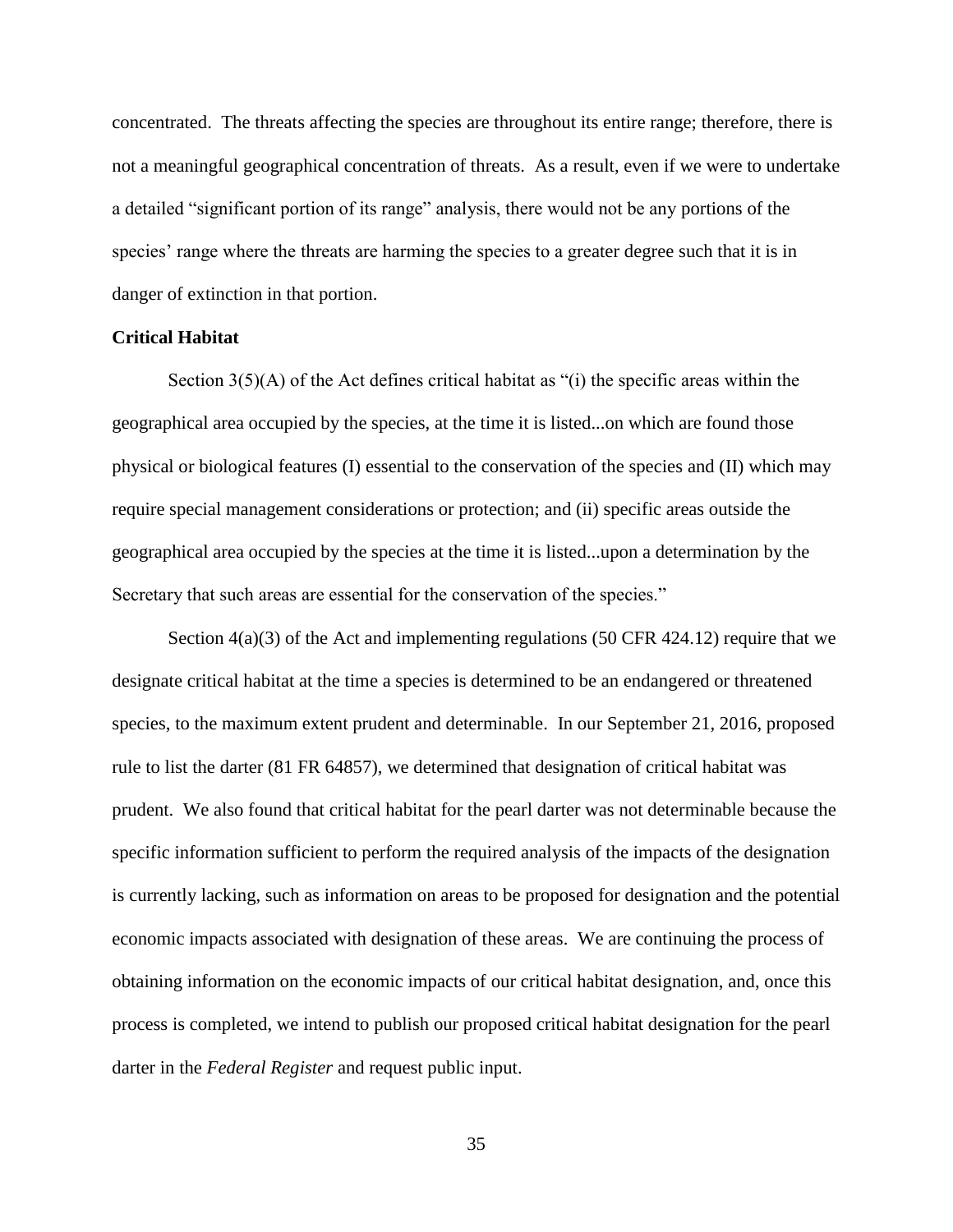### **Available Conservation Measures**

Conservation measures provided to species listed as endangered or threatened species under the Act include recognition, recovery actions, requirements for Federal protection, and prohibitions against certain practices. Recognition through listing results in public awareness, and conservation by Federal, State, Tribal, and local agencies, private organizations, and individuals. The Act encourages cooperation with the States and requires that recovery actions be carried out for all listed species. The protection required by Federal agencies and the prohibitions against certain activities are discussed, in part, below.

The primary purpose of the Act is the conservation of endangered and threatened species and the ecosystems upon which they depend. The ultimate goal of such conservation efforts is the recovery of these listed species, so that they no longer need the protective measures of the Act. Subsection 4(f) of the Act requires the Service to develop and implement recovery plans for the conservation of endangered and threatened species. The recovery planning process involves the identification of actions that are necessary to halt or reverse the species' decline by addressing the threats to its survival and recovery. The goal of this process is to restore listed species to a point where they are secure, self-sustaining, and functioning components of their ecosystems.

Recovery planning includes the development of a recovery outline shortly after a species is listed and preparation of a draft and final recovery plan. The recovery outline guides the immediate implementation of urgent recovery actions and describes the process to be used to develop a recovery plan. Revisions of the plan may be done to address continuing or new threats to the species, as new substantive information becomes available. The recovery plan identifies site-specific management actions that set a trigger for review of the five factors that control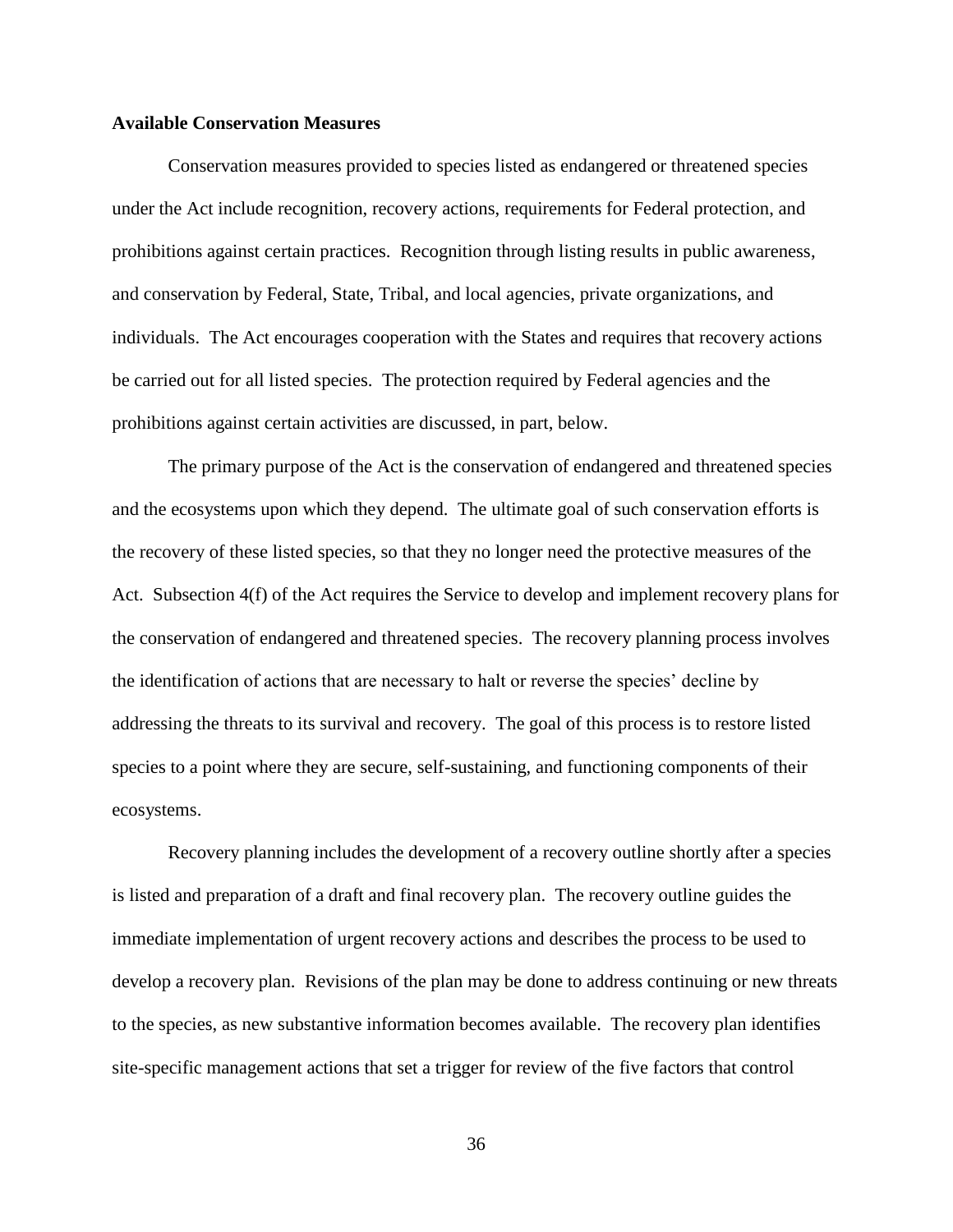whether a species remains endangered or may be downlisted or delisted, and methods for monitoring recovery progress. Recovery plans also establish a framework for agencies to coordinate their recovery efforts and provide estimates of the cost of implementing recovery tasks. Recovery teams (composed of species experts, Federal and State agencies, nongovernmental organizations, and stakeholders) are often established to develop recovery plans. When completed, the recovery outline, draft recovery plan, and the final recovery plan will be available on our website (*http://www.fws.gov/endangered*) or from our Mississippi Ecological Services Field Office (see **FOR FURTHER INFORMATION CONTACT**).

Implementation of recovery actions generally requires the participation of a broad range of partners, including other Federal agencies, States, Tribal, nongovernmental organizations, businesses, and private landowners. Examples of recovery actions include habitat restoration (e.g., restoration of native vegetation), research, captive propagation and reintroduction, and outreach and education. The recovery of many listed species cannot be accomplished solely on Federal lands because their range may occur primarily or solely on non-Federal lands. To achieve recovery of these species requires additional cooperative conservation efforts on private, State, and Tribal lands.

Following publication of this final listing rule, funding for recovery actions will be available from a variety of sources, including Federal budgets, State programs, and cost share grants for non-Federal landowners, the academic community, and nongovernmental organizations. In addition, pursuant to section 6 of the Act, the State of Mississippi will be eligible for Federal funds to implement management actions that promote the protection or recovery of the pearl darter. Information on our grant programs that are available to aid species recovery can be found at: *http://www.fws.gov/grants*.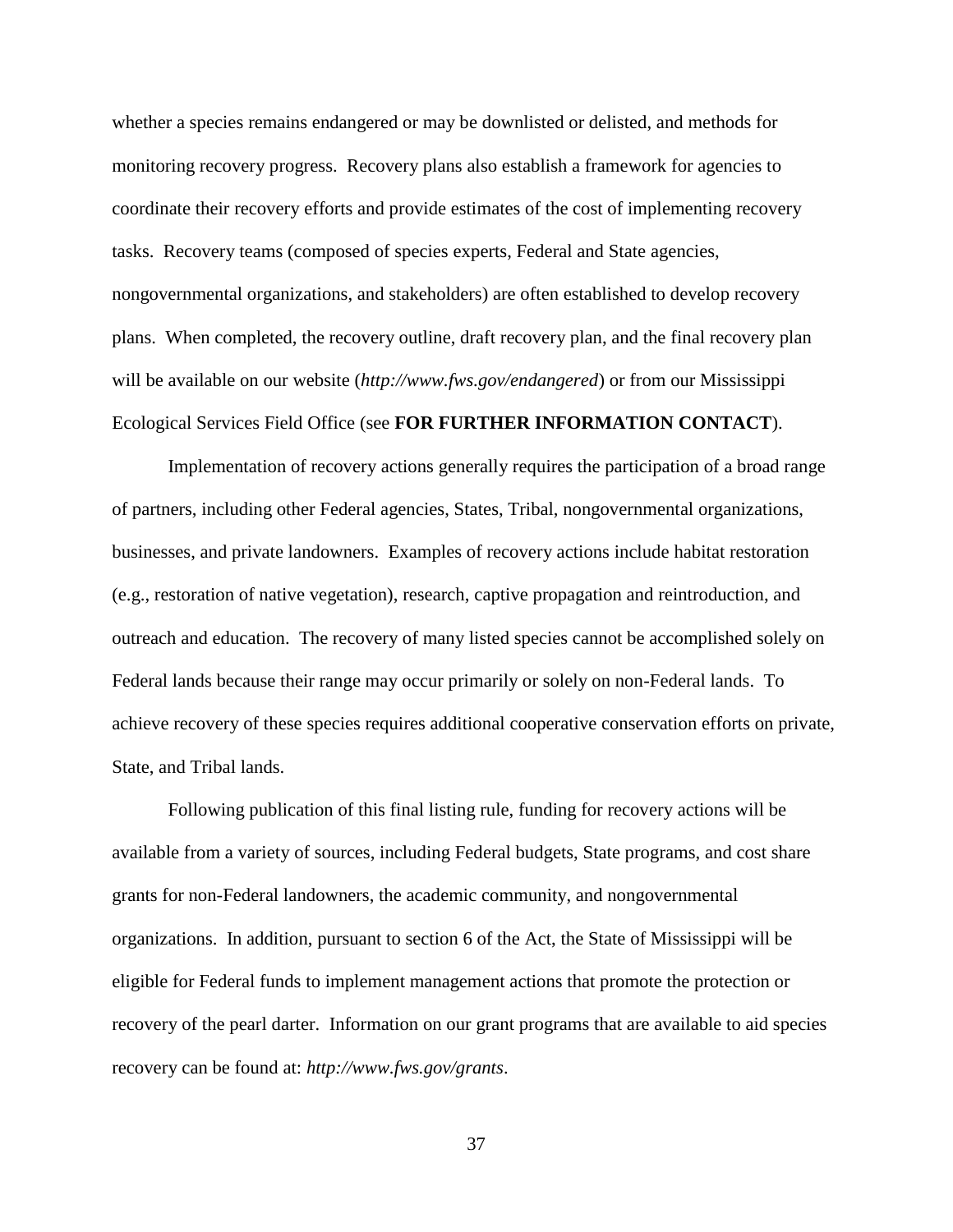Please let us know if you are interested in participating in recovery efforts for the pearl darter. Additionally, we invite you to submit any new information on this species whenever it becomes available and any information you may have for recovery planning purposes (see **FOR** 

## **FURTHER INFORMATION CONTACT**).

Section 7(a) of the Act requires Federal agencies to evaluate their actions with respect to any species that is listed as an endangered or threatened species and with respect to its critical habitat, if any is designated. Regulations implementing this interagency cooperation provision of the Act are codified at 50 CFR part 402. Section  $7(a)(1)$  requires Federal agencies to utilize their authorities in furtherance of the purposes of the Act by carrying out programs for the conservation of endangered and threatened species listed pursuant to section 4 of the Act. Section 7(a)(2) of the Act requires Federal agencies to ensure that activities they authorize, fund, or carry out are not likely to jeopardize the continued existence of any endangered or threatened species or destroy or adversely modify its critical habitat. If a Federal action may affect a listed species or its critical habitat, the responsible Federal agency must enter into consultation with the Service.

Federal agency actions within the species' habitat that may require consultation as described in the preceding paragraph include actions on lands under ownership by the U.S. Army Corps of Engineers, the issuance of section 404 Clean Water Act permits by the U.S. Army Corps of Engineers, construction and maintenance of gas and oil pipelines and power line rightsof-way by the Federal Energy Regulatory Commission, Environmental Protection Agency pesticide registration, construction and maintenance of roads or highways by the Federal Highway Administration, and funding of various projects administered by the U.S. Department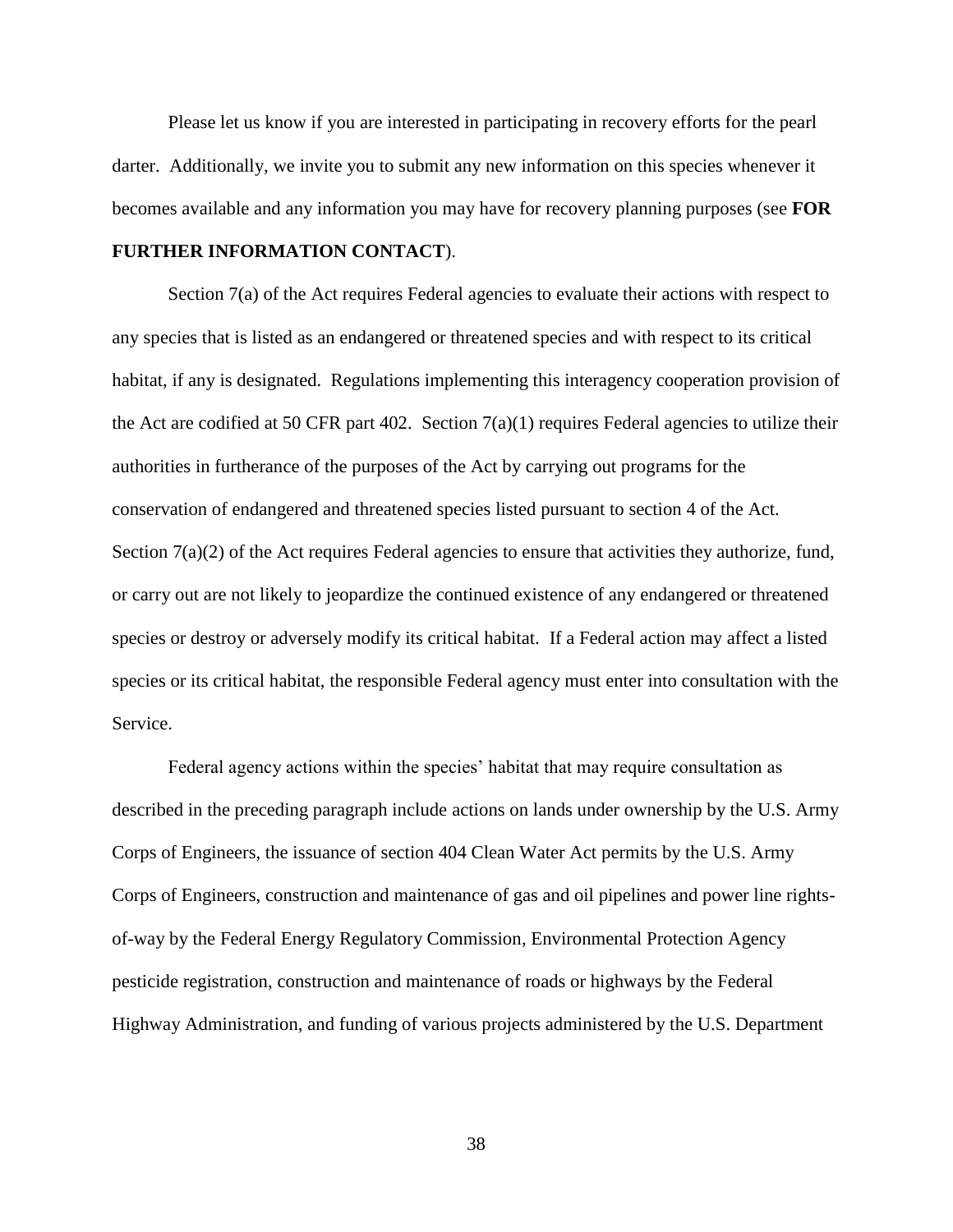of Agriculture's Natural Resources Conservation Service and the Federal Emergency Management Agency.

Under section  $4(d)$  of the Act, the Service has discretion to issue regulations that we find necessary and advisable to provide for the conservation of threatened species. The Act and its implementing regulations set forth a series of general prohibitions and exceptions that apply to threatened wildlife. The prohibitions of section  $9(a)(1)$  of the Act, as applied to threatened wildlife and codified at 50 CFR 17.31, make it illegal for any person subject to the jurisdiction of the United States to take (which includes harass, harm, pursue, hunt, shoot, wound, kill, trap, capture, or collect; or to attempt any of these) threatened wildlife within the United States or on the high seas. In addition, it is unlawful to import; export; deliver, receive, carry, transport, or ship in interstate or foreign commerce in the course of commercial activity; or sell or offer for sale in interstate or foreign commerce any listed species. It is also illegal to possess, sell, deliver, carry, transport, or ship any such wildlife that has been taken illegally. Certain exceptions apply to employees of the Service, the National Marine Fisheries Service, other Federal land management agencies, and State conservation agencies.

We may issue permits to carry out otherwise prohibited activities involving threatened wildlife under certain circumstances. Regulations governing permits are codified at 50 CFR 17.32. With regard to threatened wildlife, a permit may be issued for the following purposes: for scientific purposes, to enhance the propagation or survival of the species, and for incidental take in connection with otherwise lawful activities. There are also certain statutory exemptions from the prohibitions, which are found in sections 9 and 10 of the Act.

It is our policy, as published in the *Federal Register* on July 1, 1994 (59 FR 34272), to identify to the maximum extent practicable at the time a species is listed, those activities that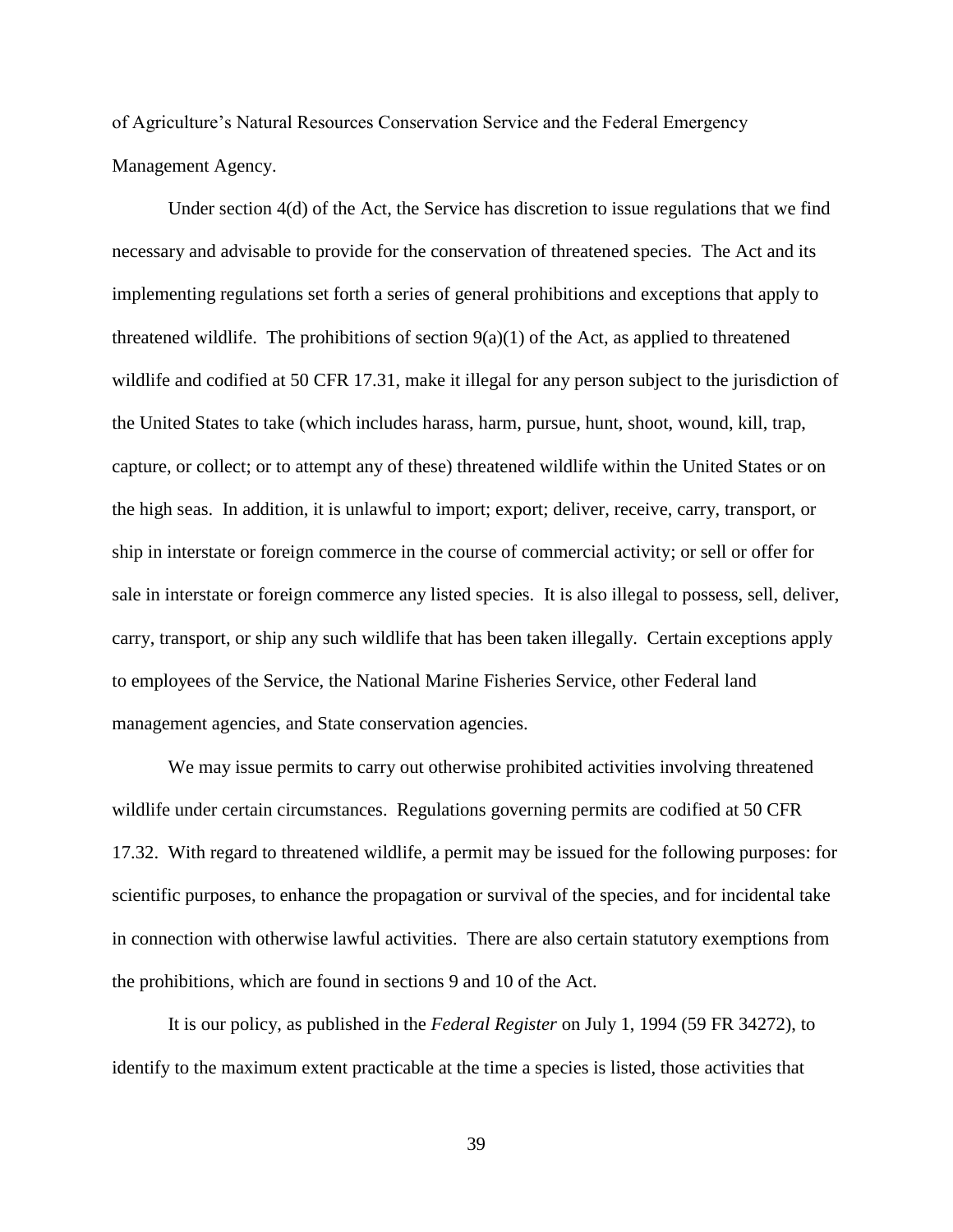would or would not constitute a violation of section 9 of the Act. The intent of this policy is to increase public awareness of the effect of a final listing on proposed and ongoing activities within the range of a listed species. Based on the best available information, the following actions are unlikely to result in a violation of section 9, if these activities are carried out in accordance with existing regulations, permit requirements, or certification programs; this list is not comprehensive:

- (1) Normal agricultural and silvicultural practices, including herbicide and pesticide use, which are carried out in accordance with existing regulations, permit and label requirements, and certified best management practices (i.e., Sustainable Forestry Initiative, Forest Stewardship Council, and American Tree Farm System).
- (2) Normal residential and urban landscape activities, such as mowing, edging, fertilizing, etc.
- (3) Normal pipeline/transmission line easement maintenance.
- (4) Normal bridge, culvert, and roadside maintenance consistent with appropriate best management practices for these activities.

Based on the best available information, the following activities may potentially result in a violation of section 9 of the Act; this list is not comprehensive:

- (1) Unauthorized handling or collecting of the species.
- (2) Introduction of nonnative fish that compete with or prey upon the pearl darter.
- (3) Unlawful discharge or dumping of toxic chemicals, contaminants, sediments, fracking and oil waste water, waste water effluent, or other pollutants into waters supporting the pearl darter that kills or injures individuals, or otherwise impairs essential life-sustaining behaviors such as spawning, feeding, or sheltering.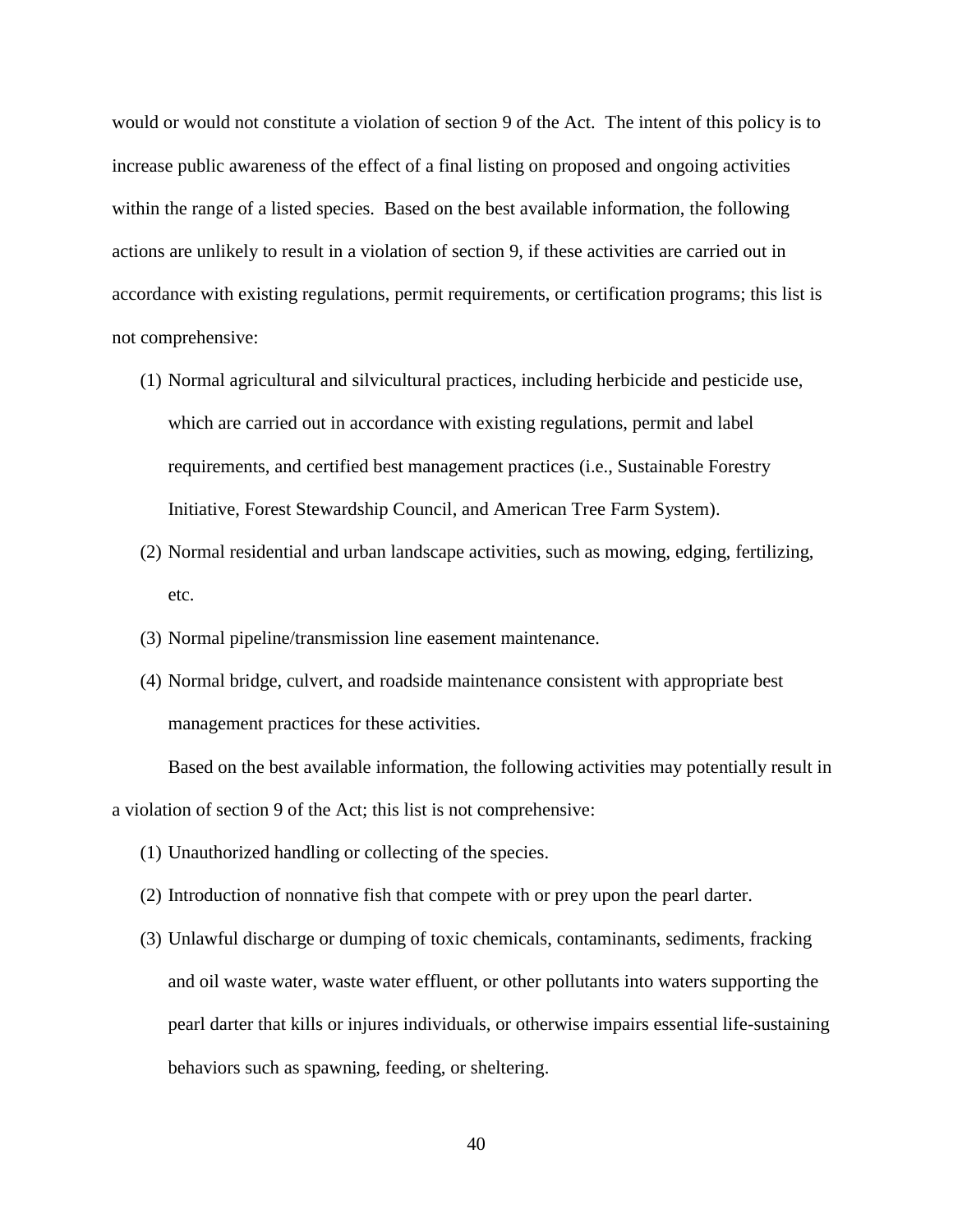- (4) Destruction or alteration of the species' habitat (e.g., unpermitted instream dredging, impoundment, water diversion or withdrawal, channelization, discharge of fill material, modification of tributaries, channels, or banks) that impairs essential behaviors such as spawning, feeding, or sheltering, or results in killing or injuring a pearl darter.
- (5) Unpermitted gravel mining, oil and gas processes, silviculture, and agricultural processes that result in direct or indirect destruction of riparian bankside habitat or in channel habitat in waters supporting the pearl darter that kills or injures individuals, or otherwise impairs essential life-sustaining behaviors such as spawning, feeding, or sheltering. Questions regarding whether specific activities would constitute a violation of section 9

of the Act should be directed to the Mississippi Ecological Services Field Office (see **FOR** 

## **FURTHER INFORMATION CONTACT**).

### **Required Determinations**

*National Environmental Policy Act (42 U.S.C. 4321 et seq.)*

We have determined that environmental assessments and environmental impact statements, as defined under the authority of the National Environmental Policy Act, need not be prepared in connection with listing a species as an endangered or threatened species under the Endangered Species Act. We published a notice outlining our reasons for this determination in the *Federal Register* on October 25, 1983 (48 FR 49244).

#### *Government-to-Government Relationship with Tribes*

In accordance with the President's memorandum of April 29, 1994 (Government-to-Government Relations with Native American Tribal Governments; 59 FR 22951), Executive Order 13175 (Consultation and Coordination With Indian Tribal Governments), and the Department of the Interior's manual at 512 DM 2, we readily acknowledge our responsibility to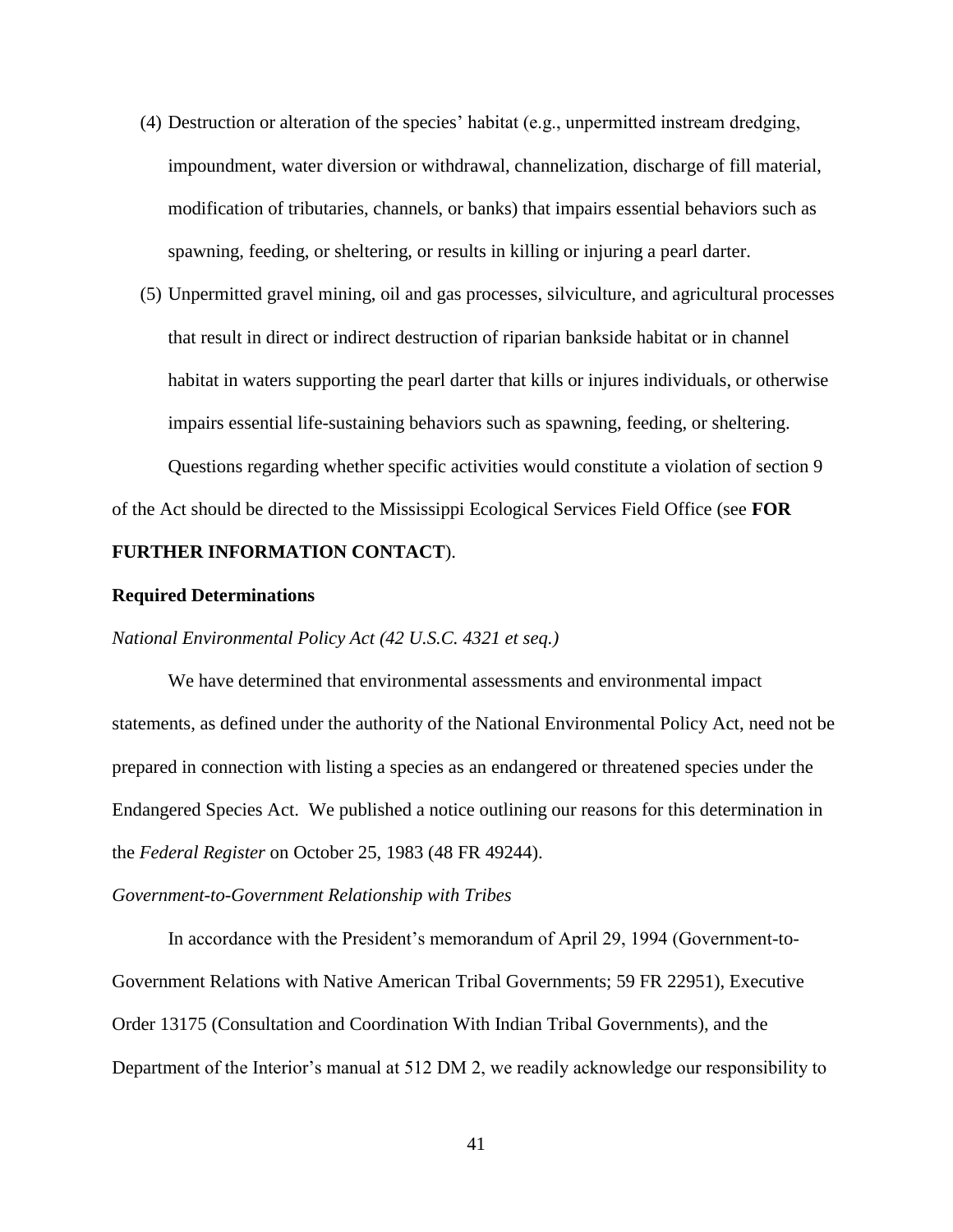communicate meaningfully with recognized Federal Tribes on a government-to-government basis. In accordance with Secretarial Order 3206 of June 5, 1997 (American Indian Tribal Rights, Federal-Tribal Trust Responsibilities, and the Endangered Species Act), we readily acknowledge our responsibilities to work directly with tribes in developing programs for healthy ecosystems, to acknowledge that tribal lands are not subject to the same controls as Federal public lands, to remain sensitive to Indian culture, and to make information available to tribes. The pearl darter is not known to occur within any tribal lands or waters.

### **References Cited**

A complete list of references cited in this rulemaking is available on the Internet at *http://www.regulations.gov* and upon request from the Mississippi Ecological Services Field Office (see **FOR FURTHER INFORMATION CONTACT**).

### **Authors**

The primary authors of this final rule are the staff members of the Mississippi Ecological Services Field Office.

### **List of Subjects in 50 CFR Part 17**

Endangered and threatened species, Exports, Imports, Reporting and recordkeeping requirements, Transportation.

#### **Regulation Promulgation**

Accordingly, we amend part 17, subchapter B of chapter I, title 50 of the Code of Federal Regulations, as follows:

### **PART 17—ENDANGERED AND THREATENED WILDLIFE AND PLANTS**

1. The authority citation for part 17 continues to read as follows:

Authority: 16 U.S.C. 1361–1407; 1531–1544; and 4201–4245, unless otherwise noted.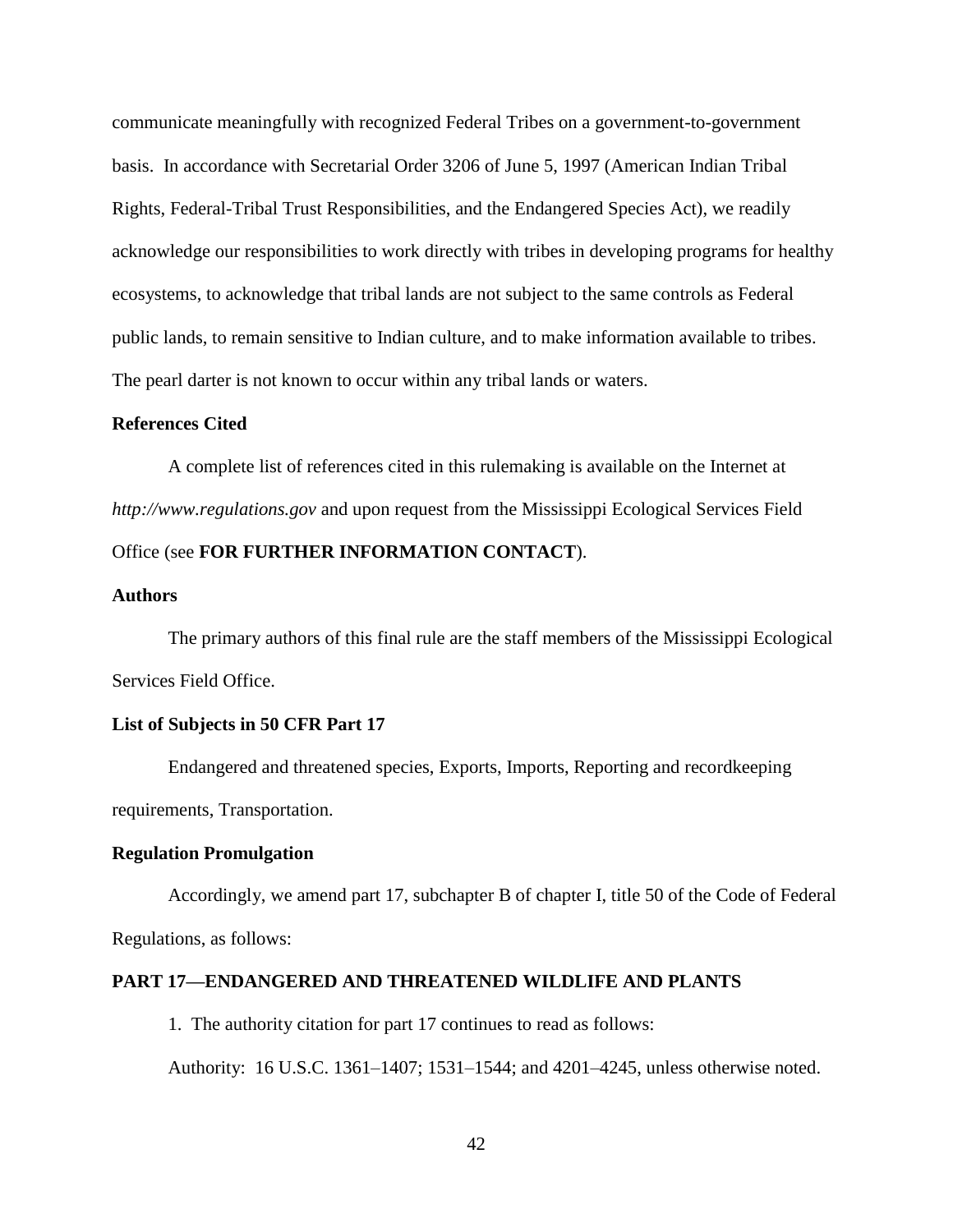2. Amend §17.11(h) by adding an entry for "Darter, Pearl" to the List of Endangered and

Threatened Wildlife in alphabetical order under "FISHES" to read as follows:

# **§ 17.11 Endangered and threatened wildlife.**

\* \* \* \* \*

(h) \* \* \*

| <b>Common Name</b>                                  | <b>Scientific Name</b> | Where<br><b>Listed</b> | <b>Status</b> | <b>Listing Citations and</b><br><b>Applicable Rules</b>                                                                               |
|-----------------------------------------------------|------------------------|------------------------|---------------|---------------------------------------------------------------------------------------------------------------------------------------|
| $\ast$<br>$\ast$<br>$\ast$<br>$\ast$<br>ж<br>×<br>* |                        |                        |               |                                                                                                                                       |
| <b>FISHES</b>                                       |                        |                        |               |                                                                                                                                       |
| *<br>*<br>*<br>*<br>*                               | $\ast$<br>*            |                        |               |                                                                                                                                       |
| Darter, Pearl                                       | Percina aurora         | Wherever<br>found      | T             | 82 FR [insert Federal]<br>Register page where the<br>document begins],<br>[Insert date of<br>publication in the<br>Federal Register]. |

Date: September 7, 2017.

James W. Kurth,

*Acting Director, U.S. Fish and Wildlife Service.*

Billing Code 4333–15